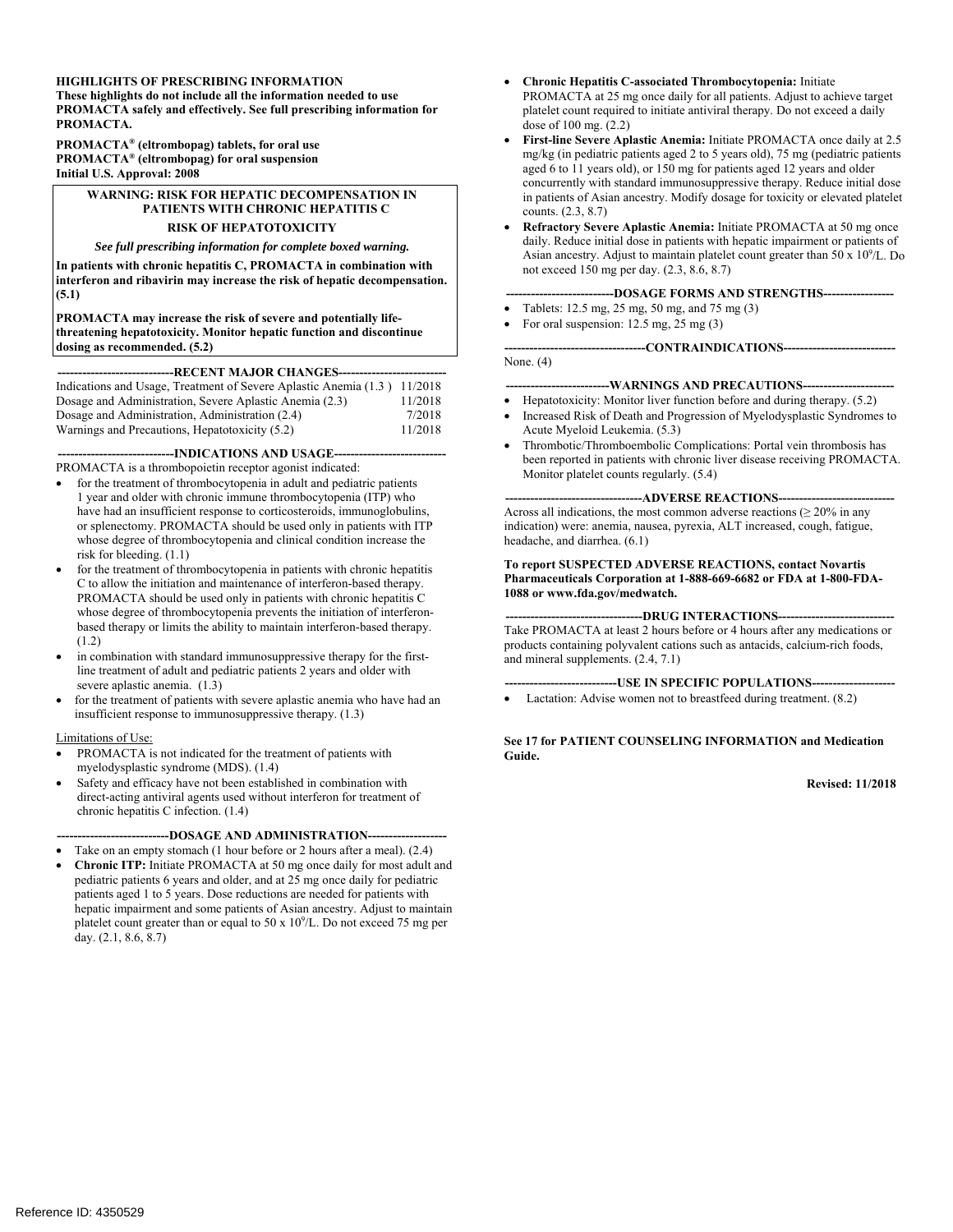#### **FULL PRESCRIBING INFORMATION: CONTENTS\* WARNING: RISK FOR HEPATIC DECOMPENSATION IN PATIENTS WITH CHRONIC HEPATITIS C RISK OF HEPATOTOXICITY**

#### **1 INDICATIONS AND USAGE**

- 1.1 Treatment of Thrombocytopenia in Patients with Chronic ITP
- 1.2 Treatment of Thrombocytopenia in Patients with
- Hepatitis C Infection
- 1.3 Treatment of Severe Aplastic Anemia
- 1.4 Limitations of Use

#### **2 DOSAGE AND ADMINISTRATION**

- 
- 2.1 Chronic Immune Thrombocytopenia<br>2.2 Chronic Hepatitis C-associated Throm 2.2 Chronic Hepatitis C-associated Thrombocytopenia
- 2.3 Severe Aplastic Anemia
- 2.4 Administration

#### **3 DOSAGE FORMS AND STRENGTHS**

#### **4 CONTRAINDICATIONS**

#### **5 WARNINGS AND PRECAUTIONS**

5.1 Hepatic Decompensation in Patients with Chronic Hepatitis C

5.2 Hepatotoxicity

5.3 Increased Risk of Death and Progression of

Myelodysplastic Syndromes (MDS) to Acute Myeloid Leukemia (AML)

5.4 Thrombotic/Thromboembolic Complications<br>5.5 Cataracts

5.5 Cataracts

- **6 ADVERSE REACTIONS** 
	- 6.1 Clinical Trials Experience
	- 6.2 Postmarketing Experience

#### **7 DRUG INTERACTIONS**

7.1 Polyvalent Cations (Chelation)

- 7.2 Transporters
	- 7.3 Protease Inhibitors
	- 7.4 Peginterferon alfa-2a/b Therapy

#### **8 USE IN SPECIFIC POPULATIONS**

- 8.1 Pregnancy
- 8.2 Lactation
- 8.3 Females and Males of Reproductive Potential
- 8.4 Pediatric Use
- 8.5 Geriatric Use
- 8.6 Hepatic Impairment<br>8.7 Ethnicity
- 8.7 Ethnicity
- **10 OVERDOSAGE**
- **11 DESCRIPTION**
- **12 CLINICAL PHARMACOLOGY** 
	- 12.1 Mechanism of Action
	- 12.2 Pharmacodynamics
	- 12.3 Pharmacokinetics
- **13 NONCLINICAL TOXICOLOGY**
- 13.1 Carcinogenesis, Mutagenesis, Impairment of Fertility 13.2 Animal Pharmacology and/or Toxicology
- **14 CLINICAL STUDIES** 
	- 14.1 Chronic ITP
	- 14.2 Chronic Hepatitis C-associated Thrombocytopenia 14.3 Severe Aplastic Anemia
- **16 HOW SUPPLIED/STORAGE AND HANDLING** 
	- 16.1 Tablets
	- 16.2 For Oral Suspension
- **17 PATIENT COUNSELING INFORMATION** 
	- \* Sections or subsections omitted from the full prescribing information are not listed.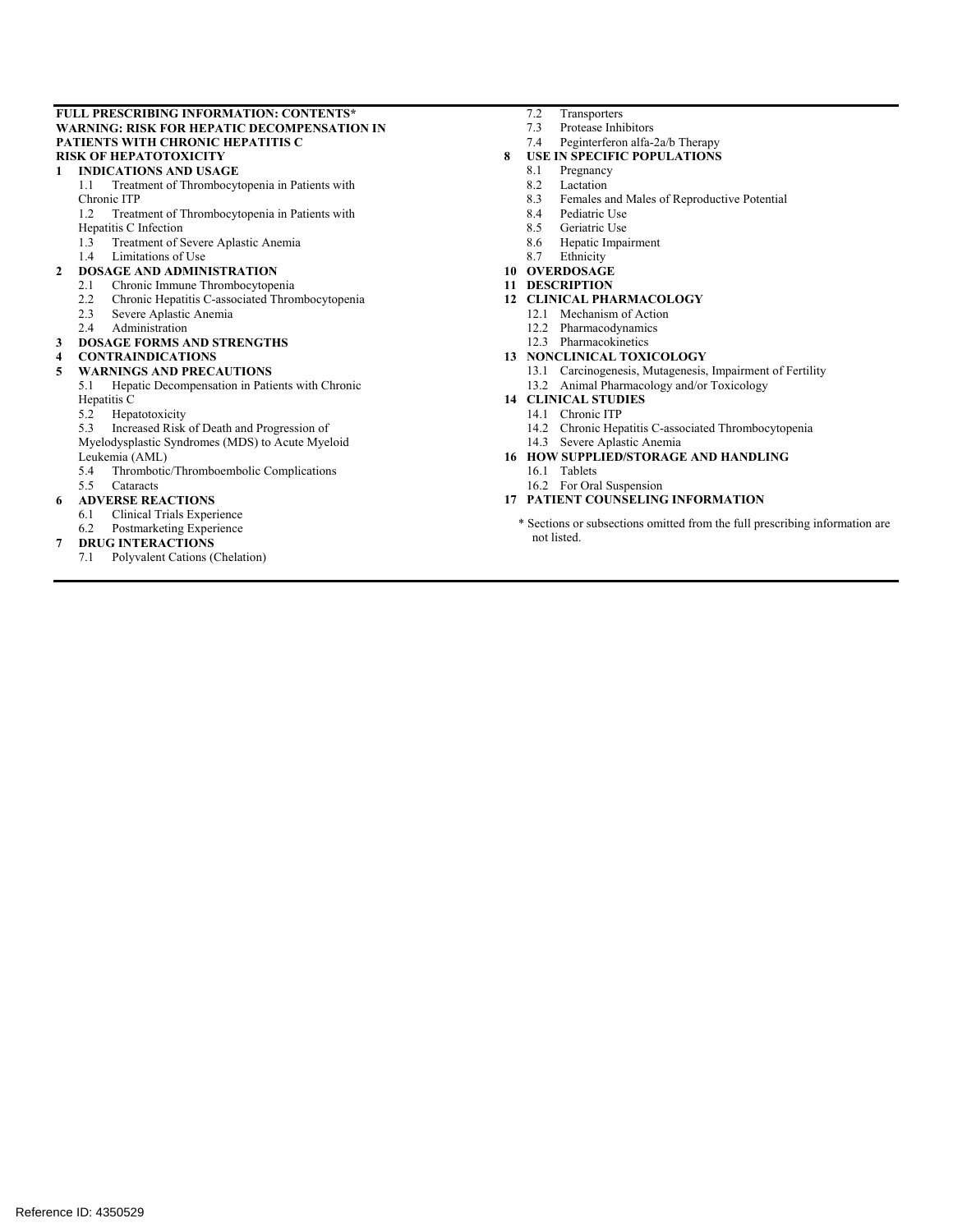### **FULL PRESCRIBING INFORMATION**

### **WARNING: RISK FOR HEPATIC DECOMPENSATION IN PATIENTS WITH CHRONIC HEPATITIS C**

### **RISK OF HEPATOTOXICITY**

**In patients with chronic hepatitis C, PROMACTA® in combination with interferon and ribavirin may increase the risk of hepatic decompensation** *[see Warnings and Precautions (5.1)]***.** 

**PROMACTA may increase the risk of severe and potentially life-threatening hepatotoxicity. Monitor hepatic function and discontinue dosing as recommended** *[see Warnings and Precautions (5.2)]***.** 

### **1 INDICATIONS AND USAGE**

### **1.1 Treatment of Thrombocytopenia in Patients with Chronic ITP**

PROMACTA is indicated for the treatment of thrombocytopenia in adult and pediatric patients 1 year and older with chronic immune thrombocytopenia (ITP) who have had an insufficient response to corticosteroids, immunoglobulins, or splenectomy. PROMACTA should be used only in patients with ITP whose degree of thrombocytopenia and clinical condition increase the risk for bleeding.

### **1.2 Treatment of Thrombocytopenia in Patients with Hepatitis C Infection**

PROMACTA is indicated for the treatment of thrombocytopenia in patients with chronic hepatitis C to allow the initiation and maintenance of interferon-based therapy. PROMACTA should be used only in patients with chronic hepatitis C whose degree of thrombocytopenia prevents the initiation of interferon-based therapy or limits the ability to maintain interferon-based therapy.

### **1.3 Treatment of Severe Aplastic Anemia**

- PROMACTA is indicated in combination with standard immunosuppressive therapy for the first-line treatment of adult and pediatric patients 2 years and older with severe aplastic anemia.
- PROMACTA is indicated for the treatment of patients with severe aplastic anemia who have had an insufficient response to immunosuppressive therapy.

### **1.4 Limitations of Use**

- PROMACTA is not indicated for the treatment of patients with myelodysplastic syndromes (MDS) *[see Warnings and Precautions (5.3)].*
- Safety and efficacy have not been established in combination with direct-acting antiviral agents used without interferon for treatment of chronic hepatitis C infection.

### **2 DOSAGE AND ADMINISTRATION**

### **2.1 Chronic Immune Thrombocytopenia**

Use the lowest dose of PROMACTA to achieve and maintain a platelet count greater than or equal to 50 x  $10^9$ /L as necessary to reduce the risk for bleeding. Dose adjustments are based upon the platelet count response. Do not use PROMACTA to normalize platelet counts *[see Warnings and Precautions (5.4)].* In clinical trials, platelet counts generally increased within 1 to 2 weeks after starting PROMACTA and decreased within 1 to 2 weeks after discontinuing PROMACTA *[see Clinical Studies (14.1)]*.

Initial Dose Regimen: *Adult and Pediatric Patients 6 Years and Older with ITP:* Initiate PROMACTA at a dose of 50 mg once daily, except in patients who are of Asian ancestry (such as Chinese, Japanese, Taiwanese, or Korean) or who have mild to severe hepatic impairment (Child-Pugh Class A, B, C).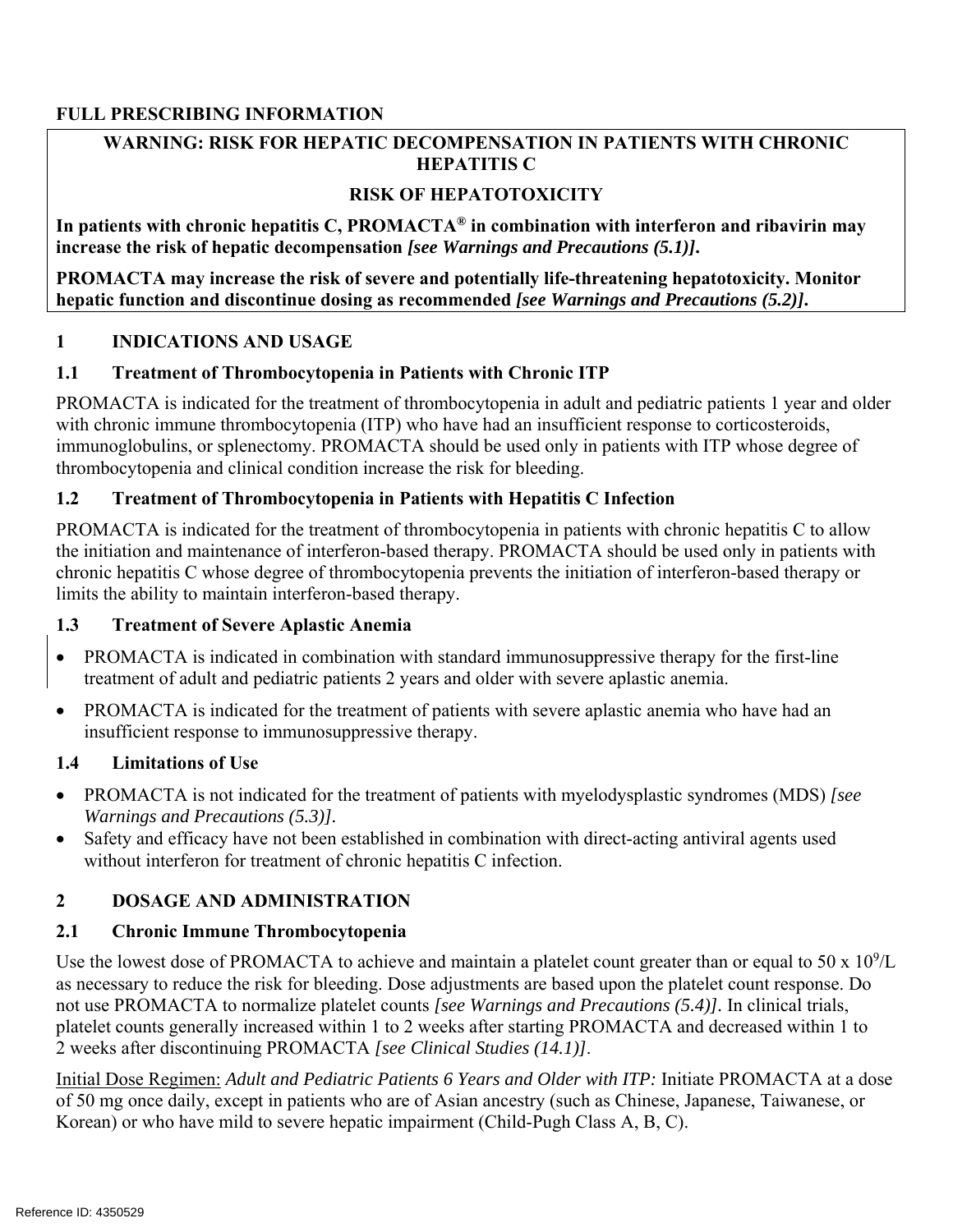For patients of Asian ancestry with ITP, initiate PROMACTA at a reduced dose of 25 mg once daily *[see Use in Specific Populations (8.7), Clinical Pharmacology (12.3)].* 

For patients with ITP and mild, moderate, or severe hepatic impairment (Child-Pugh Class A, B, C), initiate PROMACTA at a reduced dose of 25 mg once daily *[see Use in Specific Populations (8.6), Clinical Pharmacology (12.3)]*.

For patients of Asian ancestry with ITP and hepatic impairment (Child-Pugh Class A, B, C), consider initiating PROMACTA at a reduced dose of 12.5 mg once daily *[see Clinical Pharmacology (12.3)]*.

*Pediatric Patients with ITP Aged 1 to 5 Years:* Initiate PROMACTA at a dose of 25 mg once daily *[see Use in Specific Populations (8.7), Clinical Pharmacology (12.3)].* 

Monitoring and Dose Adjustment: After initiating PROMACTA, adjust the dose to achieve and maintain a platelet count greater than or equal to 50 x  $10^9$ /L as necessary to reduce the risk for bleeding. Do not exceed a dose of 75 mg daily. Monitor clinical hematology and liver tests regularly throughout therapy with PROMACTA and modify the dosage regimen of PROMACTA based on platelet counts as outlined in Table 1. During therapy with PROMACTA, assess CBCs with differentials, including platelet counts, weekly until a stable platelet count has been achieved. Obtain CBCs with differentials, including platelet counts, monthly thereafter.

When switching between the oral suspension and tablet, assess platelet counts weekly for 2 weeks, and then follow standard monthly monitoring.

| <b>Platelet Count Result</b>                                             | <b>Dose Adjustment or Response</b>                                                                                      |
|--------------------------------------------------------------------------|-------------------------------------------------------------------------------------------------------------------------|
| $\rm < 50$ x 10 <sup>9</sup> /L following at least                       | Increase daily dose by 25 mg to a maximum of 75 mg/day.                                                                 |
| 2 weeks of PROMACTA                                                      | For patients taking 12.5 mg once daily, increase the dose to<br>25 mg daily before increasing the dose amount by 25 mg. |
| $\geq$ 200 x 10 <sup>9</sup> /L to $\leq$ 400 x<br>$10^9$ /L at any time | Decrease the daily dose by 25 mg. Wait 2 weeks to assess<br>the effects of this and any subsequent dose adjustments.    |
|                                                                          | For patients taking 25 mg once daily, decrease the dose to<br>12.5 mg once daily.                                       |
| $>$ 400 x 10 <sup>9</sup> /L                                             | Stop PROMACTA; increase the frequency of platelet<br>monitoring to twice weekly.                                        |
|                                                                          | Once the platelet count is < 150 x $10^9$ /L, reinitiate therapy<br>at a daily dose reduced by 25 mg.                   |
|                                                                          | For patients taking 25 mg once daily, reinitiate therapy at a<br>daily dose of 12.5 mg.                                 |
| $>$ 400 x 10 <sup>9</sup> /L after 2 weeks of                            | Discontinue PROMACTA.                                                                                                   |
| therapy at lowest dose of                                                |                                                                                                                         |
| <b>PROMACTA</b>                                                          |                                                                                                                         |

**Table 1. Dose Adjustments of PROMACTA in Patients with Chronic Immune Thrombocytopenia** 

In patients with ITP and hepatic impairment (Child-Pugh Class A, B, C), after initiating PROMACTA or after any subsequent dosing increase, wait 3 weeks before increasing the dose.

Modify the dosage regimen of concomitant ITP medications, as medically appropriate, to avoid excessive increases in platelet counts during therapy with PROMACTA. Do not administer more than one dose of PROMACTA within any 24-hour period.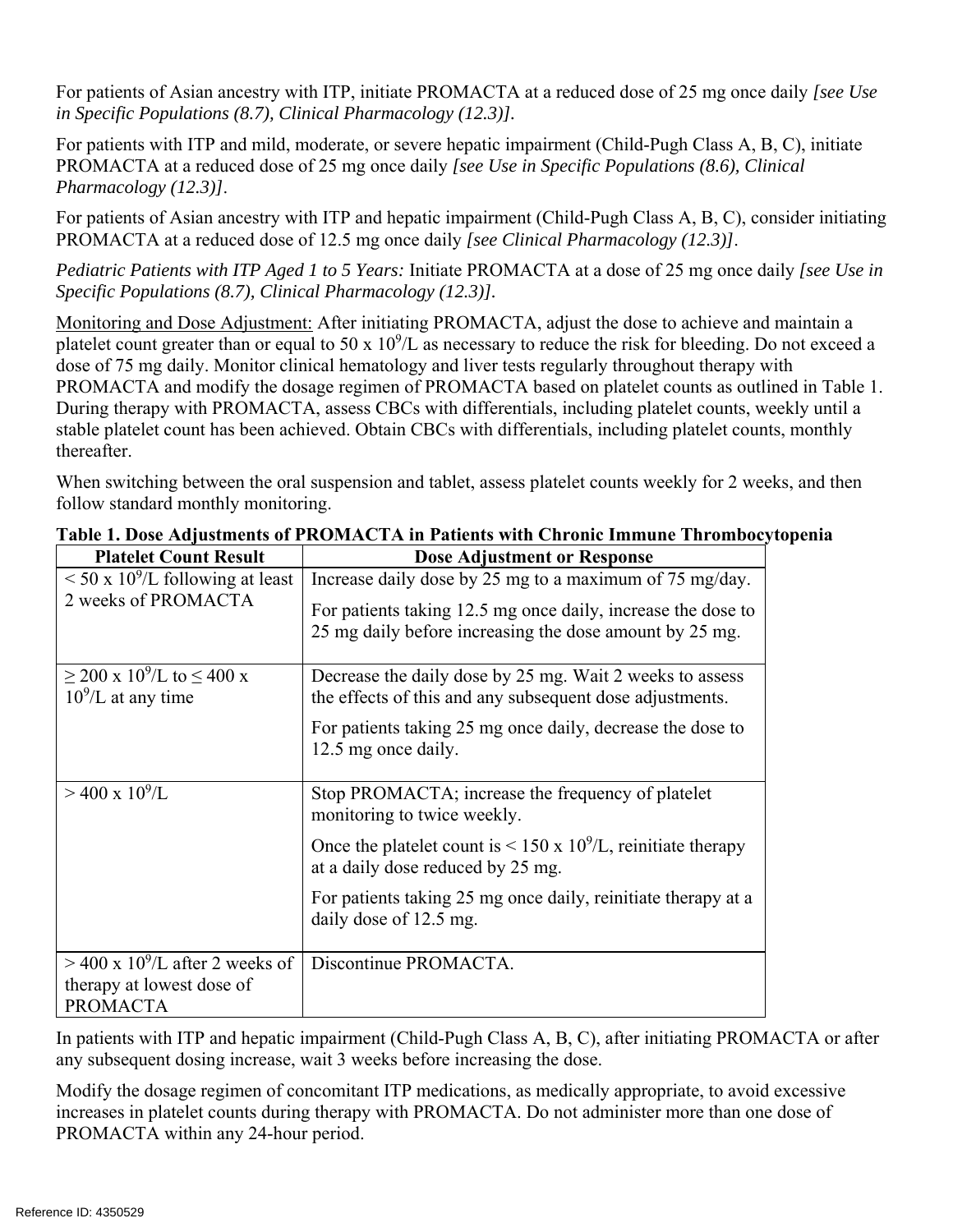Discontinuation: Discontinue PROMACTA if the platelet count does not increase to a level sufficient to avoid clinically important bleeding after 4 weeks of therapy with PROMACTA at the maximum daily dose of 75 mg. Excessive platelet count responses, as outlined in Table 1, or important liver test abnormalities also necessitate discontinuation of PROMACTA *[see Warnings and Precautions (5.2)]*. Obtain CBCs with differentials, including platelet counts, weekly for at least 4 weeks following discontinuation of PROMACTA.

## **2.2 Chronic Hepatitis C-associated Thrombocytopenia**

Use the lowest dose of PROMACTA to achieve and maintain a platelet count necessary to initiate and maintain antiviral therapy with pegylated interferon and ribavirin. Dose adjustments are based upon the platelet count response. Do not use PROMACTA to normalize platelet counts *[see Warnings and Precautions (5.4)].* In clinical trials, platelet counts generally began to rise within the first week of treatment with PROMACTA *[see Clinical Studies (14.2)]*.

Initial Dose Regimen: Initiate PROMACTA at a dose of 25 mg once daily.

Monitoring and Dose Adjustment: Adjust the dose of PROMACTA in 25-mg increments every 2 weeks as necessary to achieve the target platelet count required to initiate antiviral therapy. Monitor platelet counts every week prior to starting antiviral therapy.

During antiviral therapy, adjust the dose of PROMACTA to avoid dose reductions of peginterferon. Monitor CBCs with differentials, including platelet counts, weekly during antiviral therapy until a stable platelet count is achieved. Monitor platelet counts monthly thereafter. Do not exceed a dose of 100 mg daily. Monitor clinical hematology and liver tests regularly throughout therapy with PROMACTA.

For specific dosage instructions for peginterferon or ribavirin, refer to their respective prescribing information.

| <b>Platelet Count Result</b>                    | <b>Dose Adjustment or Response</b>                                                                    |
|-------------------------------------------------|-------------------------------------------------------------------------------------------------------|
| $\leq 50 \times 10^9$ /L following at least     | Increase daily dose by 25 mg to a maximum of 100 mg/day.                                              |
| 2 weeks of PROMACTA                             |                                                                                                       |
| $\geq$ 200 x 10 <sup>9</sup> /L to $\leq$ 400 x | Decrease the daily dose by 25 mg.                                                                     |
| $10^9$ /L at any time                           | Wait 2 weeks to assess the effects of this and any subsequent<br>dose adjustments.                    |
| $>$ 400 x 10 <sup>9</sup> /L                    | Stop PROMACTA; increase the frequency of platelet<br>monitoring to twice weekly.                      |
|                                                 | Once the platelet count is < 150 x $10^9$ /L, reinitiate therapy at a<br>daily dose reduced by 25 mg. |
|                                                 | For patients taking 25 mg once daily, reinitiate therapy at a<br>daily dose of 12.5 mg.               |
| $>$ 400 x 10 <sup>9</sup> /L after 2 weeks of   | Discontinue PROMACTA.                                                                                 |
| therapy at lowest dose of                       |                                                                                                       |
| <b>PROMACTA</b>                                 |                                                                                                       |

**Table 2. Dose Adjustments of PROMACTA in Adults with Thrombocytopenia due to Chronic Hepatitis C** 

Discontinuation: The prescribing information for pegylated interferon and ribavirin include recommendations for antiviral treatment discontinuation for treatment futility. Refer to pegylated interferon and ribavirin prescribing information for discontinuation recommendations for antiviral treatment futility.

PROMACTA should be discontinued when antiviral therapy is discontinued. Excessive platelet count responses, as outlined in Table 2, or important liver test abnormalities also necessitate discontinuation of PROMACTA *[see Warnings and Precautions (5.2)]*.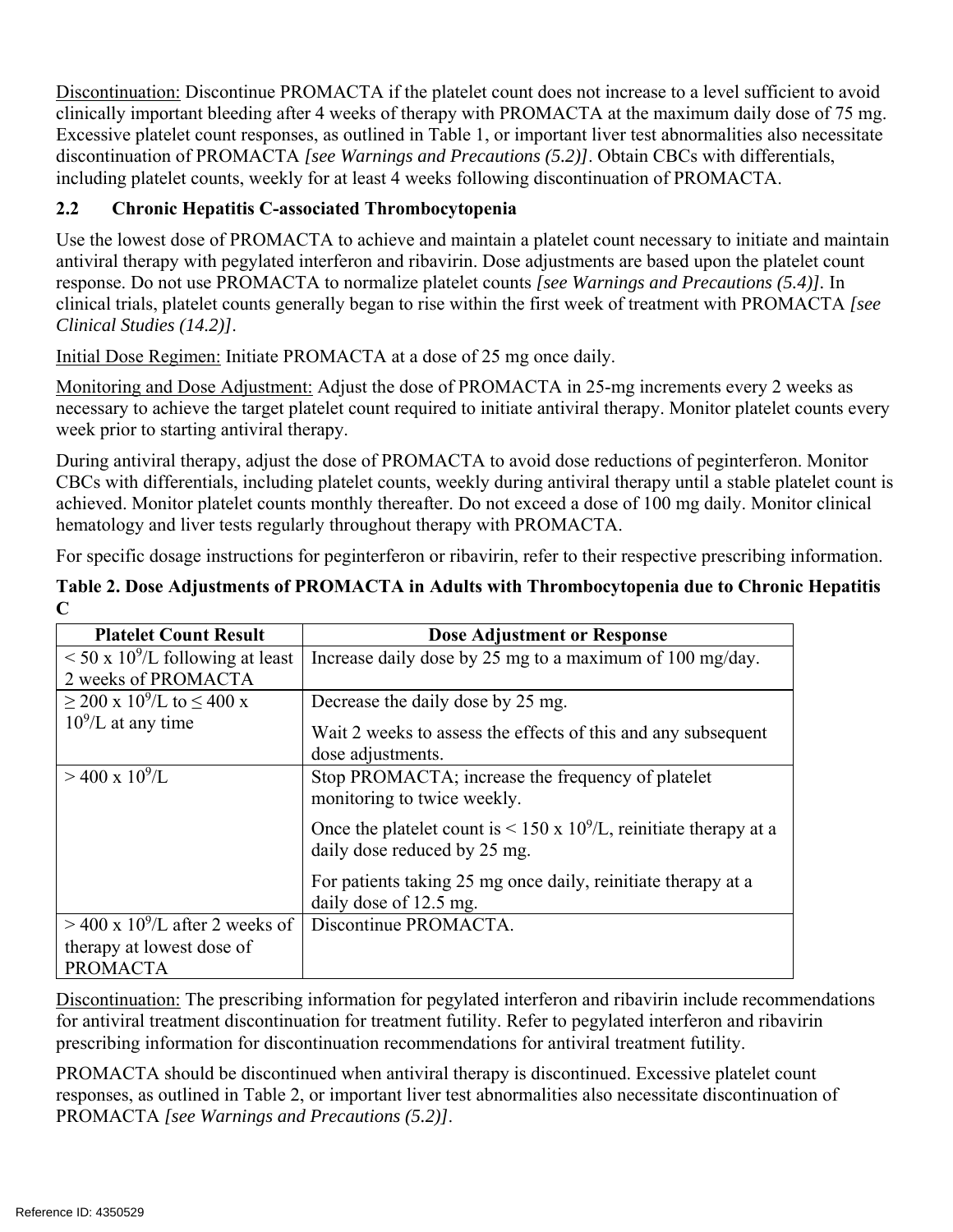### **2.3 Severe Aplastic Anemia**

### **First-line Severe Aplastic Anemia**

Initiate PROMACTA concurrently with standard immunosuppressive therapy *[see Clinical Studies (14.3)]*.

Initial Dose Regimen:

The recommended initial dose regimen is listed in Table 3. Do not exceed the initial dose of PROMACTA.

## **Table 3. Recommended Initial PROMACTA Dose Regimen in the First-Line Treatment of Severe Aplastic Anemia**

| Age                              | Dose Regimen                      |  |
|----------------------------------|-----------------------------------|--|
| Patients 12 Years and Older      | 150 mg once daily for 6 months    |  |
| Pediatric Patients 6 to 11 Years | 75 mg once daily for 6 months     |  |
| Pediatric Patients 2 to 5 Years  | 2.5 mg/kg once daily for 6 months |  |

For patients with severe aplastic anemia of Asian ancestry (such as Chinese, Japanese, Taiwanese, Korean, or Thai) or those with mild, moderate, or severe hepatic impairment (Child-Pugh Class A, B, C), decrease the initial PROMACTA dose by 50% as listed in Table 4 *[see Use in Specific Populations (8.6, 8.7), Clinical Pharmacology (12.3)]*.

If baseline ALT or AST levels are  $> 6 \times$  ULN, do not initiate PROMACTA until transaminase levels are  $< 5 \times$ ULN. Determine the initial dose for these patients based on Table 3 or Table 4.

### **Table 4. Recommended Initial PROMACTA Dose Regimen for Patients of Asian Ancestry or Those with Mild, Moderate, or Severe Hepatic Impairment (Child-Pugh Class A, B, C) in the First-Line Treatment of Severe Aplastic Anemia**

| Age                              | <b>Dose Regimen</b>                |
|----------------------------------|------------------------------------|
| Patients 12 Years and Older      | 75 mg once daily for 6 months      |
| Pediatric Patients 6 to 11 Years | 37.5 mg once daily for 6 months    |
| Pediatric Patients 2 to 5 Years  | 1.25 mg/kg once daily for 6 months |

Monitoring and Dose Adjustment for PROMACTA: Perform clinical hematology and liver tests regularly throughout therapy with PROMACTA (see *Warnings and Precautions (5.2)]*.

Modify the dosage regimen of PROMACTA based on platelet counts as outlined in Table 5.

**Table 5. Dose Adjustments of PROMACTA for Elevated Platelet Counts in the First-line Treatment of Severe Aplastic Anemia** 

| <b>Platelet Count Result</b>                                    | <b>Dose Adjustment or Response</b>                                                                                                                                                                                     |
|-----------------------------------------------------------------|------------------------------------------------------------------------------------------------------------------------------------------------------------------------------------------------------------------------|
| $>$ 200 x 10 <sup>9</sup> /L to $\leq$ 400 x 10 <sup>9</sup> /L | Decrease the daily dose by 25 mg every 2 weeks to lowest<br>dose that maintains platelet count $\geq 50 \times 10^9$ /L.                                                                                               |
|                                                                 | In pediatric patients under 12 years of age, decrease the dose<br>by $12.5$ mg.                                                                                                                                        |
| $>$ 400 x 10 <sup>9</sup> /L                                    | Discontinue PROMACTA for one week. Once the platelet<br>count is $\leq$ 200 x 10 <sup>9</sup> /L, reinitiate PROMACTA at a daily dose<br>reduced by 25 mg (or 12.5 mg in pediatric patients under 12<br>years of age). |

Table 6 summarizes the recommendations for dose interruption, reduction, or discontinuation of PROMACTA in the management of elevated liver transaminase levels and thromboembolic events.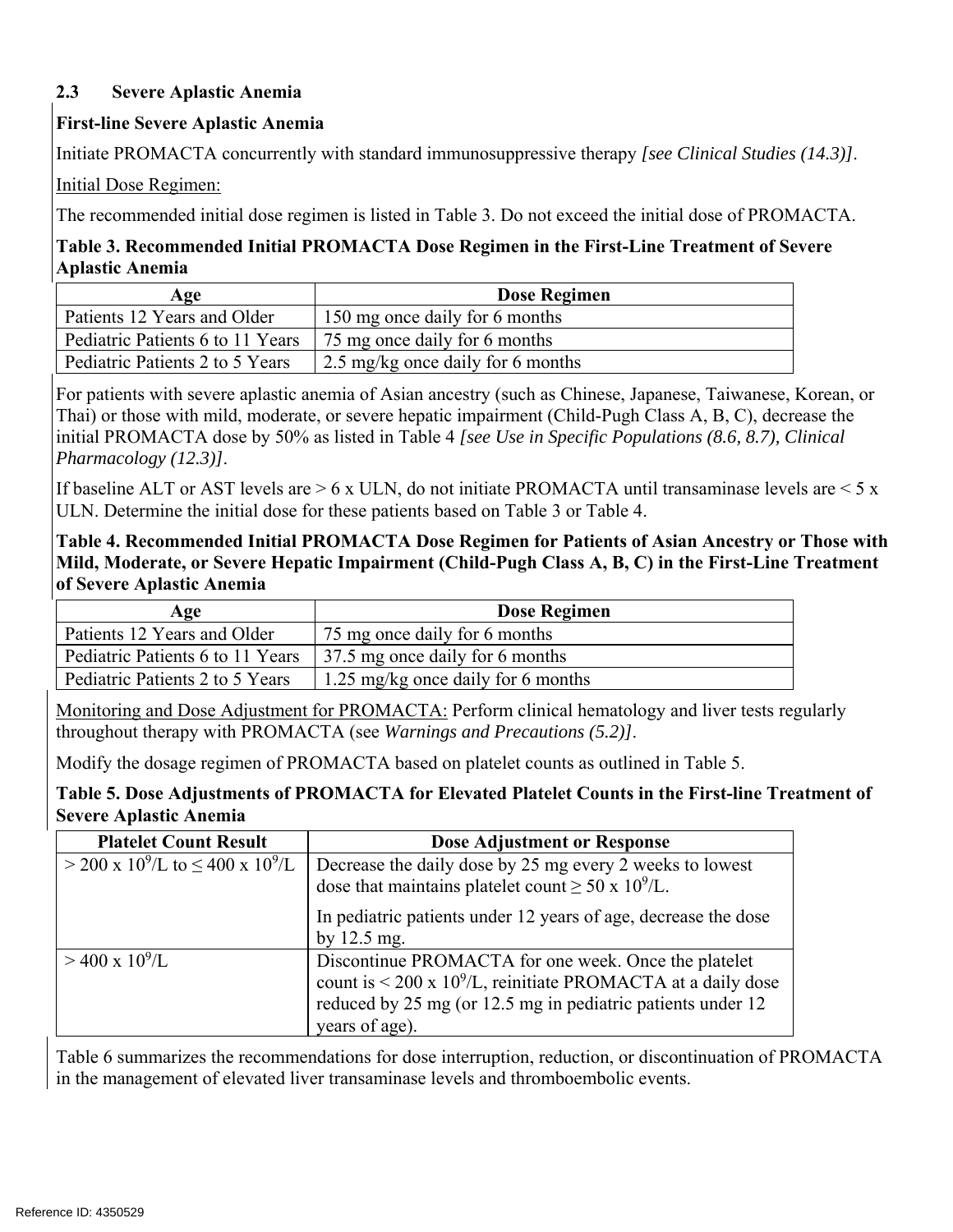### **Table 6. Recommended Dose Modifications for PROMACTA for ALT or AST Elevations and Thromboembolic Events**

| Event                        | Recommendation                                                                                                                                                                                                                                                                     |  |  |
|------------------------------|------------------------------------------------------------------------------------------------------------------------------------------------------------------------------------------------------------------------------------------------------------------------------------|--|--|
| <b>ALT</b> or AST Elevations | Increase in ALT or $AST > 6$ x ULN                                                                                                                                                                                                                                                 |  |  |
|                              | Discontinue PROMACTA. Once ALT or AST is $\leq$ 5 x ULN,                                                                                                                                                                                                                           |  |  |
|                              | reinitiate PROMACTA at the same dose.                                                                                                                                                                                                                                              |  |  |
|                              | Increase in ALT or $AST > 6$ x ULN after reinitiating<br><b>PROMACTA</b><br>Discontinue PROMACTA and monitor ALT or AST at least<br>every 3 to 4 days. Once ALT or AST is $\leq$ 5x ULN, reinitiate<br>PROMACTA at a daily dose reduced by 25 mg compared to<br>the previous dose. |  |  |
|                              | If ALT or AST returns to $> 6x$ ULN on the reduced dose<br>Reduce the daily dose of PROMACTA by 25 mg until ALT or<br>AST is $\leq$ 5 x ULN.                                                                                                                                       |  |  |
|                              | In pediatric patients under 12 years of age, reduce the daily<br>dose by at least 15% to the nearest dose that can be<br>administered.                                                                                                                                             |  |  |
| Thromboembolic events (e.g., | Discontinue PROMACTA but remain on horse antithymocyte                                                                                                                                                                                                                             |  |  |
| deep vein thrombosis,        | globulin (h-ATG) and cyclosporine.                                                                                                                                                                                                                                                 |  |  |
| pulmonary embolus, stroke,   |                                                                                                                                                                                                                                                                                    |  |  |
| myocardial infarction)       |                                                                                                                                                                                                                                                                                    |  |  |

The total duration of PROMACTA treatment is 6 months.

### **Refractory Severe Aplastic Anemia**

Use the lowest dose of PROMACTA to achieve and maintain a hematologic response. Dose adjustments are based upon the platelet count. Hematologic response requires dose titration, generally up to 150 mg, and may take up to 16 weeks after starting PROMACTA *[see Clinical Studies (14.3)]*.

Initial Dose Regimen: Initiate PROMACTA at a dose of 50 mg once daily.

For patients with severe aplastic anemia of Asian ancestry or those with mild, moderate, or severe hepatic impairment (Child-Pugh Class A, B, C), initiate PROMACTA at a reduced dose of 25 mg once daily *[see Use in Specific Populations (8.6, 8.7), Clinical Pharmacology (12.3)].* 

Monitoring and Dose Adjustment: Adjust the dose of PROMACTA in 50-mg increments every 2 weeks as necessary to achieve the target platelet count greater than or equal to 50 x  $10^9$ /L as necessary. Do not exceed a dose of 150 mg daily. Monitor clinical hematology and liver tests regularly throughout therapy with PROMACTA and modify the dosage regimen of PROMACTA based on platelet counts as outlined in Table 7.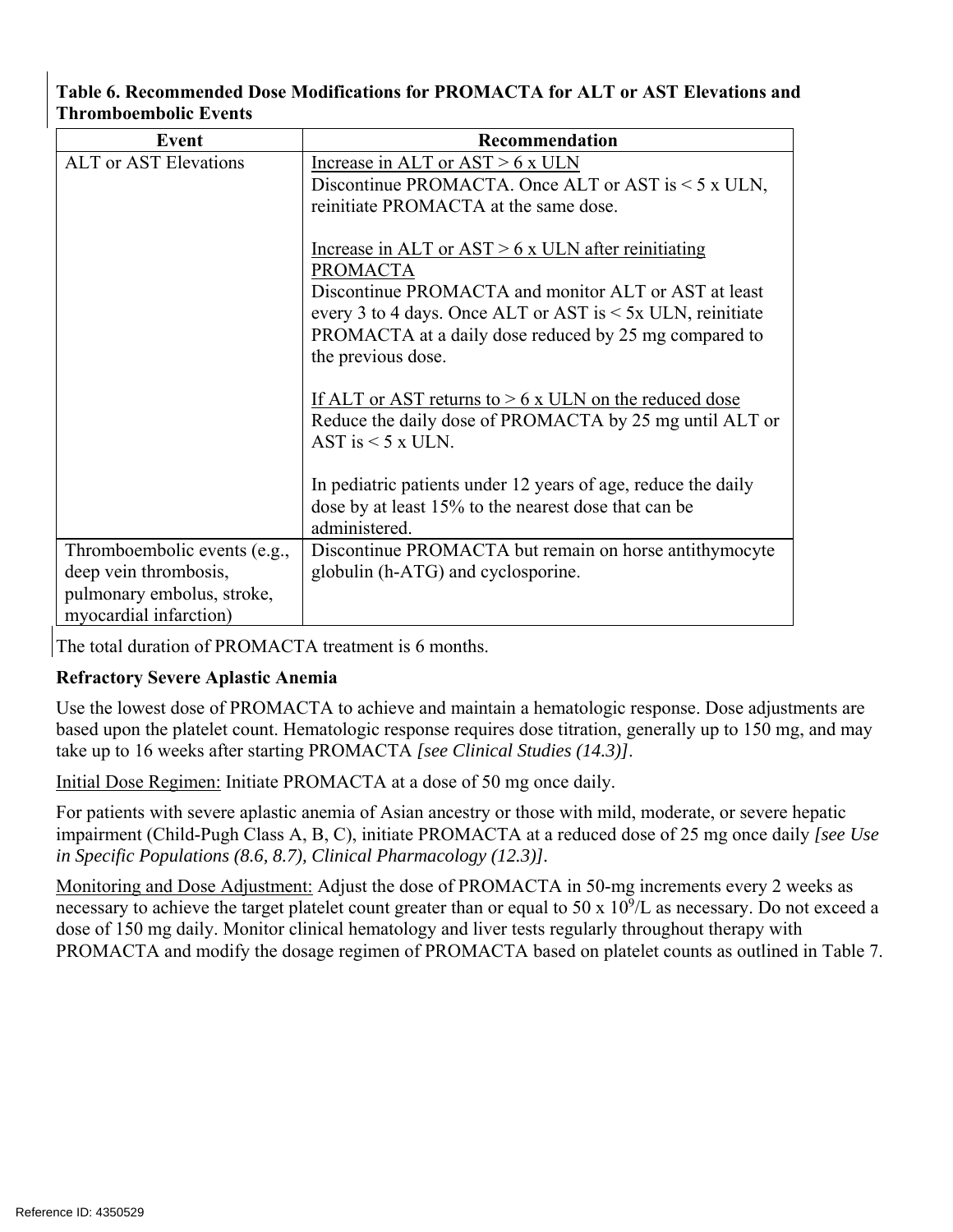| <b>Platelet Count Result</b>                       | <b>Dose Adjustment or Response</b>                                                                                    |
|----------------------------------------------------|-----------------------------------------------------------------------------------------------------------------------|
| $\rm < 50$ x 10 <sup>9</sup> /L following at least | Increase daily dose by 50 mg to a maximum of 150 mg/day.                                                              |
| 2 weeks of PROMACTA                                | For patients taking 25 mg once daily, increase the dose to<br>50 mg daily before increasing the dose amount by 50 mg. |
| $\geq$ 200 x 10 <sup>9</sup> /L to ≤ 400 x         | Decrease the daily dose by 50 mg. Wait 2 weeks to assess the                                                          |
| $10^9$ /L at any time                              | effects of this and any subsequent dose adjustments.                                                                  |
| $>$ 400 x 10 <sup>9</sup> /L                       | Stop PROMACTA for 1 week.                                                                                             |
|                                                    | Once the platelet count is < 150 x $10^9$ /L, reinitiate therapy at a                                                 |
|                                                    | dose reduced by 50 mg.                                                                                                |
| $>$ 400 x 10 <sup>9</sup> /L after 2 weeks of      | Discontinue PROMACTA.                                                                                                 |
| therapy at lowest dose of                          |                                                                                                                       |
| <b>PROMACTA</b>                                    |                                                                                                                       |

### **Table 7. Dose Adjustments of PROMACTA in Patients with Refractory Severe Aplastic Anemia**

For patients who achieve tri-lineage response, including transfusion independence, lasting at least 8 weeks: the dose of PROMACTA may be reduced by 50% *[see Clinical Studies (14.3)]*. If counts remain stable after 8 weeks at the reduced dose, then discontinue PROMACTA and monitor blood counts. If platelet counts drop to less than 30 x 10<sup>9</sup>/L, hemoglobin to less than 9 g/dL, or ANC to less than 0.5 x 10<sup>9</sup>/L, PROMACTA may be reinitiated at the previous effective dose.

Discontinuation: If no hematologic response has occurred after 16 weeks of therapy with PROMACTA, discontinue therapy. If new cytogenetic abnormalities are observed, consider discontinuation of PROMACTA *[see Adverse Reactions (6.1)]*. Excessive platelet count responses (as outlined in Table 3) or important liver test abnormalities also necessitate discontinuation of PROMACTA *[see Warnings and Precautions (5.2)]*.

### **2.4 Administration**

Administration of Tablets and Oral Suspension: Take PROMACTA on an empty stomach (1 hour before or 2 hours after a meal) *[see Clinical Pharmacology (12.3)]*. Take PROMACTA at least 2 hours before or 4 hours after other medications (e.g., antacids), calcium-rich foods (e.g., dairy products and calcium-fortified juices), or supplements containing polyvalent cations such as iron, calcium, aluminum, magnesium, selenium, and zinc *[see Drug Interactions (7.1), Clinical Pharmacology (12.3)]*.

Do not split, chew, or crush tablets and mix with food or liquids.

Preparation of the Oral Suspension: Prior to use of the oral suspension, ensure patients or caregivers receive training on proper dosing, preparation, and administration of PROMACTA for oral suspension.

Administer the oral suspension immediately after preparation. **Discard any suspension not administered within 30 minutes after preparation.** 

Prepare the suspension with water only. NOTE: Do not use hot water to prepare the suspension.

For details on preparation and administration of the suspension, including the recommended duration of use of each oral dosing syringe, see **Instructions for Use**.

#### **DOSAGE FORMS AND STRENGTHS 3**

### **Tablets**

 12.5-mg tablets — round, biconvex, white, film-coated tablets debossed with GS MZ1 and 12.5 on one side. Each tablet, for oral administration, contains eltrombopag olamine, equivalent to 12.5 mg of eltrombopag free acid.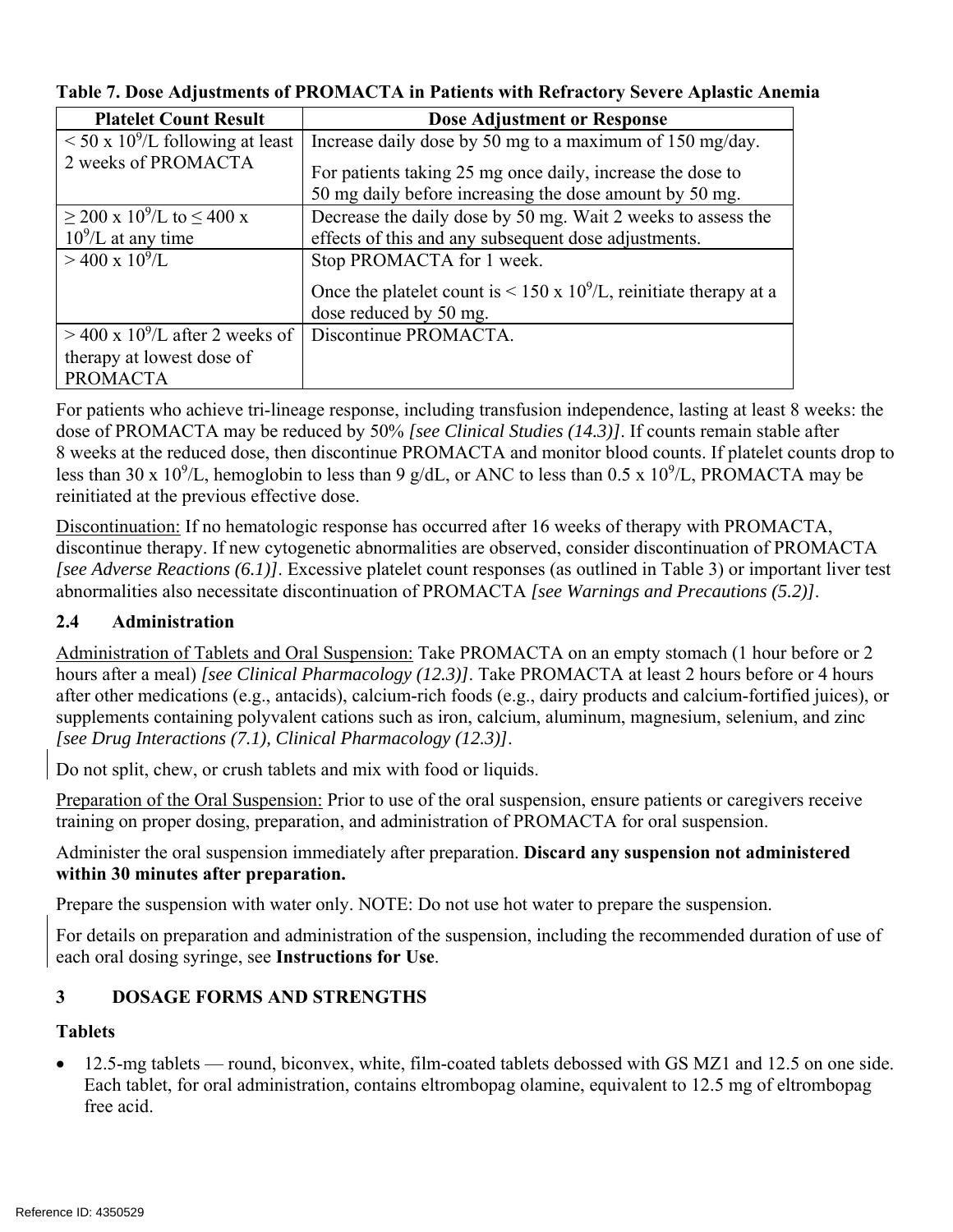- 25-mg tablets round, biconvex, orange, film-coated tablets debossed with GS NX3 and 25 on one side. Each tablet, for oral administration, contains eltrombopag olamine, equivalent to 25 mg of eltrombopag free acid.
- 50-mg tablets round, biconvex, blue, film-coated tablets debossed with GS UFU and 50 on one side. Each tablet, for oral administration, contains eltrombopag olamine, equivalent to 50 mg of eltrombopag free acid.
- 75-mg tablets round, biconvex, pink, film-coated tablets debossed with GS FFS and 75 on one side. Each tablet, for oral administration, contains eltrombopag olamine, equivalent to 75 mg of eltrombopag free acid.

### **For Oral Suspension**

- 12.5-mg packet contains a reddish-brown to yellow powder for reconstitution.
- 25-mg packet contains a reddish-brown to yellow powder for reconstitution.

## **4 CONTRAINDICATIONS**

None.

## **5 WARNINGS AND PRECAUTIONS**

## **5.1 Hepatic Decompensation in Patients with Chronic Hepatitis C**

In patients with chronic hepatitis C, PROMACTA in combination with interferon and ribavirin may increase the risk of hepatic decompensation. In two controlled clinical trials in patients with chronic hepatitis C and thrombocytopenia, ascites and encephalopathy occurred more frequently on the arm receiving treatment with PROMACTA plus antivirals (7%) than the placebo plus antivirals arm (4%). Patients with low albumin levels (less than 3.5 g/dL) or Model for End-Stage Liver Disease (MELD) score greater than or equal to 10 at baseline had a greater risk for hepatic decompensation on the arm receiving treatment with PROMACTA plus antivirals. Discontinue PROMACTA if antiviral therapy is discontinued.

## **5.2 Hepatotoxicity**

PROMACTA may increase the risk of severe and potentially life-threatening hepatotoxicity *[see Adverse Reactions (6.1)]*. One patient (<1%) with chronic ITP treated with PROMACTA in clinical trials experienced drug-induced liver injury. Eleven patients (1%) with chronic hepatitis C treated with PROMACTA in clinical trials experienced drug-induced liver injury.

### Treatment of ITP, Chronic Hepatitis C-associated Thrombocytopenia, and Refractory Severe Aplastic Anemia

Measure serum ALT, AST, and bilirubin prior to initiation of PROMACTA, every 2 weeks during the dose adjustment phase, and monthly following establishment of a stable dose. PROMACTA inhibits UDPglucuronosyltransferase (UGT)1A1 and organic anion-transporting polypeptide (OATP)1B1, which may lead to indirect hyperbilirubinemia. If bilirubin is elevated, perform fractionation. Evaluate abnormal serum liver tests with repeat testing within 3 to 5 days. If the abnormalities are confirmed, monitor serum liver tests weekly until resolved or stabilized. Discontinue PROMACTA if ALT levels increase to greater than or equal to 3 x ULN in patients with normal liver function or greater than or equal to 3 x baseline (or greater than 5 x ULN, whichever is the lower) in patients with pre-treatment elevations in transaminases and are:

- progressively increasing, or
- persistent for greater than or equal to 4 weeks, or
- accompanied by increased direct bilirubin, or
- accompanied by clinical symptoms of liver injury or evidence for hepatic decompensation.

If the potential benefit for reinitiating treatment with PROMACTA is considered to outweigh the risk for hepatotoxicity, then consider cautiously reintroducing PROMACTA and measure serum liver tests weekly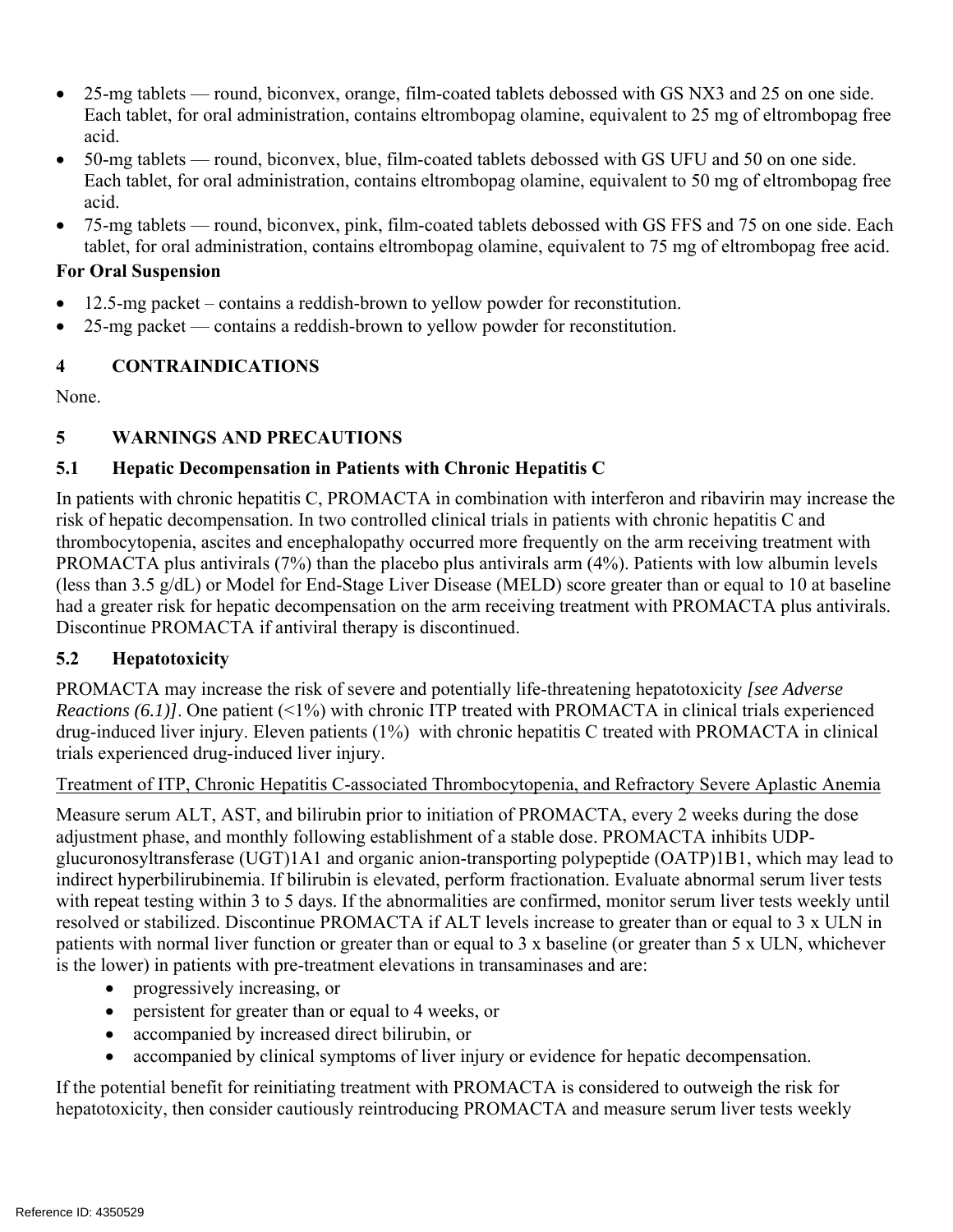during the dose adjustment phase. Hepatotoxicity may reoccur if PROMACTA is reinitiated. If liver test abnormalities persist, worsen, or recur, then permanently discontinue PROMACTA.

### First-Line Treatment of Severe Aplastic Anemia

Measure ALT, AST, and bilirubin prior to initiation of PROMACTA, every other day while hospitalized for h-ATG therapy, and then every 2 weeks during treatment. During treatment, manage increases in ALT or AST levels as recommended in Table 6.

### **5.3 Increased Risk of Death and Progression of Myelodysplastic Syndromes (MDS) to Acute Myeloid Leukemia (AML)**

A randomized, double-blind, placebo-controlled, multicenter trial in patients with International Prognostic Scoring System (IPSS) intermediate-1, intermediate-2 or high risk MDS with thrombocytopenia, receiving azacitidine in combination with either PROMACTA ( $n = 179$ ) or placebo ( $n = 177$ ) was terminated due to lack of efficacy and safety reasons, including increased progression to AML. Patients received PROMACTA or placebo at a starting dose of 200 mg once daily, up to a maximum of 300 mg once daily, in combination with azacitidine for at least six cycles. The incidence of death (overall survival) was 32% (57/179) in the PROMACTA arm versus 29% (51/177) in the placebo arm (HR [95% CI] = 1.42 [0.97, 2.08], showing an increased relative risk of death in this trial by 42% in the PROMACTA arm). The incidence of progression to AML was 12% (21/179) in the PROMACTA arm versus 6% (10/177) in the placebo arm (HR [95% CI] = 2.66 [1.31, 5.41], showing an increased relative risk of progression to AML in this trial by 166% in the PROMACTA arm).

## **5.4 Thrombotic/Thromboembolic Complications**

Thrombotic/thromboembolic complications may result from increases in platelet counts with PROMACTA. Reported thrombotic/thromboembolic complications included both venous and arterial events and were observed at low and at normal platelet counts.

Consider the potential for an increased risk of thromboembolism when administering PROMACTA to patients with known risk factors for thromboembolism (e.g., Factor V Leiden, ATIII deficiency, antiphospholipid syndrome, chronic liver disease). To minimize the risk for thrombotic/thromboembolic complications, do not use PROMACTA in an attempt to normalize platelet counts. Follow the dose adjustment guidelines to achieve and maintain target platelet counts *[see Dosage and Administration (2.1, 2.2, 2.3)]*.

In two controlled clinical trials in patients with chronic hepatitis C and thrombocytopenia,  $3\%$  (31/955) treated with PROMACTA experienced a thrombotic event compared with 1% (5/484) on placebo. The majority of events were of the portal venous system (1% in patients treated with PROMACTA versus less than 1% for placebo).

In a controlled trial in patients with chronic liver disease and thrombocytopenia not related to ITP undergoing elective invasive procedures ( $N = 292$ ), the risk of thrombotic events was increased in patients treated with 75 mg of PROMACTA once daily. Seven thrombotic complications (six patients) were reported in the group that received PROMACTA and three thrombotic complications were reported in the placebo group (two patients). All of the thrombotic complications reported in the group that received PROMACTA were portal vein thrombosis (PVT). Symptoms of PVT included abdominal pain, nausea, vomiting, and diarrhea. Five of the six patients in the group that received PROMACTA experienced a thrombotic complication within 30 days of completing treatment with PROMACTA and at a platelet count above 200 x  $10^9$ /L. The risk of portal venous thrombosis was increased in thrombocytopenic patients with chronic liver disease treated with 75 mg of PROMACTA once daily for 2 weeks in preparation for invasive procedures.

### **5.5 Cataracts**

In the three controlled clinical trials in adults with chronic ITP, cataracts developed or worsened in 15 (7%) patients who received 50 mg of PROMACTA daily and 8 (7%) placebo-group patients. In the extension trial,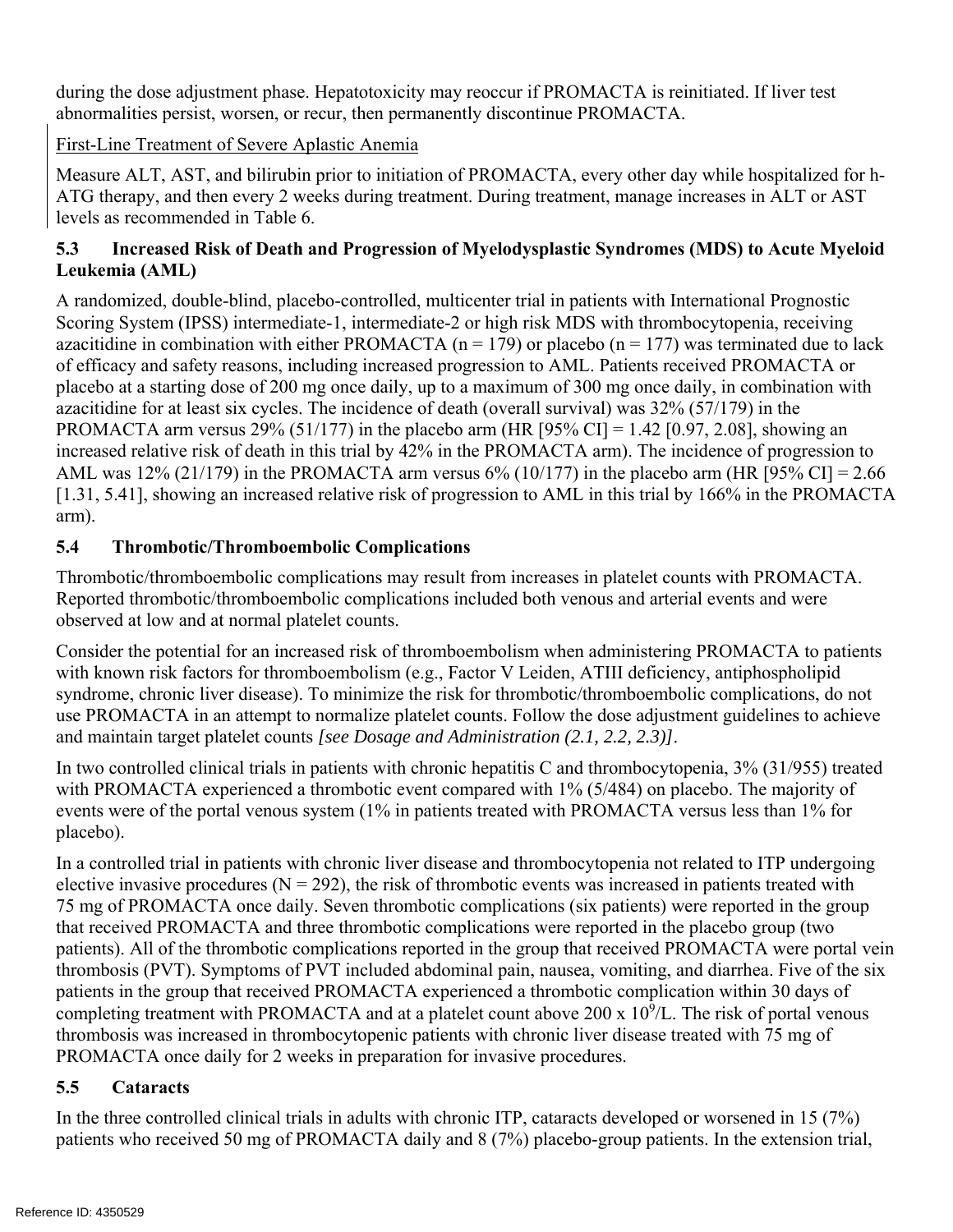cataracts developed or worsened in 11% of patients who underwent ocular examination prior to therapy with PROMACTA. In the two controlled clinical trials in patients with chronic hepatitis C and thrombocytopenia, cataracts developed or worsened in 8% of patients treated with PROMACTA and 5% of patients treated with placebo.

Cataracts were observed in toxicology studies of eltrombopag in rodents *[see Nonclinical Toxicology (13.2)]*. Perform a baseline ocular examination prior to administration of PROMACTA and, during therapy with PROMACTA, regularly monitor patients for signs and symptoms of cataracts.

#### **6 ADVERSE REACTIONS**

The following serious adverse reactions associated with PROMACTA are described in other sections.

- Hepatic Decompensation in Patients with Chronic Hepatitis C *[see Warnings and Precautions (5.1)]*
- Hepatotoxicity *[see Warnings and Precautions (5.2)]*
- Increased Risk of Death and Progression of Myelodysplastic Syndromes to Acute Myeloid Leukemia *[see Warnings and Precautions (5.3)]*
- Thrombotic/Thromboembolic Complications *[see Warnings and Precautions (5.4)]*
- Cataracts *[see Warnings and Precautions (5.5)]*

## **6.1 Clinical Trials Experience**

Because clinical trials are conducted under widely varying conditions, adverse reaction rates observed in the clinical trials of a drug cannot be directly compared with rates in the clinical trials of another drug and may not reflect the rates observed in practice.

Chronic Immune Thrombocytopenia: *Adults:* In clinical trials, hemorrhage was the most common serious adverse reaction and most hemorrhagic reactions followed discontinuation of PROMACTA. Other serious adverse reactions included thrombotic/thromboembolic complications *[see Warnings and Precautions (5.4)]*. The data described below reflect exposure of PROMACTA to patients with chronic ITP aged 18 to 85 years, of whom 66% were female, in three placebo-controlled trials and one open-label extension trial *[see Clinical Studies (14.1)]*. PROMACTA was administered to 330 patients for at least 6 months and 218 patients for at least 1 year.

Table 8 presents the most common adverse drug reactions (experienced by greater than or equal to 3% of patients receiving PROMACTA) from the three placebo-controlled trials, with a higher incidence in PROMACTA versus placebo.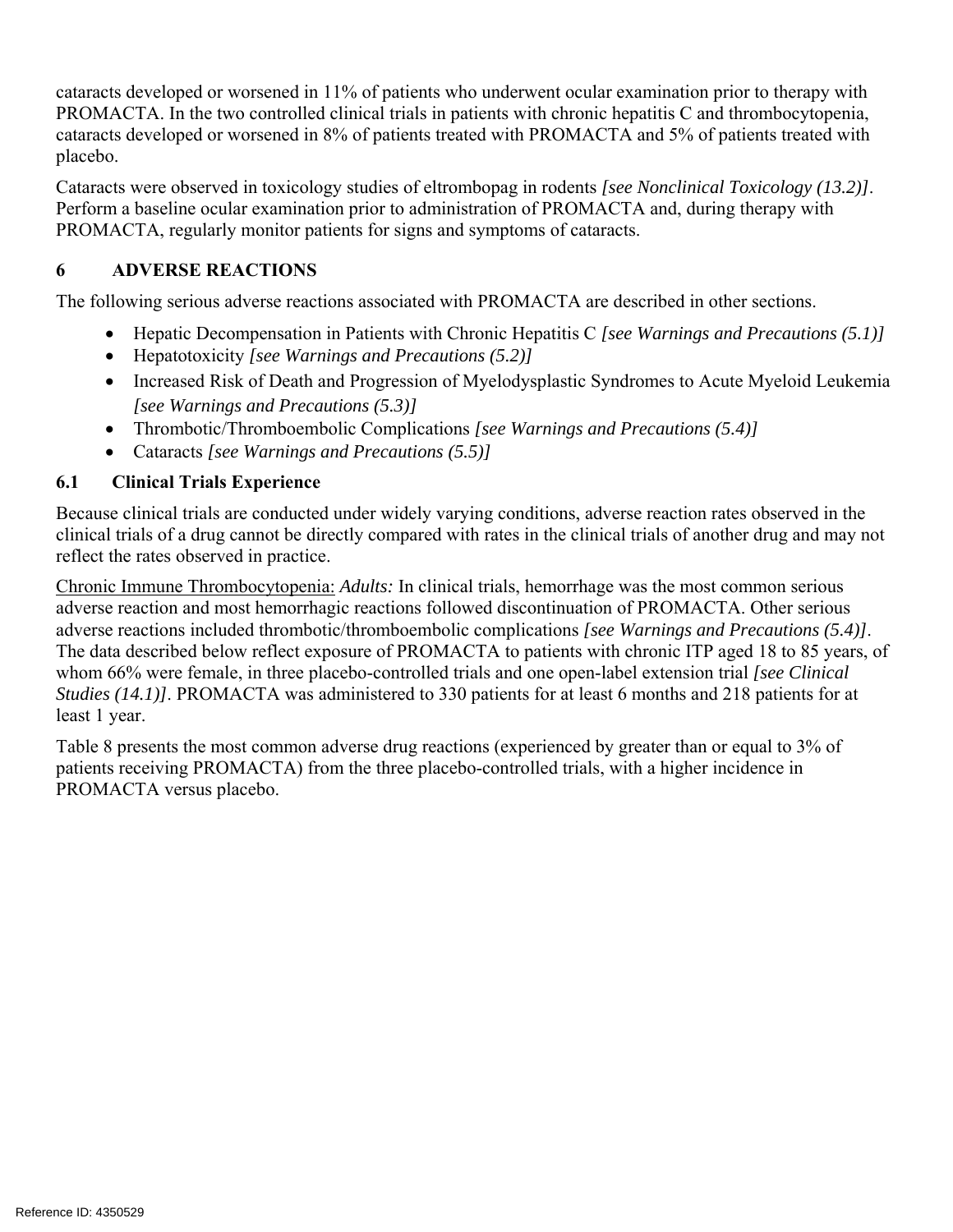|                                      | PROMACTA 50 mg | Placebo        |
|--------------------------------------|----------------|----------------|
|                                      | $n = 241$      | $n = 128$      |
| <b>Adverse Reaction</b>              | (%)            | (%)            |
| Nausea                               | 9              |                |
| Diarrhea                             | 9              |                |
| Upper respiratory tract infection    | 7              | b              |
| Vomiting                             | 6              | $\leq 1$       |
| Urinary tract infection <sup>a</sup> |                |                |
| Increased ALT                        |                |                |
| Myalgia                              | 5              | $\mathfrak{D}$ |
| Oropharyngeal pain                   | 4              |                |
| <b>Increased AST</b>                 | 4              |                |
| Pharyngitis                          | 4              |                |
| Back pain                            | 3              |                |
| Influenza                            | 3              | າ              |
| Paresthesia                          | 3              |                |
| Rash                                 |                |                |

### **Table 8. Adverse Reactions (≥ 3%) from Three Placebo-controlled Trials in Adults with Chronic Immune Thrombocytopenia**

Includes PTs of Urinary tract infection, Cystitis, Urinary tract infection bacterial, and Bacteruria

In the three controlled clinical chronic ITP trials, alopecia, musculoskeletal pain, blood alkaline phosphatase increased, and dry mouth were the adverse reactions reported in 2% of patients treated with PROMACTA and in no patients who received placebo.

Among 302 patients with chronic ITP who received PROMACTA in the single-arm extension trial, the adverse reactions occurred in a pattern similar to that seen in the placebo-controlled trials. Table 9 presents the most common treatment-related adverse reactions (experienced by greater than or equal to 3% of patients receiving PROMACTA) from the extension trial.

### **Table 9. Treatment-related Adverse Reactions ( 3%) from Extension Trial in Adults with Chronic Immune Thrombocytopenia**

|                           | PROMACTA 50 mg |  |
|---------------------------|----------------|--|
|                           | $n = 302$      |  |
| <b>Adverse Reaction</b>   | (%)            |  |
| Headache                  | 10             |  |
| ALT increased             |                |  |
| AST increased             |                |  |
| Cataract                  |                |  |
| Fatigue                   |                |  |
| Blood bilirubin increased |                |  |
| Nausea                    |                |  |
| Hyperbilirubinemia        |                |  |
| Diarrhea                  |                |  |

In the three controlled chronic ITP trials, serum liver test abnormalities (predominantly Grade 2 or less in severity) were reported in 11% and 7% of patients for PROMACTA and placebo, respectively. Four patients (1%) treated with PROMACTA and three patients in the placebo group (2%) discontinued treatment due to hepatobiliary laboratory abnormalities. Seventeen of the patients treated with PROMACTA in the controlled trials with hepatobiliary laboratory abnormalities were re-exposed to PROMACTA in the extension trial. Eight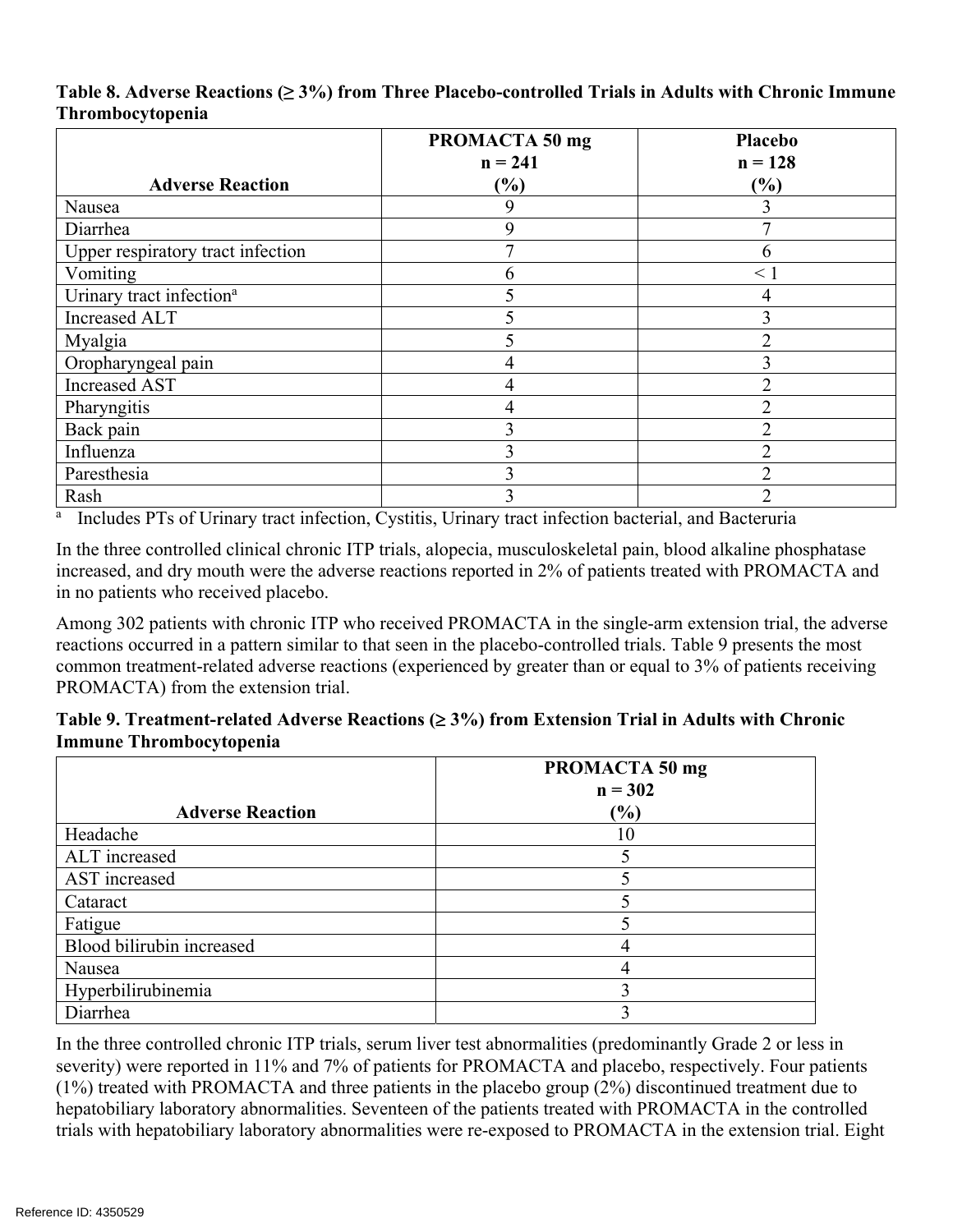of these patients again experienced liver test abnormalities (less than or equal to Grade 3) resulting in discontinuation of PROMACTA in one patient. In the extension chronic ITP trial, six additional patients had PROMACTA discontinued due to liver test abnormalities (less than or equal to Grade 3).

In the three controlled chronic ITP trials, cataracts developed or worsened in 7% of patients treated with PROMACTA and 7% of patients in the placebo group. All patients had documented, preexisting risk factors for cataractogenesis including corticosteroid use. In the extension trial, cataracts developed or worsened in 11% of patients who underwent ocular examination prior to therapy with PROMACTA. Seventy-two percent of patients had preexisting risk factors, including corticosteroid use.

The safety of PROMACTA was also assessed in all patients treated in 7 adult chronic ITP clinical trials (N=763 PROMACTA-treated patients and 179 placebo-treated patients). Thromboembolic events were reported in 6% of PROMACTA-treated patients versus 0% of placebo-treated patients and thrombotic microangiopathy with acute renal failure was reported in < 1% of PROMACTA-treated patients versus 0% of placebo-treated patients.

In a placebo-controlled trial of PROMACTA in patients with chronic liver disease and thrombocytopenia not related to ITP, six patients treated with PROMACTA and one patient in the placebo group developed portal vein thromboses *[see Warnings and Precautions (5.4)]*.

*Pediatric Patients:* The data described below reflect median exposure to PROMACTA of 91 days for 107 pediatric patients (aged 1 to 17 years) with chronic ITP, of whom 53% were female, across the randomized phase of two placebo-controlled trials.

Table 10 presents the most common adverse drug reactions (experienced by greater than or equal to 3% of pediatric patients 1 year and older receiving PROMACTA) across the two placebo-controlled trials, with a higher incidence for PROMACTA versus placebo.

| Table 10. Adverse Reactions ( $\geq 3\%$ ) with a Higher Incidence for PROMACTA versus Placebo from Two |
|---------------------------------------------------------------------------------------------------------|
| Placebo-controlled Trials in Pediatric Patients 1 Year and Older with Chronic Immune                    |
| <b>Thrombocytopenia</b>                                                                                 |

|                                   | <b>PROMACTA</b><br>$n = 107$ | Placebo<br>$n = 50$ |
|-----------------------------------|------------------------------|---------------------|
| <b>Adverse Reaction</b>           | (%)                          | $\frac{6}{6}$       |
| Upper respiratory tract infection | 17                           |                     |
| Nasopharyngitis                   | 12                           |                     |
| Cough                             | 9                            |                     |
| Diarrhea                          | 9                            |                     |
| Pyrexia                           | Q                            |                     |
| Abdominal pain                    | 8                            |                     |
| Oropharyngeal pain                | 8                            |                     |
| Toothache                         | 6                            |                     |
| ALT increased <sup>a</sup>        | 6                            |                     |
| Rash                              |                              |                     |
| AST increased                     | 4                            |                     |
| Rhinorrhea                        | 4                            |                     |

<sup>a</sup> Includes adverse reactions or laboratory abnormalities  $> 3 \times ULN$ 

In the two controlled clinical chronic ITP trials, cataracts developed or worsened in 2 (1%) patients treated with PROMACTA. Both patients had received chronic oral corticosteroids, a risk factor for cataractogenesis.

Chronic Hepatitis C-associated Thrombocytopenia: In the two placebo-controlled trials, 955 patients with chronic hepatitis C-associated thrombocytopenia received PROMACTA. Table 11 presents the most common adverse drug reactions (experienced by greater than or equal to 10% of patients receiving PROMACTA compared with placebo).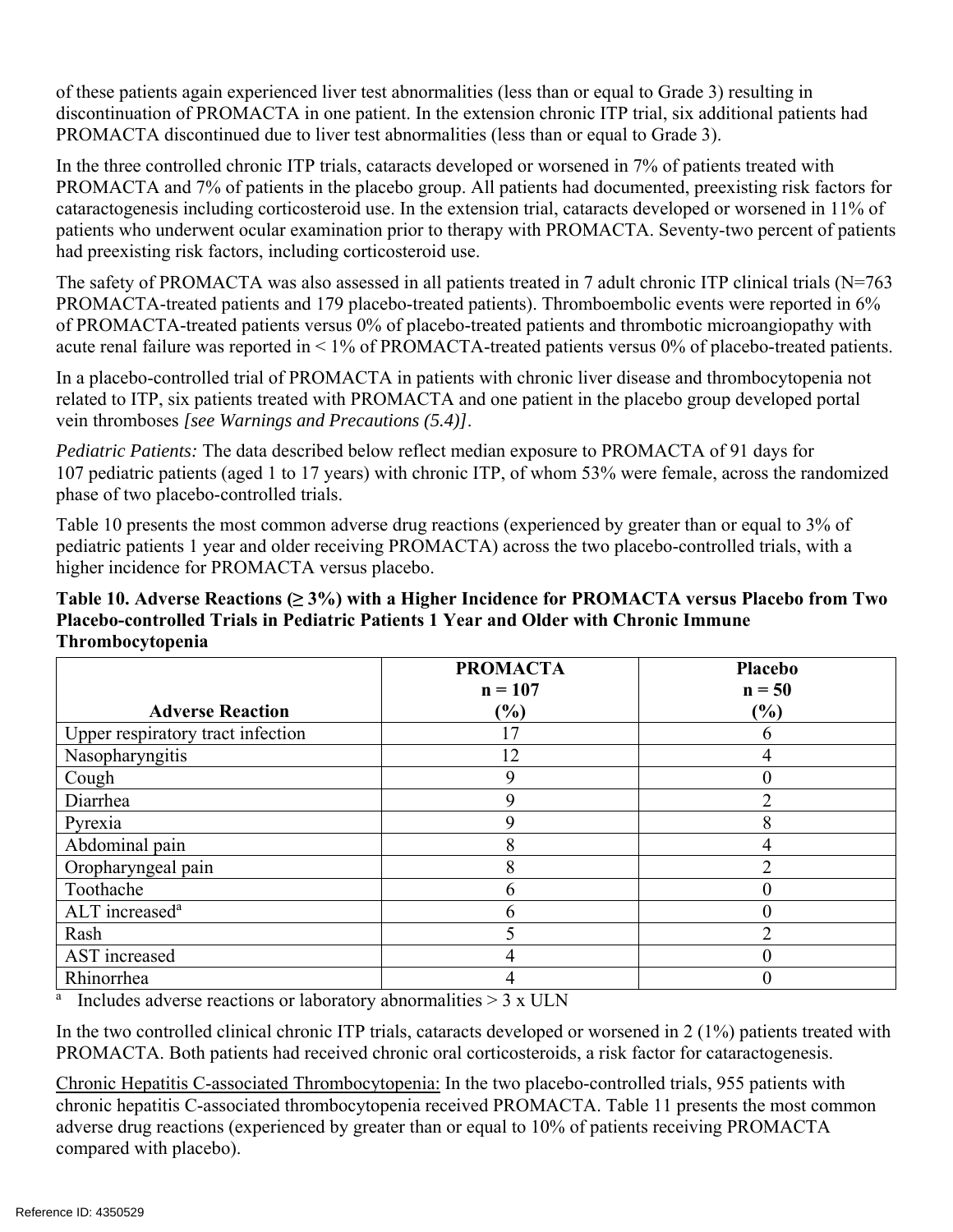|                         | <b>PROMACTA</b><br>+ Peginterferon/Ribavirin<br>$n = 955$ | Placebo<br>+ Peginterferon/Ribavirin<br>$n = 484$ |  |  |  |
|-------------------------|-----------------------------------------------------------|---------------------------------------------------|--|--|--|
| <b>Adverse Reaction</b> | $(\%)$                                                    | $(\%)$                                            |  |  |  |
| Anemia                  | 40                                                        | 35                                                |  |  |  |
| Pyrexia                 | 30                                                        | 24                                                |  |  |  |
| Fatigue                 | 28                                                        | 23                                                |  |  |  |
| Headache                | 21                                                        | 20                                                |  |  |  |
| Nausea                  | 19                                                        | 14                                                |  |  |  |
| Diarrhea                | 19                                                        | 11                                                |  |  |  |
| Decreased appetite      | 18                                                        | 14                                                |  |  |  |
| Influenza-like illness  | 18                                                        | 16                                                |  |  |  |
| Insomnia <sup>a</sup>   | 16                                                        | 15                                                |  |  |  |
| Asthenia                | 16                                                        | 13                                                |  |  |  |
| Cough                   | 15                                                        | 12                                                |  |  |  |
| Pruritus                | 15                                                        | 13                                                |  |  |  |
| Chills                  | 14                                                        | 9                                                 |  |  |  |
| Myalgia                 | 12                                                        | 10                                                |  |  |  |
| Alopecia                | 10                                                        | 6                                                 |  |  |  |
| Peripheral edema        | 10                                                        | 5                                                 |  |  |  |

### **Table 11. Adverse Reactions (≥ 10% and Greater than Placebo) from Two Placebo-controlled Trials in Adults with Chronic Hepatitis C**

<sup>a</sup> Includes PTs of Insomnia, Initial insomnia, and Poor quality sleep

Rash was reported in 9% and 7% of patients receiving PROMACTA and placebo, respectively.

In the two controlled clinical trials in patients with chronic hepatitis C, hyperbilirubinemia was reported in  $8\%$ of patients receiving PROMACTA compared with 3% for placebo. Total bilirubin greater than or equal to 1.5 x ULN was reported in 76% and 50% of patients receiving PROMACTA and placebo, respectively. ALT or AST greater than or equal to 3 x ULN was reported in 34% and 38% of patients for PROMACTA and placebo, respectively.

In the two controlled clinical trials in patients with chronic hepatitis C, cataracts developed or worsened in  $8\%$ of patients treated with PROMACTA and 5% of patients treated with placebo.

The safety of PROMACTA was also assessed in all patients treated with PROMACTA in the two controlled trials, including patients who initially received PROMACTA in the pre-antiviral treatment phase of the trial and were later randomized to the placebo arm  $(N = 1520$  PROMACTA-treated patients). Hepatic failure was reported in 0.8% of PROMACTA-treated patients and 0.4% of placebo-treated patients.

### Severe Aplastic Anemia:

### *First-Line Treatment of Severe Aplastic Anemia*

The safety of PROMACTA was established based upon a single-arm trial of 153 patients with severe aplastic anemia who had not received prior definitive immunosuppressive therapy. In this trial, PROMACTA was administered in combination with horse antithymocyte globulin (h-ATG) and cyclosporine *[see Clinical Studies (14.3)]*. Among the 153 patients who were dosed in this trial, 92 patients were evaluable for safety of the concurrent use of PROMACTA, h-ATG, and cyclosporine at the recommended dose and schedule.

In this cohort, PROMACTA was administered at up to 150 mg once daily on Day 1 to Month 6 (D1-M6) in combination with h-ATG on Days 1 to 4 and cyclosporine for 6 months, followed by low dose of cyclosporine (maintenance dose) for an additional 18 months for patients who achieved a hematologic response at 6 months.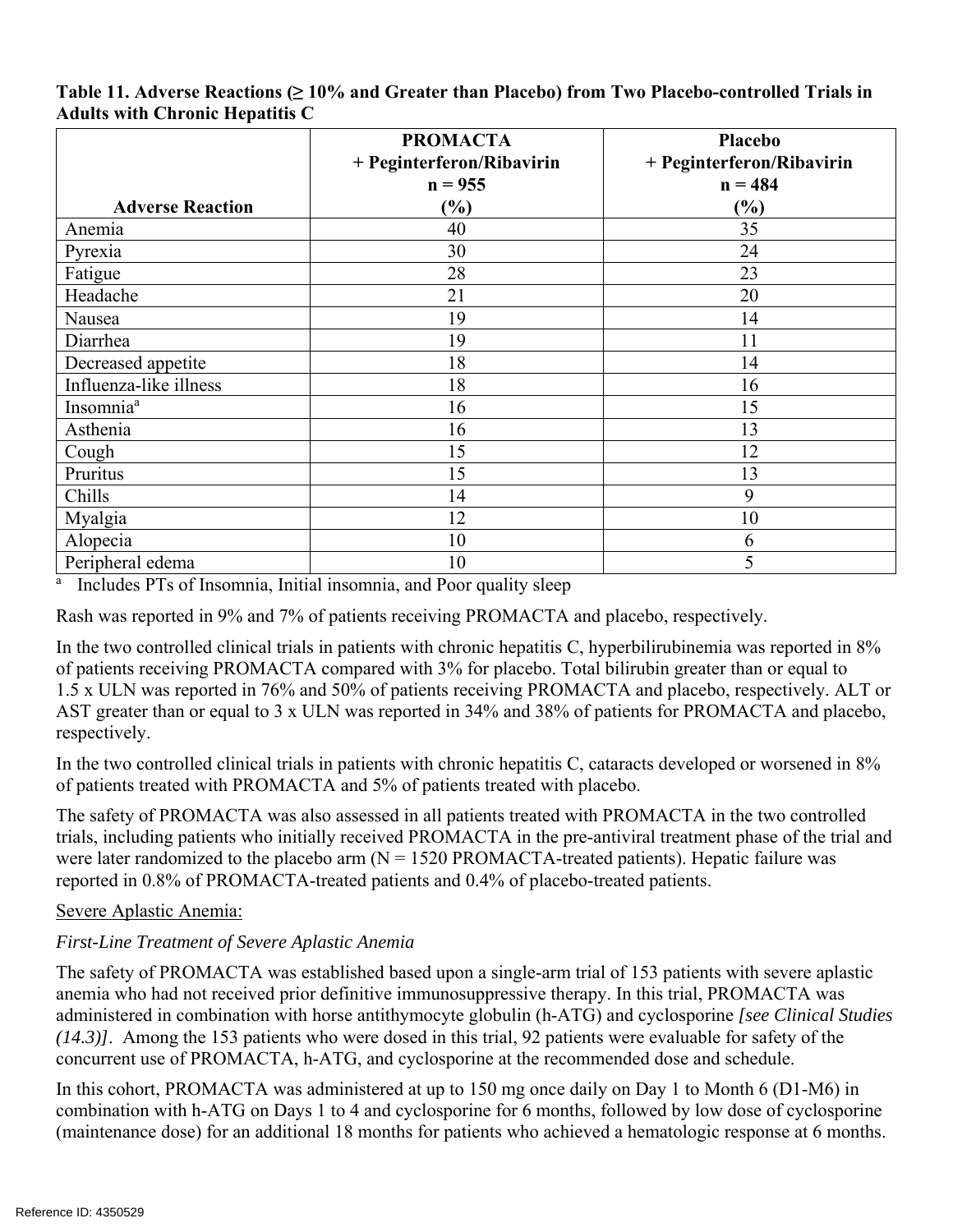The median duration of exposure to PROMACTA in this cohort was 183 days with 70% of patients were exposed for > 24 weeks.

Table 12 presents the most common adverse reactions (experienced by greater than or equal to 5% of patients) associated with PROMACTA in the D1-M6 cohort.

### **Table 12. Adverse Reactions (≥ 5%) from One Open-label Trial in First-line Treatment of Patients with Severe Aplastic Anemia**

|                                                | <b>PROMACTA</b><br>$n = 92$ |
|------------------------------------------------|-----------------------------|
| <b>Adverse Reaction</b>                        | (%)                         |
| ALT increased                                  | 29                          |
| AST increased                                  |                             |
| Blood bilirubin increased                      |                             |
| Rash                                           |                             |
| Skin discoloration including hyperpigmentation |                             |

In the PROMACTA D1-M6 cohort, ALT increased (29%), AST increased (17%), and blood bilirubin increased (17%) were reported more frequently than in patients with refractory severe aplastic anemia (see Table 13).

New or worsening liver function laboratory abnormalities (CTCAE Grade 3 and Grade 4) in the Promacta D1 M6 cohort were 15% and 2% for AST, 26% and 4% for ALT, and 12% and 1% for bilirubin, respectively.

In this single-arm open-label clinical trial, ALT or AST  $> 3 \times$  ULN with total bilirubin  $> 1.5 \times$  ULN and ALT or AST > 3 x ULN with total bilirubin > 2 x ULN were reported in 44% and 32% of patients, respectively, in the PROMACTA D1-M6 cohort.

## **Pediatric Patients**

A total of 34 pediatric patients (2 patients 2 to 5 years of age, 12 patients 6 to 11 years of age, and 20 patients 12 to 16 years of age) were enrolled in this single-arm trial of which 26 pediatric patients were enrolled in the PROMACTA D1-M6 cohort. In this cohort, the most frequent serious adverse reactions (experienced by  $\geq 10\%$ ) of patients) were upper respiratory tract infection (12% in patients age 2 to 16 years compared to 5% in patients 17 years of age and older, respectively) and rash (12% compared to 2%). The most common adverse reactions (experienced by  $\geq 10\%$  of patients) associated with PROMACTA were ALT increased (23% in patients age 2 to 16 years compared to 32% in patients 17 years of age and older, respectively), blood bilirubin increased (12% compared to 20%), AST increased (12% compared to 20%), and rash (12% compared to 6%).

### **Cytogenetic Abnormalities**

In this trial, patients had bone marrow aspirates evaluated for cytogenetic abnormalities. Seven patients in the PROMACTA D1-M6 cohort had a new cytogenetic abnormality reported of which 4 had the loss of chromosome 7; these 4 occurred within 6.1 months. Across all cohorts, clonal cytogenetic evolution occurred in 15 out of 153 (10%) patients. Of the 15 patients who experienced a cytogenetic abnormality: 7 patients had the loss of chromosome 7, 6 of which occurred within 6.1 months; 4 patients had chromosomal aberrations which were of unclear significance; 3 patients had a deletion of chromosome 13; and 1 patient had a follow-up bone marrow assessment at 5 years with features of dysplasia with hypercellularity concerning for potential development of MDS. It is unclear whether these findings occurred due to the underlying disease, the immunosuppressive therapy, and/or treatment with PROMACTA.

### *Refractory Severe Aplastic Anemia*

In the single-arm, open-label trial, 43 patients with refractory severe aplastic anemia received PROMACTA. Eleven patients (26%) were treated for greater than 6 months and 7 patients (16%) were treated for greater than 1 year. The most common adverse reactions (greater than or equal to 20%) were nausea, fatigue, cough, diarrhea, and headache.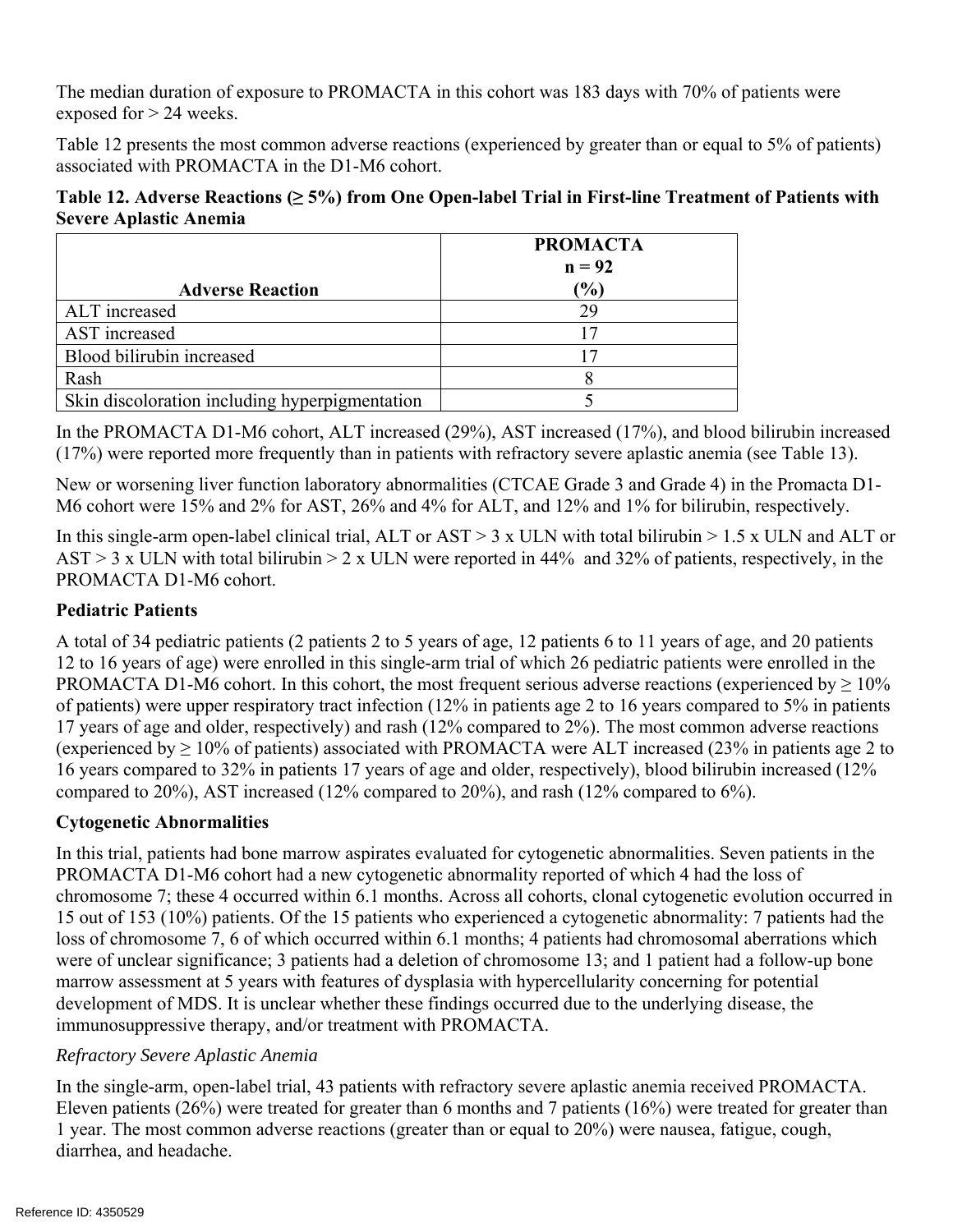### **Table 13. Adverse Reactions (≥ 10%) from One Open-label Trial in Adults with Refractory Severe Aplastic Anemia**

|                         | <b>PROMACTA</b> |
|-------------------------|-----------------|
|                         | $n = 43$        |
| <b>Adverse Reaction</b> | $\frac{9}{6}$   |
| Nausea                  | 33              |
| Fatigue                 | 28              |
| Cough                   | 23              |
| Diarrhea                | 21              |
| Headache                | 21              |
| Pain in extremity       | 19              |
| Pyrexia                 | 14              |
| <b>Dizziness</b>        | 14              |
| Oropharyngeal pain      | 14              |
| Abdominal pain          | 12              |
| Muscle spasms           | 12              |
| Transaminases increased | 12              |
| Arthralgia              | 12              |
| Rhinorrhea              | 12              |

Rash and hyperbilirubinemia were reported in 7% of patients; cataract was reported in 2% of patients.

In this trial, concurrent ALT or AST greater than 3 x ULN with total bilirubin greater than 1.5 x ULN were reported in 5% of patients. Total bilirubin greater than 1.5 x ULN occurred in 14% of patients.

In this trial, patients had bone marrow aspirates evaluated for cytogenetic abnormalities. Eight patients had a new cytogenetic abnormality reported on therapy, including 5 patients who had complex changes in chromosome 7.

### **6.2 Postmarketing Experience**

The following adverse reactions have been identified during post approval use of PROMACTA. Because these reactions are reported voluntarily from a population of uncertain size, it is not always possible to reliably estimate the frequency or establish a causal relationship to drug exposure.

Skin and Subcutaneous Tissue Disorders: Skin discoloration including hyperpigmentation and skin yellowing.

#### **7 DRUG INTERACTIONS**

## **7.1 Polyvalent Cations (Chelation)**

Eltrombopag chelates polyvalent cations (such as iron, calcium, aluminum, magnesium, selenium, and zinc) in foods, mineral supplements, and antacids.

Take PROMACTA at least 2 hours before or 4 hours after any medications or products containing polyvalent cations such as antacids, dairy products, and mineral supplements to avoid significant reduction in absorption of PROMACTA due to chelation *[see Dosage and Administration (2.4), Clinical Pharmacology (12.3)]*.

## **7.2 Transporters**

Use caution when concomitantly administering PROMACTA and drugs that are substrates of OATP1B1 (e.g., atorvastatin, bosentan, ezetimibe, fluvastatin, glyburide, olmesartan, pitavastatin, pravastatin, rosuvastatin, repaglinide, rifampin, simvastatin acid, SN-38 [active metabolite of irinotecan], valsartan) or BCRP (e.g., imatinib, irinotecan, lapatinib, methotrexate, mitoxantrone, rosuvastatin, sulfasalazine, topotecan). Monitor patients closely for signs and symptoms of excessive exposure to the drugs that are substrates of OATP1B1 or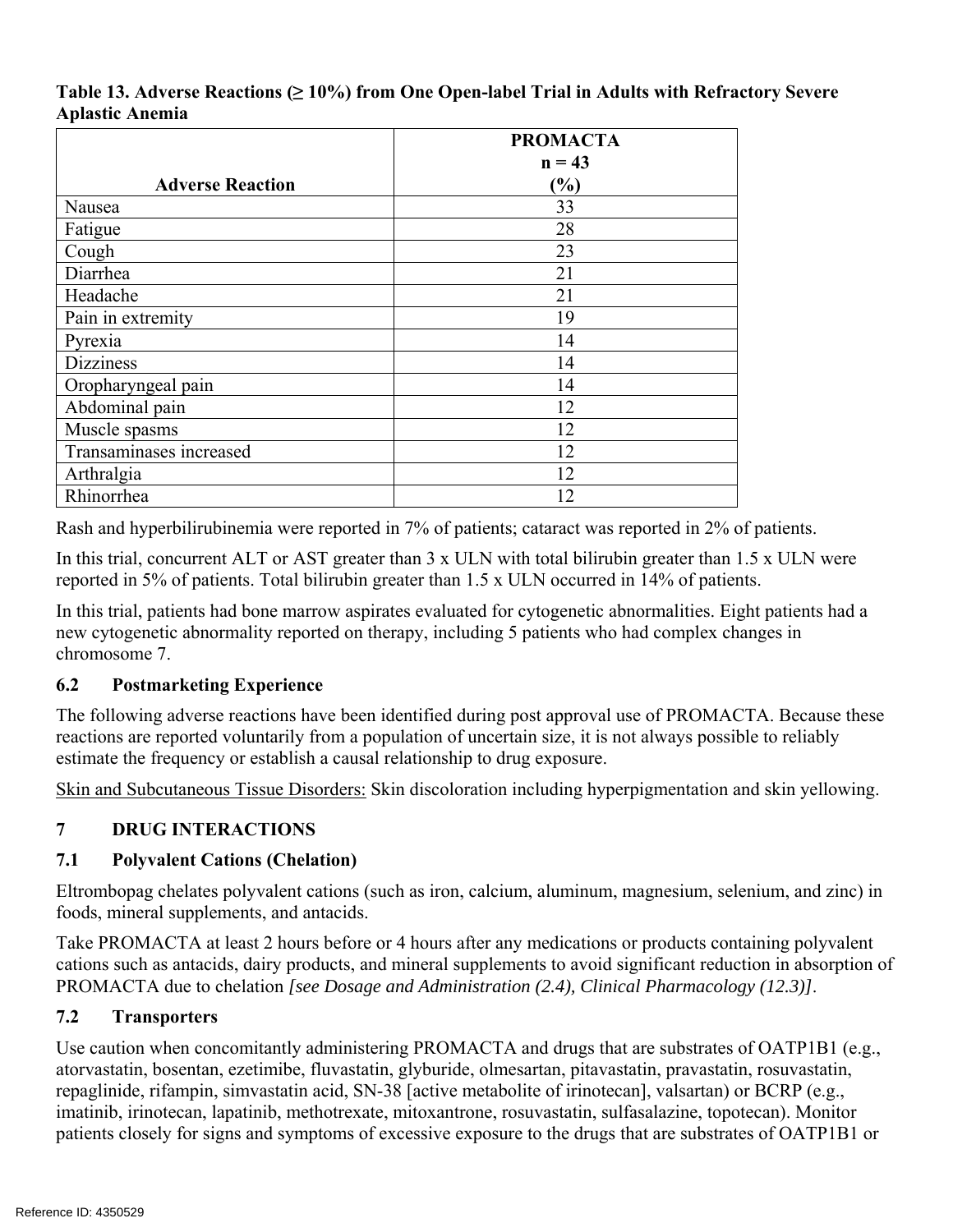BCRP and consider reduction of the dose of these drugs, if appropriate. In clinical trials with PROMACTA, a dose reduction of rosuvastatin by 50% was recommended.

## **7.3 Protease Inhibitors**

HIV Protease Inhibitors: No dose adjustment is recommended when PROMACTA is coadministered with lopinavir/ritonavir (LPV/RTV). Drug interactions with other HIV protease inhibitors have not been evaluated.

Hepatitis C Virus (HCV) Protease Inhibitors: No dose adjustments are recommended when PROMACTA is coadministered with boceprevir or telaprevir. Drug interactions with other HCV protease inhibitors have not been evaluated.

### **7.4 Peginterferon alfa-2a/b Therapy**

No dose adjustments are recommended when PROMACTA is coadministered with peginterferon alfa-2a  $(PEGASYS<sup>®</sup>)$  or -2b  $(PEGINTRON<sup>®</sup>)$ .

#### **8 USE IN SPECIFIC POPULATIONS**

## **8.1 Pregnancy**

### Risk Summary

Available data from a small number of published case reports and postmarketing experience with PROMACTA use in pregnant women are insufficient to assess any drug-associated risks for major birth defects, miscarriage, or adverse maternal or fetal outcomes. In animal reproduction and developmental toxicity studies, oral administration of eltrombopag to pregnant rats during organogenesis resulted in embryolethality and reduced fetal weights at maternally toxic doses. These effects were observed at doses resulting in exposures that were 6 times the human clinical exposure based on AUC in patients with chronic ITP at 75 mg/day, and 3 times the AUC in patients with chronic hepatitis C at 100 mg/day *(see Data)*.

The estimated background risk of major birth defects and miscarriage for the indicated population is unknown. All pregnancies have a background risk of birth defect, loss, or other adverse outcomes. In the U.S. general population, the estimated background risk of major birth defects and of miscarriage in clinically recognized pregnancies is 2%-4% and 15%-20%, respectively.

## Data

## *Animal Data*

In an early embryonic development study, female rats received oral eltrombopag at doses of 10, 20, or 60 mg/kg/day (0.8, 2, and 6 times, respectively, the human clinical exposure based on AUC in patients with ITP at 75 mg/day and 0.3, 1, and 3 times, respectively, the human clinical exposure based on AUC in patients with chronic hepatitis C at 100 mg/day). Increased pre- and post-implantation loss and reduced fetal weight were observed at the highest dose which also caused maternal toxicity.

In an embryo-fetal development study eltrombopag was administered orally to pregnant rats during the period of organogenesis at doses of 10, 20, or 60 mg/kg/day (0.8, 2, and 6 times, respectively, the human clinical exposure based on AUC in patients with ITP at 75 mg/day and 0.3, 1, and 3 times, respectively, the human clinical exposure based on AUC in patients with chronic hepatitis C at 100 mg/day). Decreased fetal weights (6% to 7%) and a slight increase in the presence of cervical ribs were observed at the highest dose which also caused maternal toxicity. However, no evidence of major structural malformations was observed.

In an embryo-fetal development study eltrombopag was administered orally to pregnant rabbits during the period of organogenesis at doses of 30, 80, or 150 mg/kg/day (0.04, 0.3, and 0.5 times, respectively, the human clinical exposure based on AUC in patients with ITP at 75 mg/day and 0.02, 0.1, and 0.3 times, respectively, the human clinical exposure based on AUC in patients with chronic hepatitis C at 100 mg/day). No evidence of fetotoxicity, embryolethality, or teratogenicity was observed.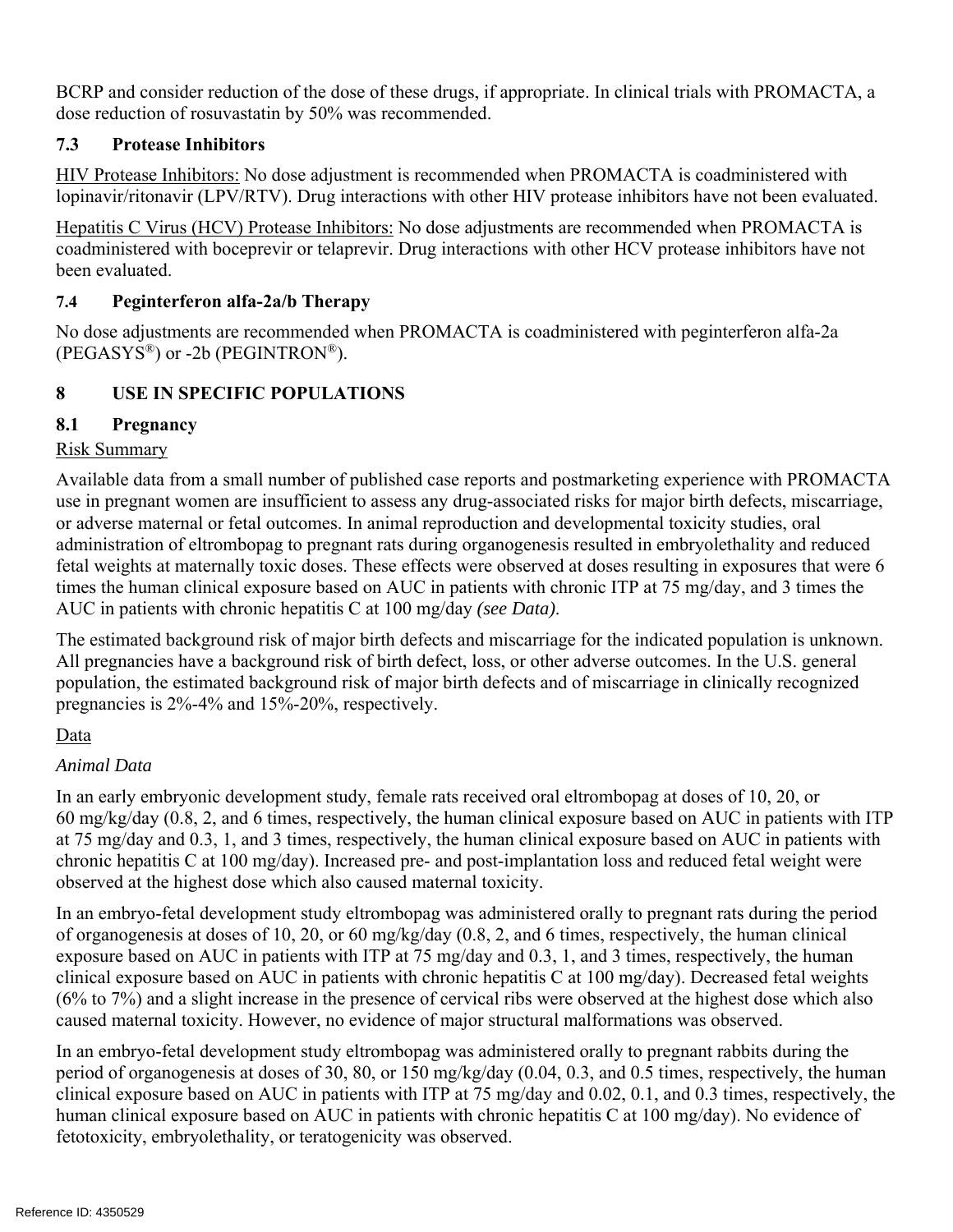In a pre- and post-natal developmental toxicity study in pregnant rats (F0), oral eltrombopag was administered from gestation day 6 through lactation day 20. No adverse effects on maternal reproductive function or on the development of the offspring (F1) were observed at doses up to 20 mg/kg/day (2 times the human clinical exposure based on AUC in patients with ITP at 75 mg/day and similar to the human clinical exposure based on AUC in patients with chronic hepatitis C at 100 mg/day). Eltrombopag was detected in the plasma of offspring (F1). The plasma concentrations in pups increased with dose following administration of drug to the F0 dams.

### **8.2 Lactation**

### Risk Summary

There are no data regarding the presence of eltrombopag or its metabolites in human milk, the effects on the breastfed child, or the effects on milk production. However, eltrombopag was detected in the pups of lactating rats 10 days postpartum suggesting the potential for transfer during lactation. Due to the potential for serious adverse reactions in a breastfed child from PROMACTA, breastfeeding is not recommended during treatment.

### **8.3 Females and Males of Reproductive Potential**

### Contraception

Based on animal reproduction studies, PROMACTA can cause fetal harm when administered to a pregnant woman. Sexually-active females of reproductive potential should use effective contraception (methods that result in less than 1% pregnancy rates) when using PROMACTA during treatment and for at least 7 days after stopping treatment with PROMACTA.

### **8.4 Pediatric Use**

The safety and efficacy of PROMACTA have been established in pediatric patients 1 year and older with chronic ITP and in pediatric patients 2 years and older with definitive immunosuppressive therapy (IST)-naïve severe aplastic anemia (in combination with horse antithymocyte globulin [h-ATG] and cyclosporine). Safety and efficacy in pediatric patients below the age of 1 year with ITP have not been established. Safety and efficacy in pediatric patients with thrombocytopenia associated with chronic hepatitis C and refractory severe aplastic anemia have not been established.

The safety and efficacy of PROMACTA in pediatric patients 1 year and older with chronic ITP were evaluated in two double-blind, placebo-controlled trials *[see Adverse Reactions (6.1), Clinical Studies (14.1)]*. The pharmacokinetics of eltrombopag have been evaluated in 168 pediatric patients 1 year and older with ITP dosed once daily *[see Clinical Pharmacology (12.3)].* See *Dosage and Administration (2.1)* for dosing recommendations for pediatric patients 1 year and older.

The safety and efficacy of PROMACTA in combination with h-ATG and cyclosporine for the first-line treatment of severe aplastic anemia in pediatric patients 2 years and older were evaluated in a single-arm, openlabel trial *[see Adverse Reactions (6.1), Clinical Studies (14.3)]*. A total of 26 pediatric patients (ages 2 to <17 years) were evaluated; 12 children (aged 2 to <12 years) and 14 adolescents (aged 12 to <17). See *Dosage and Administration (2.3)* for dosing recommendations for pediatric patients 2 years and older. The safety and efficacy of PROMACTA in combination with h-ATG and cyclosporine in pediatric patients younger than 2 years for the first-line treatment of severe aplastic anemia have not yet been established. In patients 2 to 16 years of age, 69% of patients experienced serious adverse events compared to 42% in patients 17 years and older. Among the 12 patients who were 2 to 11 years of age in the PROMACTA D1 – M6 cohort and reached the 6-month assessment or withdrew earlier, the complete response rate at Month 6 was 8% versus 46% in patients age 12 to 16 years and 50% in patients 17 years of age and older.

### **8.5 Geriatric Use**

Of the 106 patients in two randomized clinical trials of PROMACTA 50 mg in chronic ITP, 22% were 65 years of age and over, while 9% were 75 years of age and over. Of the 1439 patients in two randomized clinical trials of PROMACTA in patients with chronic hepatitis C and thrombocytopenia, 7% were 65 years of age and over,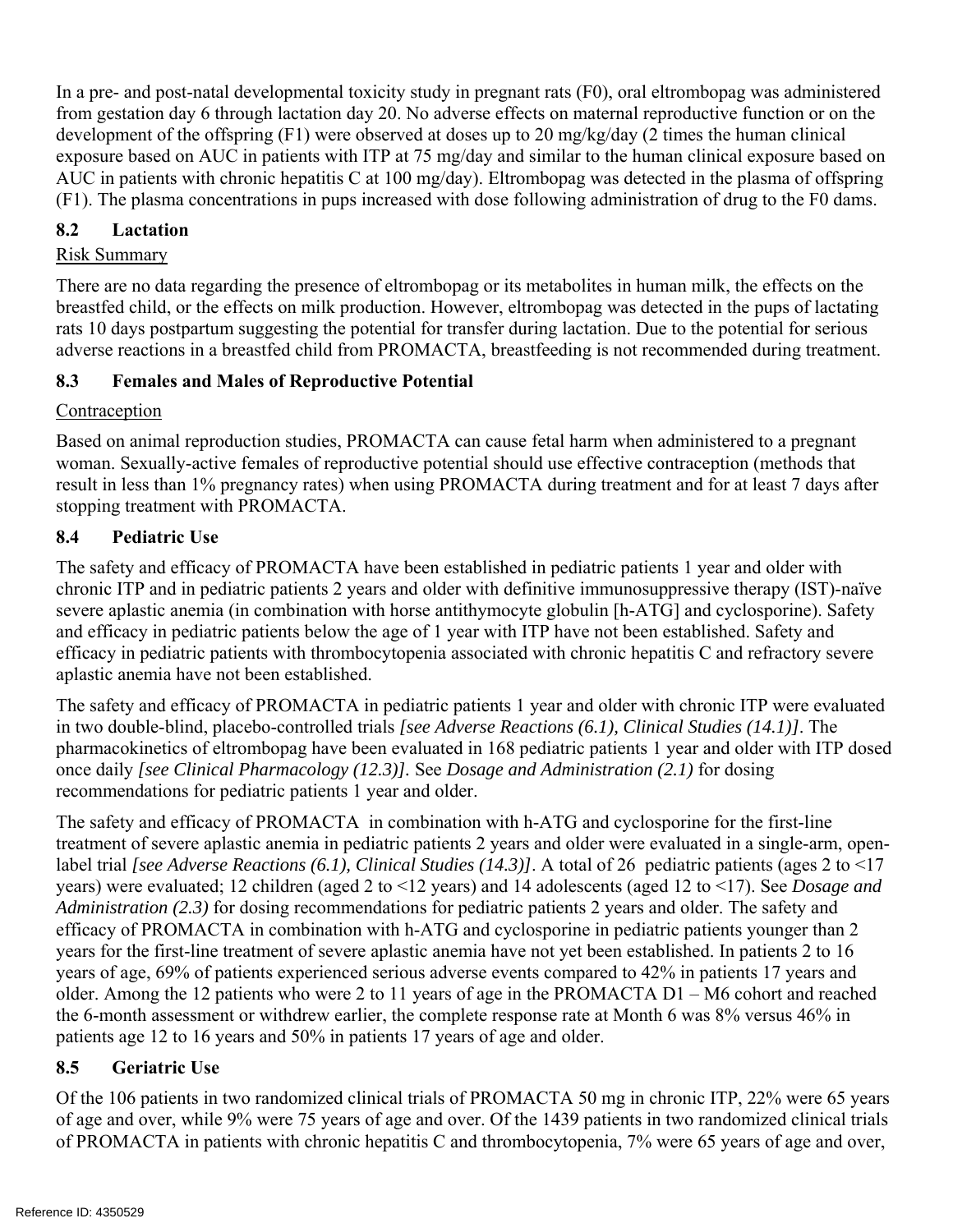while < 1% were 75 years of age and over. Of the 196 patients who received PROMACTAfor the treatment of severe aplastic anemia, 18% were 65 years of age and over, while 3% were 75 years of age and over. No overall differences in safety or effectiveness were observed between these patients and younger patients.

## **8.6 Hepatic Impairment**

## Patients with Chronic ITP and Severe Aplastic Anemia

Reduce the initial dose of PROMACTA in patients with chronic ITP (adult and pediatric patients 6 years and older only) or refractory severe aplastic anemia who also have hepatic impairment (Child-Pugh Class A, B, C) *[see Dosage and Administration (2.1, 2.3), Warnings and Precautions (5.2), Clinical Pharmacology (12.3)]*.

In a clinical trial in patients with severe aplastic anemia who had not received prior definitive immunosuppressive therapy, patients with baseline ALT or AST > 5 x ULN were ineligible to participate. If a patient with hepatic impairment (Child-Pugh Class A, B, C) initiates therapy with PROMACTA for the firstline treatment of severe aplastic anemia, reduce the initial dose *[see Dosage and Administration (2.3), Warnings and Precautions (5.2), Clinical Pharmacology (12.3)]*.

## Patients with Chronic Hepatitis C

 *Clinical Pharmacology (12.3)].* No dosage adjustment is recommended in patients with chronic hepatitis C and hepatic impairment *[see* 

# **8.7 Ethnicity**

Reduce the initial dose of PROMACTA for patients of Asian ancestry (such as Chinese, Japanese, Taiwanese, or Korean) with ITP (adult and pediatric patients 6 years and older only) or severe aplastic anemia *[see Dosage and Administration (2.1, 2.3), Clinical Pharmacology (12.3)]*. No reduction in the initial dose of PROMACTA is recommended in patients of Asian ethnicity with chronic hepatitis C *[see Clinical Pharmacology (12.3)]*.

# **10 OVERDOSAGE**

In the event of overdose, platelet counts may increase excessively and result in thrombotic/thromboembolic complications.

In one report, a subject who ingested 5,000 mg of PROMACTA had a platelet count increase to a maximum of 929 x  $10^9$ /L at 13 days following the ingestion. The patient also experienced rash, bradycardia, ALT/AST elevations, and fatigue. The patient was treated with gastric lavage, oral lactulose, intravenous fluids, omeprazole, atropine, furosemide, calcium, dexamethasone, and plasmapheresis; however, the abnormal platelet count and liver test abnormalities persisted for 3 weeks. After 2 months' follow-up, all events had resolved without sequelae.

In case of an overdose, consider oral administration of a metal cation-containing preparation, such as calcium, aluminum, or magnesium preparations to chelate eltrombopag and thus limit absorption. Closely monitor platelet counts. Reinitiate treatment with PROMACTA in accordance with dosing and administration recommendations *[see Dosage and Administration (2.1, 2.2)]*.

# **11 DESCRIPTION**

PROMACTA (eltrombopag) tablets contain eltrombopag olamine, a small molecule thrombopoietin (TPO) receptor agonist for oral administration. Eltrombopag interacts with the transmembrane domain of the TPO receptor (also known as cMpl) leading to increased platelet production.

Eltrombopag olamine is a biphenyl hydrazone. The chemical name for eltrombopag olamine is  $3'-\{(2Z)-2-[1-\}$ (3,4-dimethylphenyl)-3-methyl-5-oxo-1,5-dihydro-4H-pyrazol-4-ylidene]hydrazino}-2'-hydroxy-3 biphenylcarboxylic acid - 2-aminoethanol (1:2). It has the molecular formula  $C_2sH_2N_4O_4 \cdot 2(C_2H_7NO)$ . The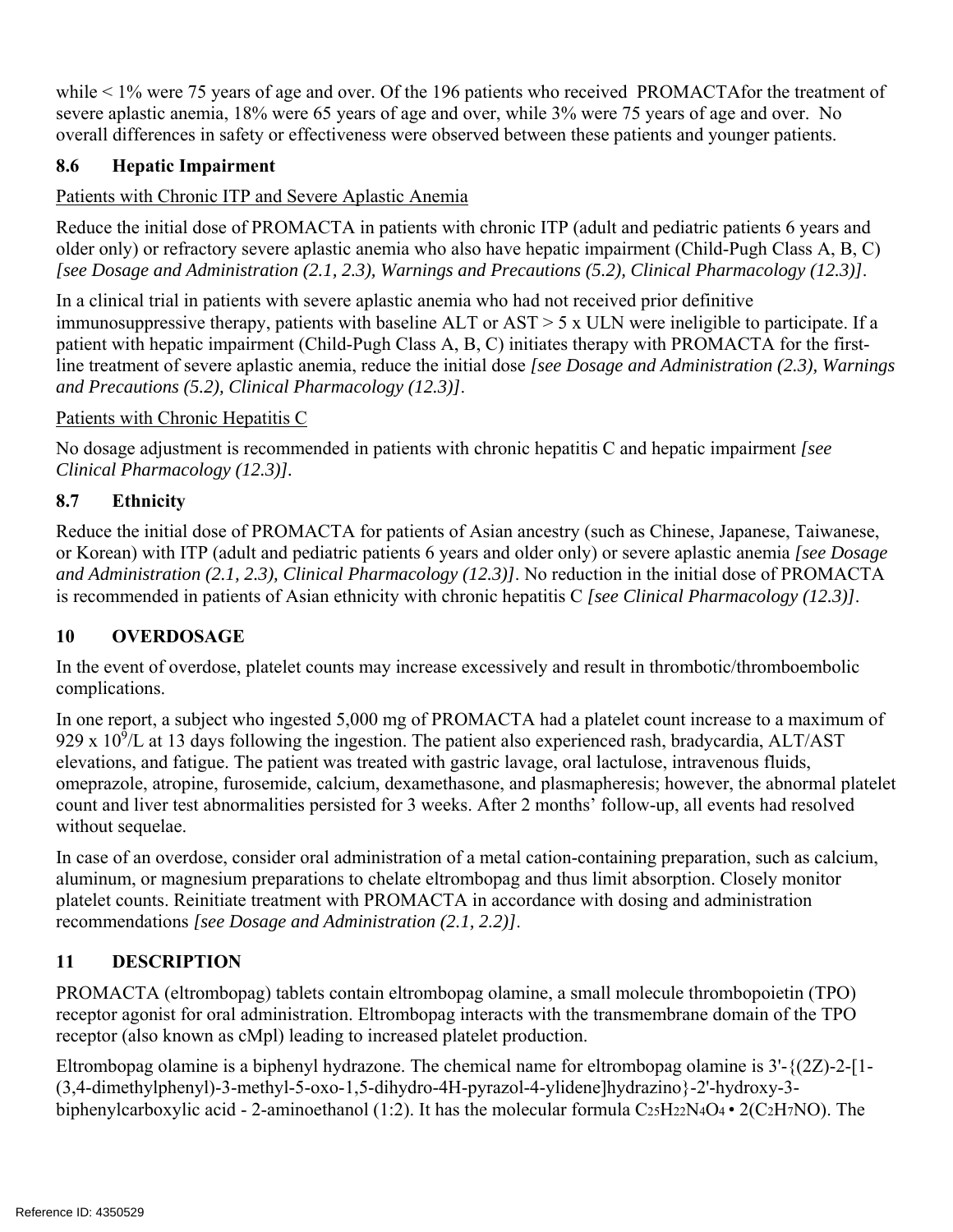molecular weight is 564.65 g/mol for eltrombopag olamine and 442.5 g/mol for eltrombopag free acid. Eltrombopag olamine has the following structural formula:



Eltrombopag olamine is practically insoluble in aqueous buffer across a pH range of 1 to 7.4, and is sparingly soluble in water.

PROMACTA (eltrombopag) tablets contain eltrombopag olamine in the amount equivalent to 12.5 mg, 25 mg, 50 mg, or 75 mg of eltrombopag free acid. The inactive ingredients of PROMACTA tablets are:

**Tablet Core:** magnesium stearate, mannitol, microcrystalline cellulose, povidone, and sodium starch glycolate. **Coating:** hypromellose, polyethylene glycol 400, titanium dioxide, polysorbate 80 (12.5-mg tablet), FD&C Yellow No. 6 aluminum lake (25-mg tablet), FD&C Blue No. 2 aluminum lake (50-mg tablet), or Iron Oxide Red and Iron Oxide Black (75-mg tablet).

PROMACTA (eltrombopag) for oral suspension packets contain a reddish-brown to yellow powder which produces a reddish-brown suspension when reconstituted with water. Each packet delivers eltrombopag olamine equivalent to 12.5 mg or 25 mg of eltrombopag free acid. The inactive ingredients of PROMACTA for oral suspension are mannitol, sucralose, and xanthan gum.

### **12 CLINICAL PHARMACOLOGY**

### **12.1 Mechanism of Action**

Eltrombopag is an orally bioavailable, small-molecule TPO-receptor agonist that interacts with the transmembrane domain of the human TPO-receptor and initiates signaling cascades that induce proliferation and differentiation from bone marrow progenitor cells.

### **12.2 Pharmacodynamics**

In clinical trials, treatment with PROMACTA resulted in dose-dependent increases in platelet counts following repeated (daily) dosing. The increase in platelet counts reached a maximum approximately two weeks after the initiation of dosing, and returned to baseline within approximately two weeks after the last dose of PROMACTA.

### *Cardiac Electrophysiology*

At doses up to 150 mg (the maximum recommended dose) daily for 5 days, PROMACTA did not prolong the QT/QTc interval to any relevant extent.

### **12.3 Pharmacokinetics**

Eltrombopag demonstrated a dose-proportional increase in exposure between doses of 50 to 150 mg/day in healthy adult subjects. Eltrombopag AUC was approximately 1.7 fold higher in patients with chronic ITP and approximately 2.8-fold higher in patients with HCV compared to healthy subjects. Steady-state was achieved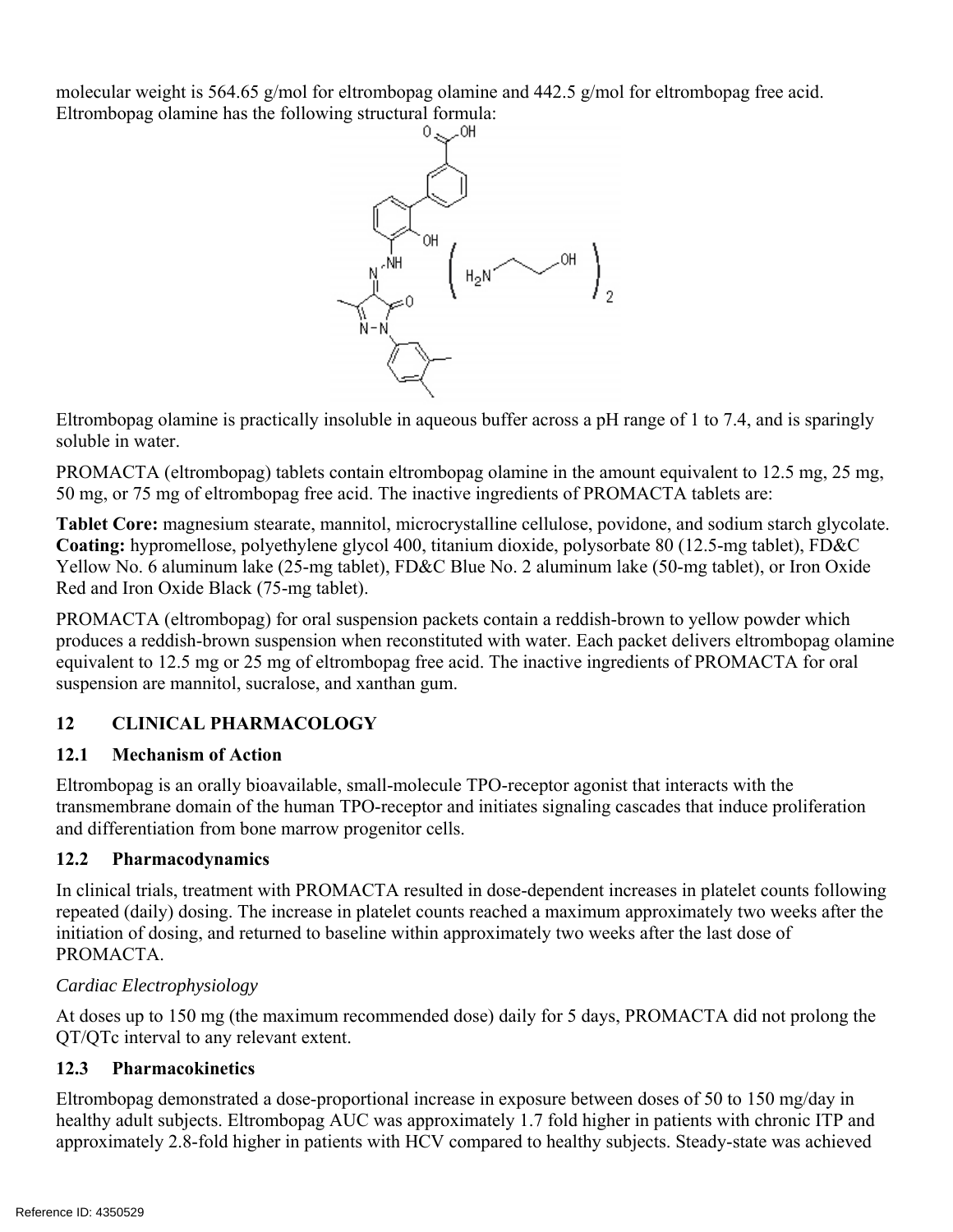after approximately 1 week of once daily treatment, with geometric mean accumulation ratio of 1.56 (90% confidence interval 1.20, 1.63) at 75 mg/day. Eltrombopag AUC was approximately 3.2 fold higher in patients with definitive immunosuppressive therapy-naïve severe aplastic anemia compared to healthy subjects suggesting higher relative exposure compared to healthy subjects or patients with ITP and similar exposure compared to patients with chronic hepatitis C. Eltrombopag for oral suspension delivered 22% higher plasma  $AUC<sub>0-INF</sub>$  than the tablet formulation.

### *Absorption*

Eltrombopag is absorbed with a peak concentration occurring 2 to 6 hours after oral administration. Oral absorption of drug-related material following administration of a single 75-mg solution dose was estimated to be at least 52%.

### Effect of Food

A standard high-fat breakfast (876 calories, 52 g fat, 71 g carbohydrate, 34 g protein, and 427 mg calcium) significantly decreased plasma eltrombopag AUC<sub>0</sub>-INF by approximately 59% and C<sub>max</sub> by 65% and delayed Tmax by 1 hour. The calcium content of this meal may have also contributed to this decrease in exposure.

The effect of administration of a single 25-mg dose of eltrombopag for oral suspension with a high-calcium, moderate-fat, moderate calorie meal on AUC<sub>0-INF</sub> and C<sub>max</sub> in healthy adult subjects is presented in Table 14.

**Table 14. Effect on Plasma Eltrombopag Pharmacokinetic Parameters After Administration of a Single**  25-mg Dose of Eltrombopag for Oral Suspension with a High Calcium Meal<sup>a</sup> in Healthy Adult Subjects

| Timing of eltrombopag for oral      | Mean (90% CI) reduction in              | Mean (90% CI) reduction in          |  |  |
|-------------------------------------|-----------------------------------------|-------------------------------------|--|--|
| suspension dose                     | plasma eltrombopag AUC <sub>0-INF</sub> | plasma eltrombopag C <sub>max</sub> |  |  |
| With a high-calcium, moderate-fat,  | 75% (71%, 88%)                          | 79% (76%, 82%)                      |  |  |
| moderate-calorie meal               |                                         |                                     |  |  |
| 2 hours after the high-calcium,     | $47\%$ (40\%, 53\%)                     | $48\%$ (40\%, 54\%)                 |  |  |
| moderate-fat, moderate-calorie meal |                                         |                                     |  |  |
| 2 hours before the high-calcium,    | $20\%$ (9%, 29%)                        | $14\%$ (2\%, 25\%)                  |  |  |
| moderate-fat, moderate-calorie meal |                                         |                                     |  |  |

<sup>a</sup> 372 calories, 9 g fat, and 448 mg calcium

### *Distribution*

The concentration of eltrombopag in blood cells is approximately 50% to 79% of plasma concentrations based on a radiolabel study. *In vitro* studies suggest that eltrombopag is highly bound to human plasma proteins (greater than 99%). Eltrombopag is a substrate of BCRP, but is not a substrate for P-glycoprotein (P-gp) or OATP1B1.

### *Elimination*

The plasma elimination half-life of eltrombopag is approximately 21 to 32 hours in healthy subjects and 26 to 35 hours in patients with ITP.

Metabolism: Absorbed eltrombopag is extensively metabolized, predominantly through pathways including cleavage, oxidation, and conjugation with glucuronic acid, glutathione, or cysteine. *In vitro* studies suggest that CYP1A2 and CYP2C8 are responsible for the oxidative metabolism of eltrombopag. UGT1A1 and UGT1A3 are responsible for the glucuronidation of eltrombopag.

Excretion: The predominant route of eltrombopag excretion is via feces (59%), and 31% of the dose is found in the urine. Unchanged eltrombopag in feces accounts for approximately 20% of the dose; unchanged eltrombopag is not detectable in urine.

*Specific Populations*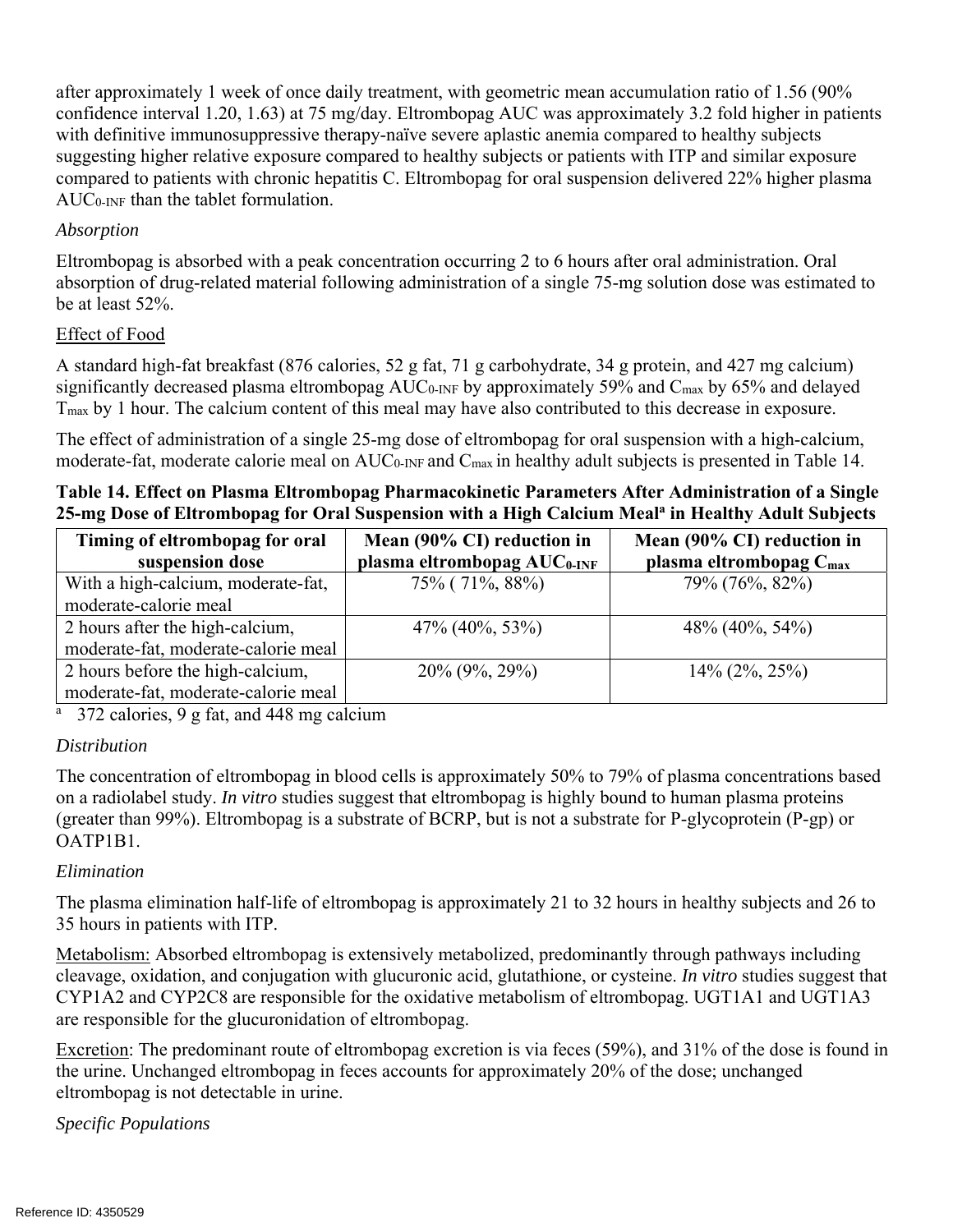### Ethnicity

Eltrombopag concentrations in Asian (i.e., Japanese, Chinese, Taiwanese, Korean) patients with ITP or chronic hepatitis C, were 50% to 55% higher compared with non-Asian subjects *[see Dosage and Administration (2.1, 2.3)]*.

Eltrombopag exposure in healthy African-American subjects was approximately 40% higher than that observed in Caucasian subjects in one clinical pharmacology trial and similar in three other clinical pharmacology trials. The effect of African-American ethnicity on exposure and related safety and efficacy of eltrombopag has not been established.

### Hepatic Impairment

Following a single dose of PROMACTA (50 mg), plasma eltrombopag AUC<sub>0-INF</sub> was 41% higher in patients with mild hepatic impairment (Child-Pugh Class A) compared with subjects with normal hepatic function. Plasma eltrombopag AUC0-INF was approximately 2-fold higher in patients with moderate (Child-Pugh Class B) and severe hepatic impairment (Child-Pugh Class C) compared with subjects with normal hepatic function. The half-life of eltrombopag was prolonged 2-fold in these patients. This clinical trial did not evaluate proteinbinding effects.

### *Chronic Liver Disease*

Following repeat doses of eltrombopag in patients with thrombocytopenia and with chronic liver disease, mild hepatic impairment resulted in an 87% to 110% higher plasma eltrombopag AUC(0-τ) and moderate hepatic impairment resulted in approximately 141% to 240% higher plasma eltrombopag  $AUC_{(0-r)}$  values compared with patients with normal hepatic function. The half-life of eltrombopag was prolonged 3-fold in patients with mild hepatic impairment and 4-fold in patients with moderate hepatic impairment. This clinical trial did not evaluate protein-binding effects.

### *Chronic Hepatitis C*

Patients with chronic hepatitis C treated with PROMACTA had higher plasma  $AUC_{(0-t)}$  values as compared with healthy subjects, and  $AUC_{(0-\tau)}$  increased with increasing Child-Pugh score. Patients with chronic hepatitis C and mild hepatic impairment had approximately 100% to 144% higher plasma  $AUC_{(0-t)}$  compared with healthy subjects. This clinical trial did not evaluate protein-binding effects.

### Renal Impairment

Following a single dose of PROMACTA (50 mg), the average total plasma eltrombopag AUC<sub>0</sub>-INF was 32% to 36% lower in subjects with mild (estimated creatinine clearance (CLCr) by Cockcroft - Gault equation: 50 to 80 mL/min), to moderate (CLCr of 30 to 49 mL/min) renal impairment and 60% lower in subjects with severe (CLCr less than 30 mL/min) renal impairment compared with healthy subjects. The effect of renal impairment on unbound (active) eltrombopag exposure has not been assessed.

### Pediatric Patients

The pharmacokinetics of eltrombopag have been evaluated in 168 pediatric patients 1 year and older with ITP dosed once daily in two trials. Plasma eltrombopag apparent clearance following oral administration (CL/F) increased with increasing body weight. Asian pediatric patients with ITP had approximately 43% higher plasma eltrombopag  $AUC_{(0-\tau)}$  values as compared with non-Asian patients.

Plasma eltrombopag  $AUC_{(0-\tau)}$  and  $C_{max}$  in pediatric patients aged 12 to 17 years was similar to that observed in adults. The pharmacokinetic parameters of eltrombopag in pediatric patients with ITP are shown in Table 15.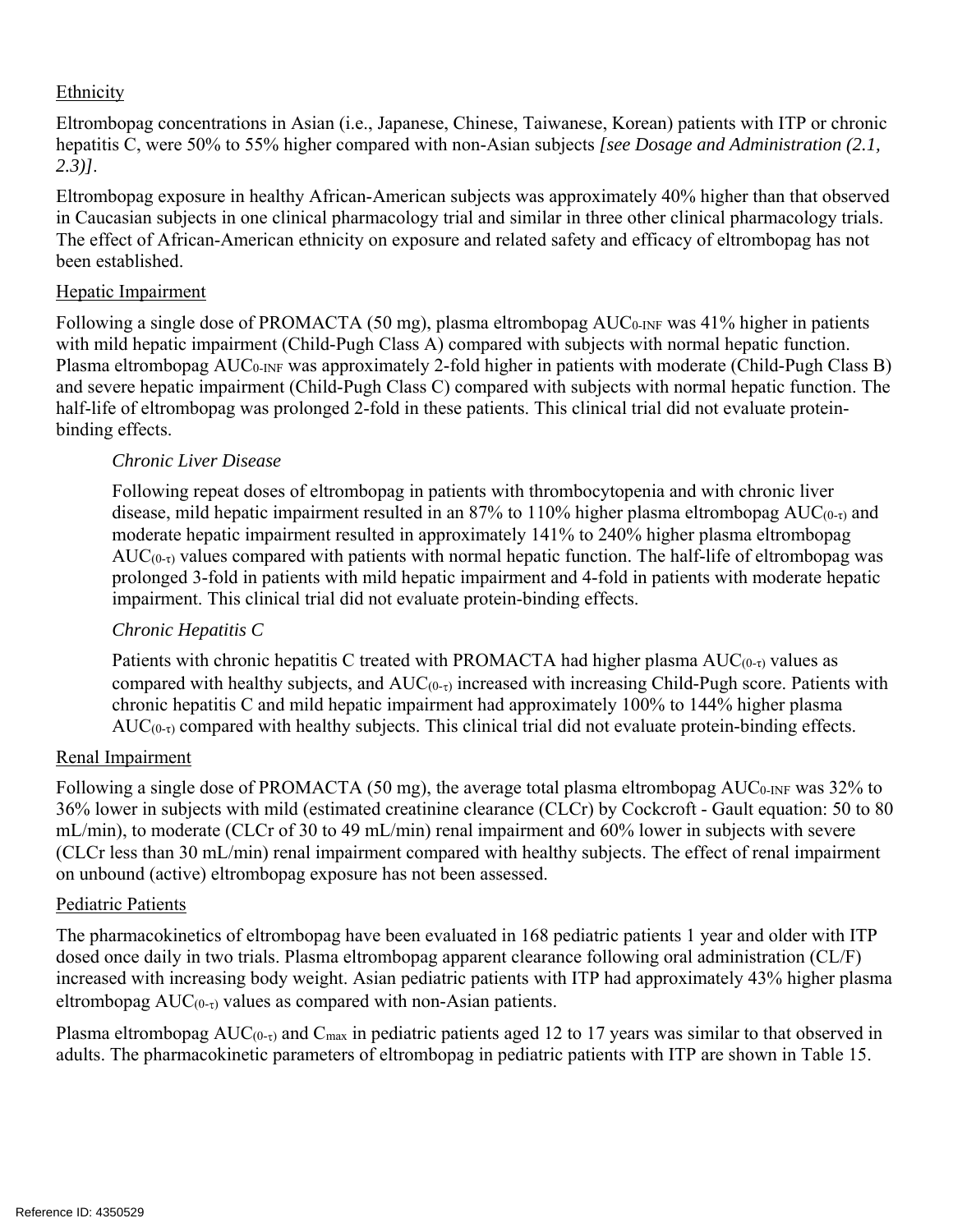| Age                         | $C_{\text{max}}^{\text{b}}$<br>(mcg/mL) | $AUC_{(0-\tau)}^{\dagger}$<br>$(mcg\cdot hr/mL)$ |
|-----------------------------|-----------------------------------------|--------------------------------------------------|
| Adults ( $n = 108$ )        | 7.03                                    | 101                                              |
| 12 to 17 years ( $n = 62$ ) | (6.44, 7.68)<br>6.80                    | (91.4, 113)<br>103                               |
|                             | (6.17, 7.50)                            | (91.1, 116)                                      |
| 6 to 11 years ( $n = 68$ )  | 10.3                                    | 153                                              |
|                             | (9.42, 11.2)                            | (137, 170)                                       |
| 1 to 5 years ( $n = 38$ )   | 11.6                                    | 162                                              |
|                             | (10.4, 12.9)                            | (139, 187)                                       |

Table 15. Geometric Mean (95% CI) Steady-state Plasma Eltrombopag Pharmacokinetic Parameters<sup>a</sup> in **Patients with ITP (Normalized to a Once-daily 50-mg Dose)** 

<sup>a</sup> PK parameters presented as geometric mean (95% CI)<br><sup>b</sup> Based on population PK post-boc estimates

Based on population PK post-hoc estimates

### *Drug Interaction Studies*

### Clinical Studies

*Effect of Drugs on Eltrombopag* 

Effect of Polyvalent Cation-containing Antacids on Eltrombopag:

The coadministration of a single dose of PROMACTA (75 mg) with a polyvalent cation-containing antacid (1,524 mg aluminum hydroxide, 1,425 mg magnesium carbonate, and sodium alginate) decreased plasma eltrombopag AUC<sub>0</sub>-INF and C<sub>max</sub> by approximately 70%. The contribution of sodium alginate to this interaction is not known.

Effect of HIV Protease Inhibitors on Eltrombopag:

The coadministration of repeat-dose lopinavir 400 mg/ritonavir 100 mg (twice daily) with a single dose of PROMACTA (100 mg) decreased plasma eltrombopag AUC0-INF by 17%.

Effect of HCV Protease Inhibitors on Eltrombopag:

The coadministration of repeat-dose telaprevir (750 mg every 8 hours) or boceprevir (800 mg every 8 hours) with a single dose of PROMACTA (200 mg) to healthy adult subjects in a clinical trial did not alter plasma eltrombopag AUC0-INF or Cmax to a significant extent.

Effect of Cyclosporine on Eltrombopag:

The coadministration of a single dose of PROMACTA (50 mg) with a single dose of an OATP and BCRP inhibitor cyclosporine (200 mg or 600 mg) decreased plasma eltrombopag AUC<sub>0</sub>-INF by 18% to 24% and Cmax by 25% to 39%.

Effect of Pegylated Interferon alfa-2a + Ribavirin and Pegylated Interferon alfa-2b + Ribavirin on Eltrombopag:

The presence of pegylated interferon alfa + ribavirin therapy did not significantly affect the clearance of eltrombopag.

*Effect of Eltrombopag on Other Drugs* 

Effect of Eltrombopag on Cytochrome P450 Enzymes Substrates:

The coadministration of multiple doses of PROMACTA (75 mg once daily for 7 days) did not result in the inhibition or induction of the metabolism of a combination of probe substrates for CYP1A2 (caffeine), CYP2C19 (omeprazole), CYP2C9 (flurbiprofen), or CYP3A4 (midazolam) in humans.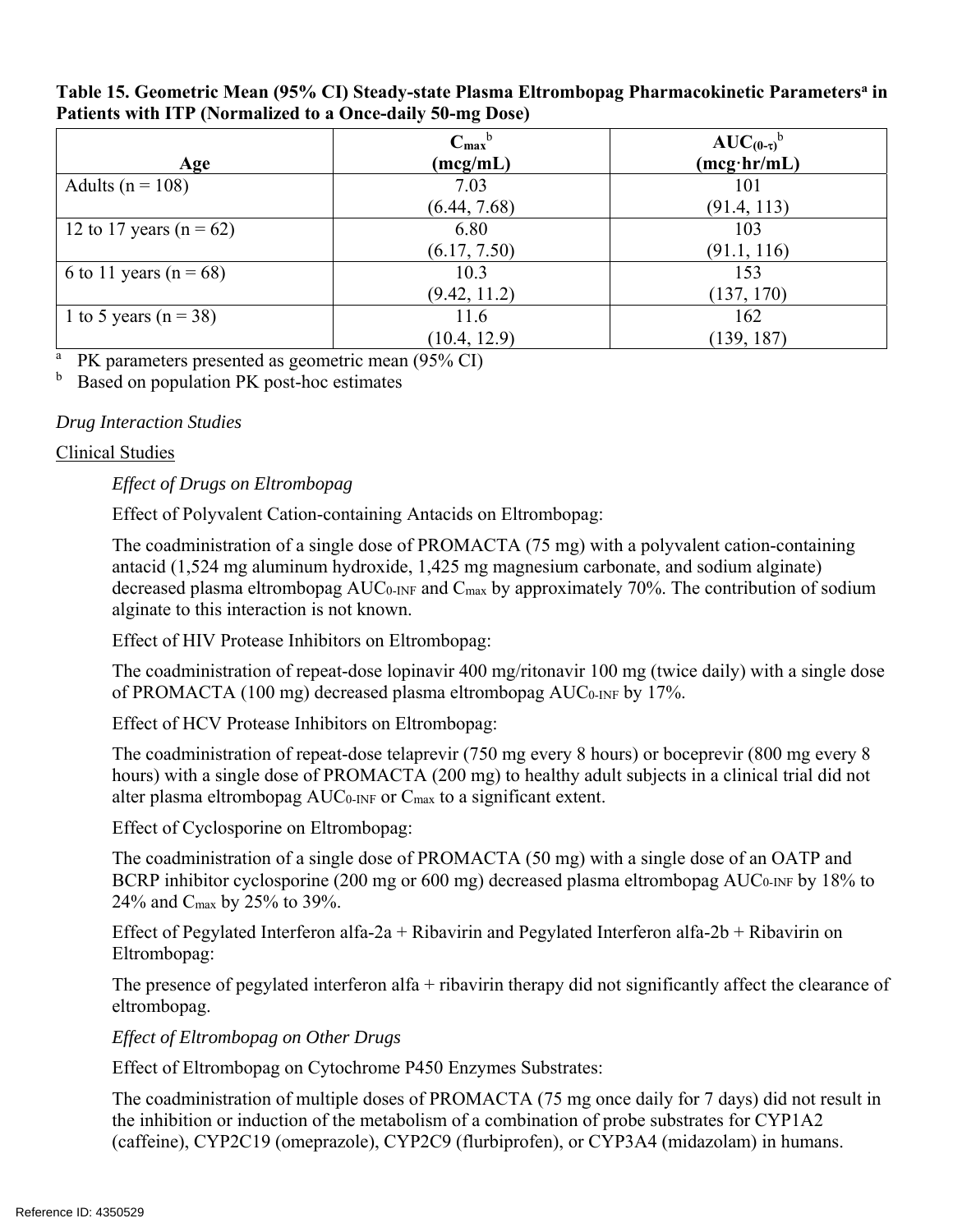Effect of Eltrombopag on Rosuvastatin:

The coadministration of multiple doses of PROMACTA (75 mg once daily for 5 days) with a single dose of rosuvastatin (OATP1B1 and BCRP substrate; 10 mg) increased plasma rosuvastatin AUC<sub>0-INF</sub> by 55% and Cmax by 103%.

Effect of Eltrombopag on HCV Protease Inhibitors:

The coadministration of repeat-dose telaprevir (750 mg every 8 hours) or boceprevir (800 mg every 8 hours) with a single dose of PROMACTA (200 mg) to healthy adult subjects in a clinical trial did not alter plasma telaprevir or boceprevir AUC<sub>0-INF</sub> or C<sub>max</sub> to a significant extent.

### *In vitro* Studies

*Eltrombopag Effect on Metabolic Enzymes* 

Eltrombopag has demonstrated the potential to inhibit CYP2C8, CYP2C9, UGT1A1, UGT1A3, UGT1A4, UGT1A6, UGT1A9, UGT2B7, and UGT2B15.

*Eltrombopag Effect on Transporters* 

Eltrombopag has demonstrated the potential to inhibit OATP1B1 and BCRP.

## **13 NONCLINICAL TOXICOLOGY**

### **13.1 Carcinogenesis, Mutagenesis, Impairment of Fertility**

Eltrombopag does not stimulate platelet production in rats, mice, or dogs because of unique TPO receptor specificity. Data from these animals do not fully model effects in humans.

Eltrombopag was not carcinogenic in mice at doses up to 75 mg/kg/day or in rats at doses up to 40 mg/kg/day (exposures up to 4 times the human clinical exposure based on AUC in patients with ITP at 75 mg/day and 2 times the human clinical exposure based on AUC in patients with chronic hepatitis C at 100 mg/day).

Eltrombopag was not mutagenic or clastogenic in a bacterial mutation assay or in two *in vivo* assays in rats (micronucleus and unscheduled DNA synthesis, 10 times the human clinical exposure based on Cmax in patients with ITP at 75 mg/day and 7 times the human clinical exposure based on C<sub>max</sub> in patients with chronic hepatitis C at 100 mg/day). In the *in vitro* mouse lymphoma assay, eltrombopag was marginally positive (less than 3-fold increase in mutation frequency).

Eltrombopag did not affect female fertility in rats at doses up to 20 mg/kg/day (2 times the human clinical exposure based on AUC in patients with ITP at 75 mg/day and similar to the human clinical exposure based on AUC in patients with chronic hepatitis C at 100 mg/day). Eltrombopag did not affect male fertility in rats at doses up to 40 mg/kg/day, the highest dose tested (3 times the human clinical exposure based on AUC in patients with ITP at 75 mg/day and 2 times the human clinical exposure based on AUC in patients with chronic hepatitis C at 100 mg/day).

### **13.2 Animal Pharmacology and/or Toxicology**

Treatment-related cataracts were detected in rodents in a dose- and time-dependent manner. At greater than or equal to 6 times the human clinical exposure based on AUC in patients with ITP at 75 mg/day and 3 times the human clinical exposure based on AUC in patients with chronic hepatitis C at 100 mg/day, cataracts were observed in mice after 6 weeks and in rats after 28 weeks of dosing. At greater than or equal to 4 times the human clinical exposure based on AUC in patients with ITP at 75 mg/day and 2 times the human clinical exposure based on AUC in patients with chronic hepatitis C at 100 mg/day, cataracts were observed in mice after 13 weeks and in rats after 39 weeks of dosing *[see Warnings and Precautions (5.5)]*.

Renal tubular toxicity was observed in studies up to 14 days in duration in mice and rats at exposures that were generally associated with morbidity and mortality. Tubular toxicity was also observed in a 2-year oral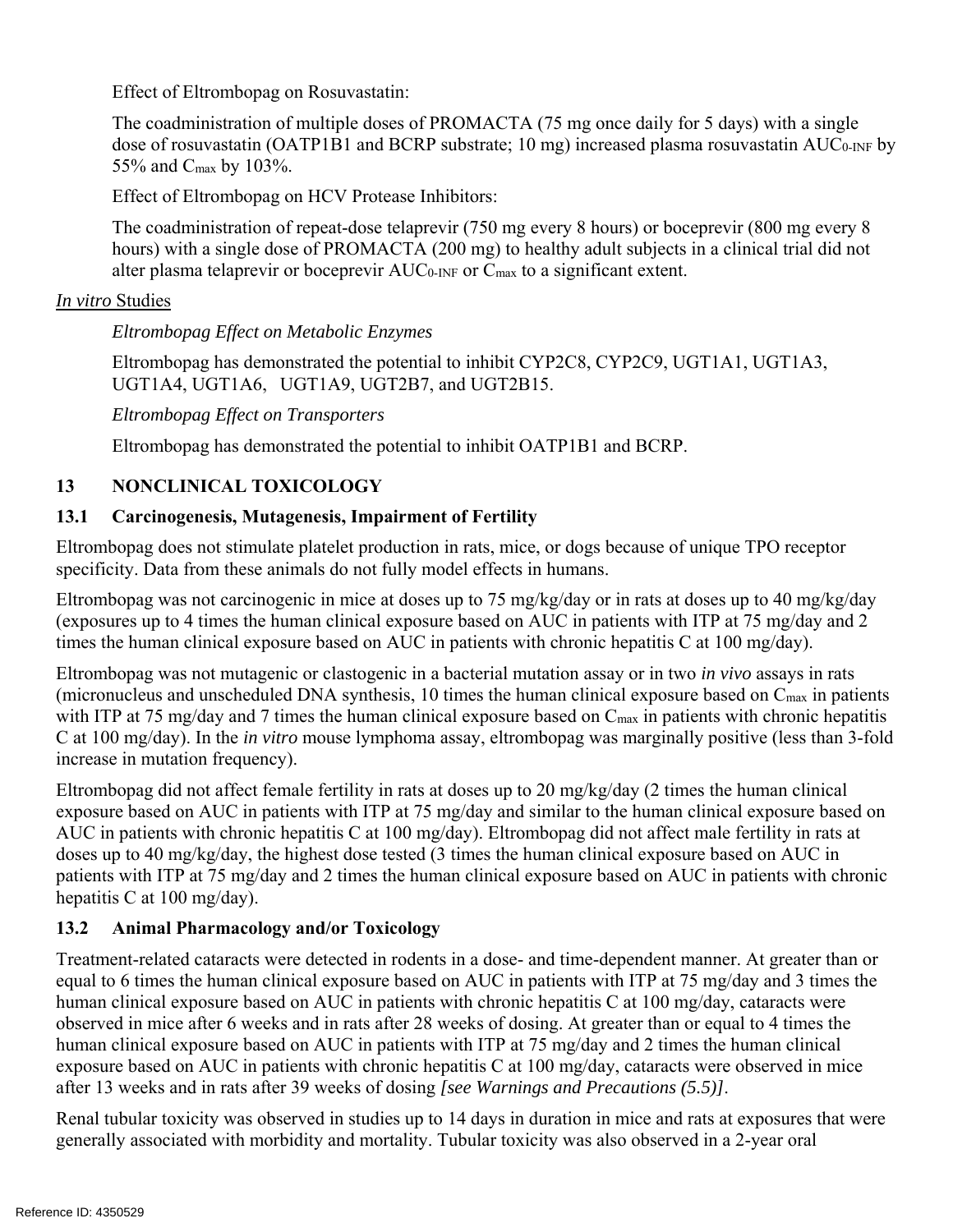carcinogenicity study in mice at doses of 25, 75, and 150 mg/kg/day. The exposure at the lowest dose was 1.2 times the human clinical exposure based on AUC in patients with ITP at 75 mg/day and 0.6 times the human clinical exposure based on AUC in patients with chronic hepatitis C at 100 mg/day. No similar effects were observed in mice after 13 weeks at exposures greater than those associated with renal changes in the 2-year study, suggesting that this effect is both dose- and time-dependent.

## **14 CLINICAL STUDIES**

## **14.1 Chronic ITP**

Adults: The efficacy and safety of PROMACTA in adult patients with chronic ITP were evaluated in three randomized, double-blind, placebo-controlled trials and in an open-label extension trial.

In Study TRA100773B and Study TRA100773A (referred to as Study 773B and Study 773A, respectively [NCT00102739]), patients who had completed at least one prior ITP therapy and who had a platelet count less than 30 x  $10^9$ /L were randomized to receive either PROMACTA or placebo daily for up to 6 weeks, followed by 6 weeks off therapy. During the trials, PROMACTA or placebo was discontinued if the platelet count exceeded  $200 \times 10^9$ /L.

The median age of the patients was 50 years and 60% were female. Approximately 70% of the patients had received at least 2 prior ITP therapies (predominantly corticosteroids, immunoglobulins, rituximab, cytotoxic therapies, danazol, and azathioprine) and 40% of the patients had undergone splenectomy. The median baseline platelet counts (approximately  $18 \times 10^9$ /L) were similar among all treatment groups.

Study 773B randomized 114 patients (2:1) to PROMACTA 50 mg or placebo. Study 773A randomized 117 patients (1:1:1:1) among placebo or 1 of 3 dose regimens of PROMACTA, 30 mg, 50 mg, or 75 mg each administered daily.

The efficacy of PROMACTA in this trial was evaluated by response rate, defined as a shift from a baseline platelet count of less than 30 x  $10^9$ /L to greater than or equal to 50 x  $10^9$ /L at any time during the treatment period (Table 16).

### Table 16. Studies 773B and 773A: Platelet Count Response  $(\geq 50 \times 10^9$ /L) Rates in Adults with Chronic **Immune Thrombocytopenia**

|              | <b>PROMACTA</b>    |                |
|--------------|--------------------|----------------|
| <b>Study</b> | 50 mg Daily        | <b>Placebo</b> |
| 773B         | $43/73$ $(59\%)^a$ | 6/37(16%)      |
|              | $19/27$ $(70\%)^a$ | $3/27(11\%)$   |

p-value < 0.001 for PROMACTA versus placebo

The platelet count response to PROMACTA was similar among patients who had or had not undergone splenectomy. In general, increases in platelet counts were detected 1 week following initiation of PROMACTA and the maximum response was observed after 2 weeks of therapy. In the placebo and 50-mg–dose groups of PROMACTA, the trial drug was discontinued due to an increase in platelet counts to greater than 200 x  $10^9$ /L in 3% and 27% of the patients, respectively. The median duration of treatment with the 50-mg dose of PROMACTA was 43 days in Study 773B and 42 days in Study 773A.

Of 7 patients who underwent hemostatic challenges, additional ITP medications were required in 3 of 3 placebo group patients and 0 of 4 patients treated with PROMACTA. Surgical procedures accounted for most of the hemostatic challenges. Hemorrhage requiring transfusion occurred in one placebo group patient and no patients treated with PROMACTA.

In the RAISE study (NCT00370331), 197 patients were randomized (2:1) to receive either PROMACTA 50 mg once daily ( $n = 135$ ) or placebo ( $n = 62$ ) for 6 months, during which time the dose of PROMACTA could be adjusted based on individual platelet counts. Patients were allowed to taper or discontinue concomitant ITP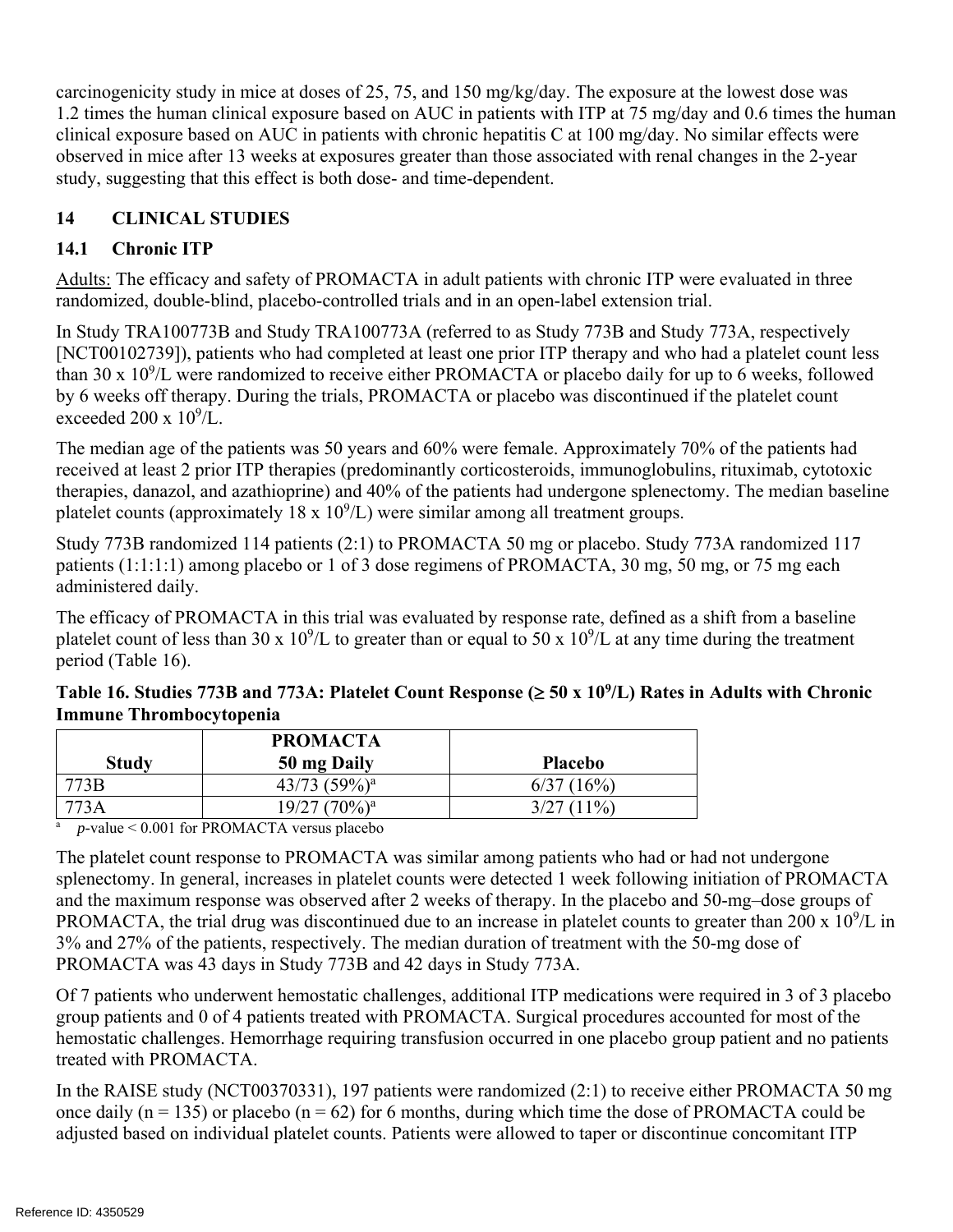treatments at any time during the trial as clinically indicated. medications after being treated with PROMACTA for 6 weeks. Patients were permitted to receive rescue

The median ages of the patients treated with PROMACTA and placebo were 47 years and 52.5 years, respectively. Approximately half of the patients treated with PROMACTA and placebo (47% and 50%, respectively) were receiving concomitant ITP medication (predominantly corticosteroids) at randomization and had baseline platelet counts less than or equal to  $15 \times 10^9$ /L (50% and 48%, respectively). A similar percentage of patients treated with PROMACTA and placebo (37% and 34%, respectively) had a prior splenectomy.

The efficacy of PROMACTA in this trial was evaluated by the odds of achieving a platelet count greater than or equal to 50 x  $10^9$ /L and less than or equal to 400 x  $10^9$ /L for patients receiving PROMACTA relative to placebo and was based on patient response profiles throughout the 6-month treatment period. In 134 patients who completed 26 weeks of treatment, a sustained platelet response (platelet count greater than or equal to 50 x  $10^9$ /L and less than or equal to 400 x  $10^9$ /L for 6 out of the last 8 weeks of the 26-week treatment period in the absence of rescue medication at any time) was achieved by 60% of patients treated with PROMACTA, compared with 10% of patients treated with placebo (splenectomized patients: PROMACTA 51%, placebo 8%; non-splenectomized patients: PROMACTA 66%, placebo 11%). The proportion of responders in the group of patients treated with PROMACTA was between 37% and 56% compared with 7% and 19% in the placebo treatment group for all on-therapy visits. Patients treated with PROMACTA were significantly more likely to achieve a platelet count between 50 x  $10^9$ /L and 400 x  $10^9$ /L during the entire 6-month treatment period compared with those patients treated with placebo.

Outcomes of treatment are presented in Table 17 for all patients enrolled in the trial.

| Outcome                                                            | <b>PROMACTA</b><br>$N = 135$ | <b>Placebo</b><br>$N = 62$ |
|--------------------------------------------------------------------|------------------------------|----------------------------|
| Mean number of weeks with platelet counts $\geq 50 \times 10^9$ /L |                              |                            |
| Requiring rescue therapy, $n$ (%)                                  | 24(18)                       | 25(40)                     |

Among 94 patients receiving other ITP therapy at baseline, 37 (59%) of 63 patients treated with PROMACTA and 10 (32%) of 31 patients in the placebo group discontinued concomitant therapy at some time during the trial.

In the EXTEND study (NCT00351468), patients who completed any prior clinical trial with PROMACTA were enrolled in an open-label, single-arm trial in which attempts were made to decrease the dose or eliminate the need for any concomitant ITP medications. PROMACTA was administered to 302 patients in EXTEND; 218 patients completed 1 year, 180 patients completed 2 years, 107 patients completed 3 years, 75 patients completed 4 years, 34 patients completed 5 years, and 18 patients completed 6 years of therapy. The median baseline platelet count was 19 x  $10^9$ /L prior to administration of PROMACTA. Median platelet counts at 1, 2, 3, 4, 5, 6, and 7 years on study were 85 x  $10^9$ /L, 85 x  $10^9$ /L, 105 x  $10^9$ /L, 64 x  $10^9$ /L, 75 x  $10^9$ /L, 119 x  $10^9$ /L, and  $76 \times 10^9$ /L, respectively.

Pediatric Patients: The efficacy and safety of PROMACTA in pediatric patients 1 year and older with chronic ITP were evaluated in two double-blind, placebo-controlled trials. The trials differed in time since ITP diagnosis: at least 6 months versus at least 12 months. During the trials, doses could be increased every 2 weeks to a maximum of 75 mg once daily. The dose of PROMACTA was reduced if the platelet count exceeded  $200 \times 10^9$ /L and interrupted and reduced if it exceeded 400 x  $10^9$ /L.

In the PETIT2 study (NCT01520909), patients refractory or relapsed to at least one prior ITP therapy with a platelet count less than 30 x  $10^9$ /L (n = 92) were stratified by age and randomized (2:1) to PROMACTA  $(n = 63)$  or placebo  $(n = 29)$ . The starting dose for patients aged 6 to 17 years was 50 mg once daily for those at least 27 kg and 37.5 mg once daily for those less than 27 kg, administered as oral tablets. A reduced dose of 25 mg once daily was used for East Asian patients aged 6 to 17 years regardless of weight. The starting dose for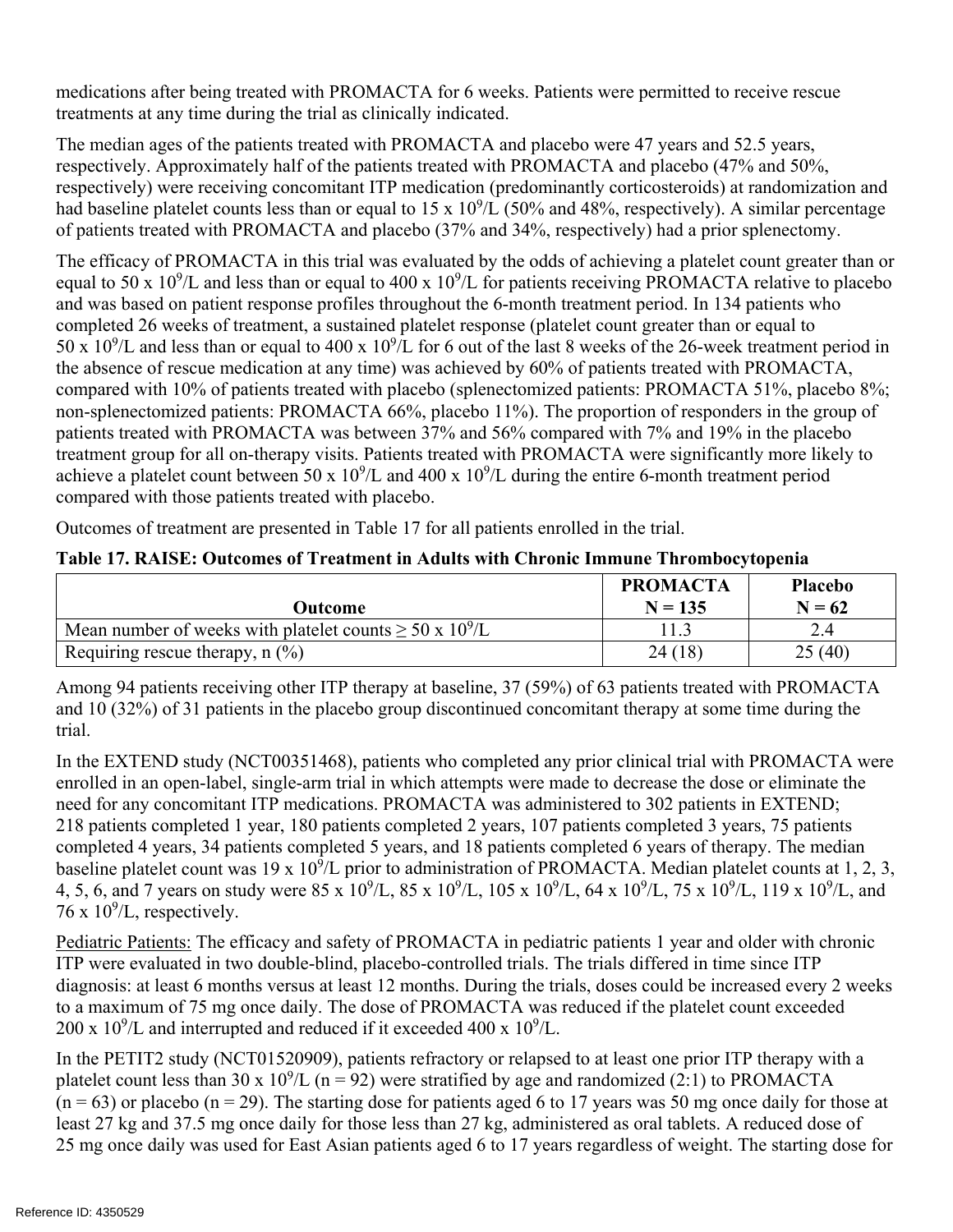patients aged 1 to 5 years was 1.2 mg/kg once daily (0.8 mg/kg once daily for East Asian patients) administered as oral suspension.

The 13-week, randomized, double-blind period was followed by a 24-week, open-label period where patients from both arms were eligible to receive PROMACTA.

The median age of the patients was 9 years and 48% were female. Approximately 62% of patients had a baseline platelet count less than or equal to  $15 \times 10^9$ /L, a characteristic that was similar between treatment arms. The percentage of patients with at least 2 prior ITP therapies (predominantly corticosteroids and immunoglobulins) was 73% in the group treated with PROMACTA and 90% in the group treated with placebo. Four patients in the group treated with PROMACTA had undergone splenectomy.

The efficacy of PROMACTA in this trial was evaluated by the proportion of subjects on PROMACTA achieving platelet counts  $\geq 50 \times 10^9$ /L (in the absence of rescue therapy) for at least 6 out of 8 weeks between Weeks 5 to 12 of the randomized, double-blind period (Table 18).

**Table 18. PETIT2: Platelet Count Response (≥ 50 x 109 /L without Rescue) for 6 out of 8 Weeks (between Weeks 5 to 12) Overall and by Age Cohort in Pediatric Patients 1 Year and Older with Chronic Immune Thrombocytopenia** 

| <b>Age Cohort</b> | <b>PROMACTA</b>    | <b>Placebo</b> |
|-------------------|--------------------|----------------|
| Overall           | $26/63$ $(41\%)^a$ | 1/29(3%)       |
| 12 to 17 years    | 10/24(42%)         | $1/10(10\%)$   |
| 6 to 11 years     | 11/25(44%)         | $0/13(0\%)$    |
| l to 5 years      | 5/14(36%)          | $0/6(0\%)$     |

 $\frac{a}{a}$  p-value = < 0.001 for PROMACTA versus placebo

More pediatric patients treated with PROMACTA (75%) compared with placebo (21%) had at least one platelet count greater than or equal to 50 x  $10^9$ /L during the first 12 weeks of randomized treatment in absence of rescue therapy. Fewer pediatric patients treated with PROMACTA required rescue treatment during the randomized, double-blind period compared with placebo-treated patients (19% [12/63] versus 24% [7/29]). In the patients who achieved a platelet response ( $\geq 50 \times 10^9$ /L without rescue) for 6 out of 8 weeks (between weeks 5 to 12), 62% (16/26) had an initial response in the first 2 weeks after starting PROMACTA.

Patients were permitted to reduce or discontinue baseline ITP therapy only during the open-label phase of the trial. Among 15 patients receiving other ITP therapy at baseline, 53% (8/15) reduced (n = 1) or discontinued  $(n = 7)$  concomitant therapy, mainly corticosteroids, without needing rescue therapy.

In the PETIT study (NCT00908037), patients refractory or relapsed to at least one prior ITP therapy with a platelet count less than 30 x  $10^9$ /L (n = 67) were stratified by age and randomized (2:1) to PROMACTA  $(n = 45)$  or placebo  $(n = 22)$ . The starting dose for patients aged 12 to 17 years was 37.5 mg once daily regardless of weight or race. The starting dose for patients aged 6 to 11 years was 50 mg once daily for those greater than or equal to 27 kg and 25 mg once daily for those less than 27 kg, administered as oral tablets. Reduced doses of 25 mg (for those greater than or equal to 27 kg) and 12.5 mg (for those less than 27 kg), each once daily, were used for East Asian patients in this age range. The starting dose for patients aged 1 to 5 years was 1.5 mg/kg once daily (0.8 mg/kg once daily for East Asian patients) administered as oral suspension.

The 7-week, randomized, double-blind period was followed by an open-label period of up to 24 weeks where patients from both arms were eligible to receive PROMACTA.

The median age of the patients was 10 years and 60% were female. Approximately 51% of patients had a baseline platelet count less than or equal to  $15 \times 10^9$ /L. The percentage of patients with at least 2 prior ITP therapies (predominantly corticosteroids and immunoglobulins) was 84% in the group treated with PROMACTA and 86% in the group treated with placebo. Five patients in the group treated with PROMACTA had undergone splenectomy.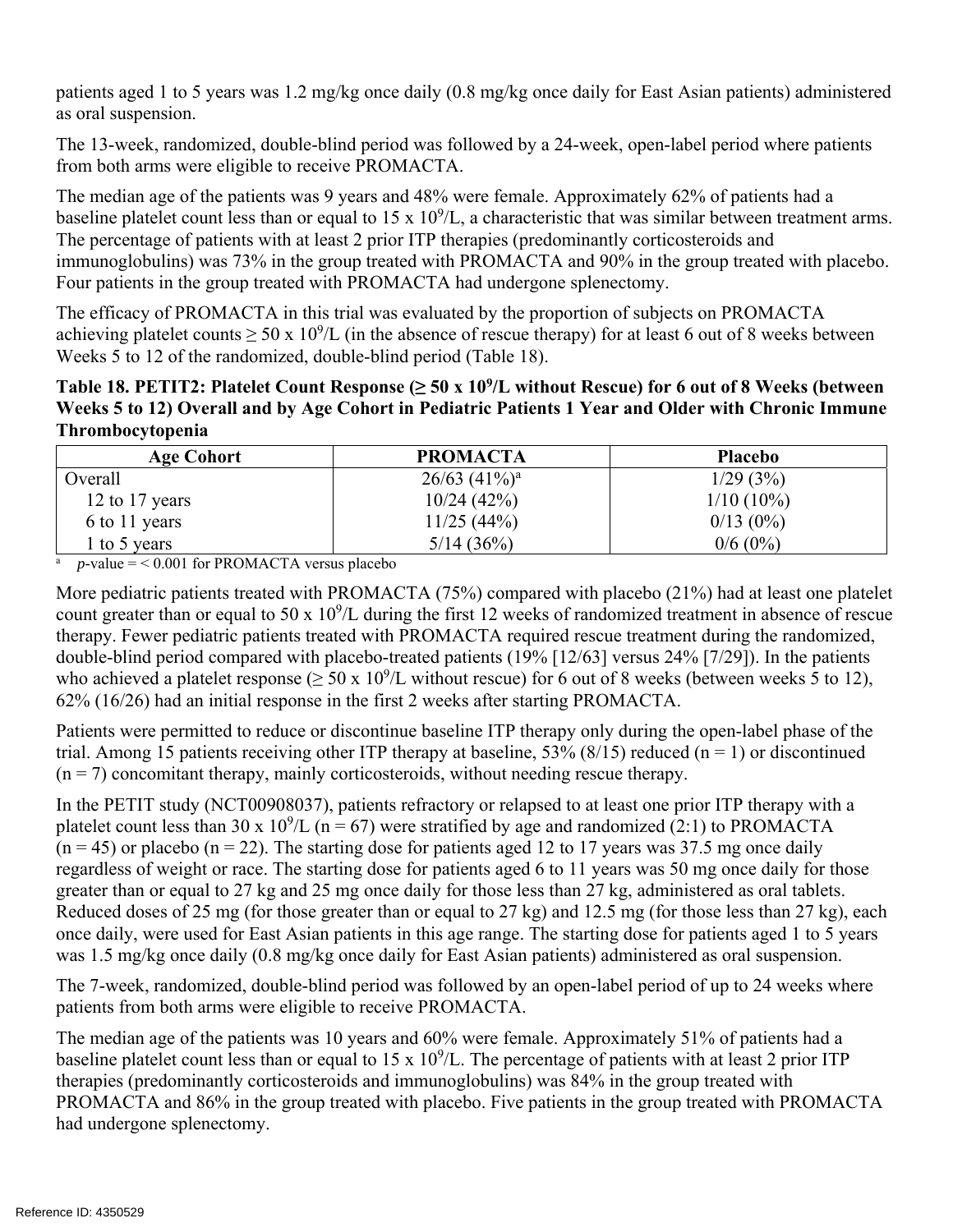The efficacy of PROMACTA in this trial was evaluated by the proportion of patients achieving platelet counts greater than or equal to 50 x  $10^9$ /L (in absence of rescue therapy) at least once between Weeks 1 and 6 of the randomized, double-blind period (Table 19). Platelet response to PROMACTA was consistent across the age cohorts.

| Table 19. PETIT: Platelet Count Response ( $\geq 50 \text{ x } 10^9$ /L without Rescue) Rates in Pediatric Patients |
|---------------------------------------------------------------------------------------------------------------------|
| 1 Year and Older with Chronic Immune Thrombocytopenia                                                               |

|                | <b>PROMACTA</b>    | <b>Placebo</b> |
|----------------|--------------------|----------------|
| Overall        | $28/45$ $(62\%)^a$ | 7/22(32%)      |
| 12 to 17 years | 10/16(62%)         | $0/8$ (0%)     |
| 6 to 11 years  | 12/19(63%)         | 3/9(33%)       |
| to 5 years     | $6/10(60\%)$       | $4/5(80\%)$    |

 $\overline{p}$  p-value = 0.011 for PROMACTA versus placebo

Fewer pediatric patients treated with PROMACTA required rescue treatment during the randomized, doubleblind period compared with placebo-treated patients (13% [6/45] versus 50% [11/22]).

Patients were permitted to reduce or discontinue baseline ITP therapy only during the open-label phase of the trial. Among 13 patients receiving other ITP therapy at baseline,  $46\%$  (6/13) reduced (n = 3) or discontinued  $(n = 3)$  concomitant therapy, mainly corticosteroids, without needing rescue therapy.

### **14.2 Chronic Hepatitis C-associated Thrombocytopenia**

The efficacy and safety of PROMACTA for the treatment of thrombocytopenia in adult patients with chronic hepatitis C were evaluated in two randomized, double-blind, placebo-controlled trials. The ENABLE1 study (NCT00516321) utilized peginterferon alfa-2a (PEGASYS®) plus ribavirin for antiviral treatment and the ENABLE2 study (NCT00529568) utilized peginterferon alfa-2b (PEGINTRON®) plus ribavirin. In both trials, patients with a platelet count of less than  $75 \times 10^9$ /L were enrolled and stratified by platelet count, screening HCV RNA, and HCV genotype. Patients were excluded if they had evidence of decompensated liver disease with Child-Pugh score greater than 6 (class B and C), history of ascites, or hepatic encephalopathy. The median age of the patients in both trials was 52 years, 63% were male, and 74% were Caucasian. Sixty-nine percent of patients had HCV genotypes 1, 4, 6, with the remainder genotypes 2 and 3. Approximately 30% of patients had been previously treated with interferon and ribavirin. The majority of patients (90%) had bridging fibrosis and cirrhosis, as indicated by noninvasive testing. A similar proportion (95%) of patients in both treatment groups had Child-Pugh Class A (score 5 to 6) at baseline. A similar proportion of patients (2%) in both treatment groups had baseline international normalized ratio (INR) greater than 1.7. Median baseline platelet counts (approximately 60 x  $10^9$ /L) were similar in both treatment groups. The trials consisted of 2 phases – a pre antiviral treatment phase and an antiviral treatment phase. In the pre-antiviral treatment phase, patients received open-label PROMACTA to increase the platelet count to a threshold of greater than or equal to 90 x  $10^9$ /L for ENABLE1 and greater than or equal to  $100 \times 10^9$ /L for ENABLE2. PROMACTA was administered at an initial dose of 25 mg once daily for 2 weeks and increased in 25-mg increments over 2- to 3-week periods to achieve the optimal platelet count to initiate antiviral therapy. The maximal time patients could receive open-label PROMACTA was 9 weeks. If threshold platelet counts were achieved, patients were randomized (2:1) to the same dose of PROMACTA at the end of the pre-treatment phase or to placebo. PROMACTA was administered in combination with pegylated interferon and ribavirin per their respective prescribing information for up to 48 weeks.

The efficacy of PROMACTA for both trials was evaluated by sustained virologic response (SVR) defined as the percentage of patients with undetectable HCV-RNA at 24 weeks after completion of antiviral treatment. The median time to achieve the target platelet count greater than or equal to 90 x  $10^9$ /L was approximately 2 weeks. Ninety-five percent of patients were able to initiate antiviral therapy.

In both trials, a significantly greater proportion of patients treated with PROMACTA achieved SVR (see Table 20). The improvement in the proportion of patients who achieved SVR was consistent across subgroups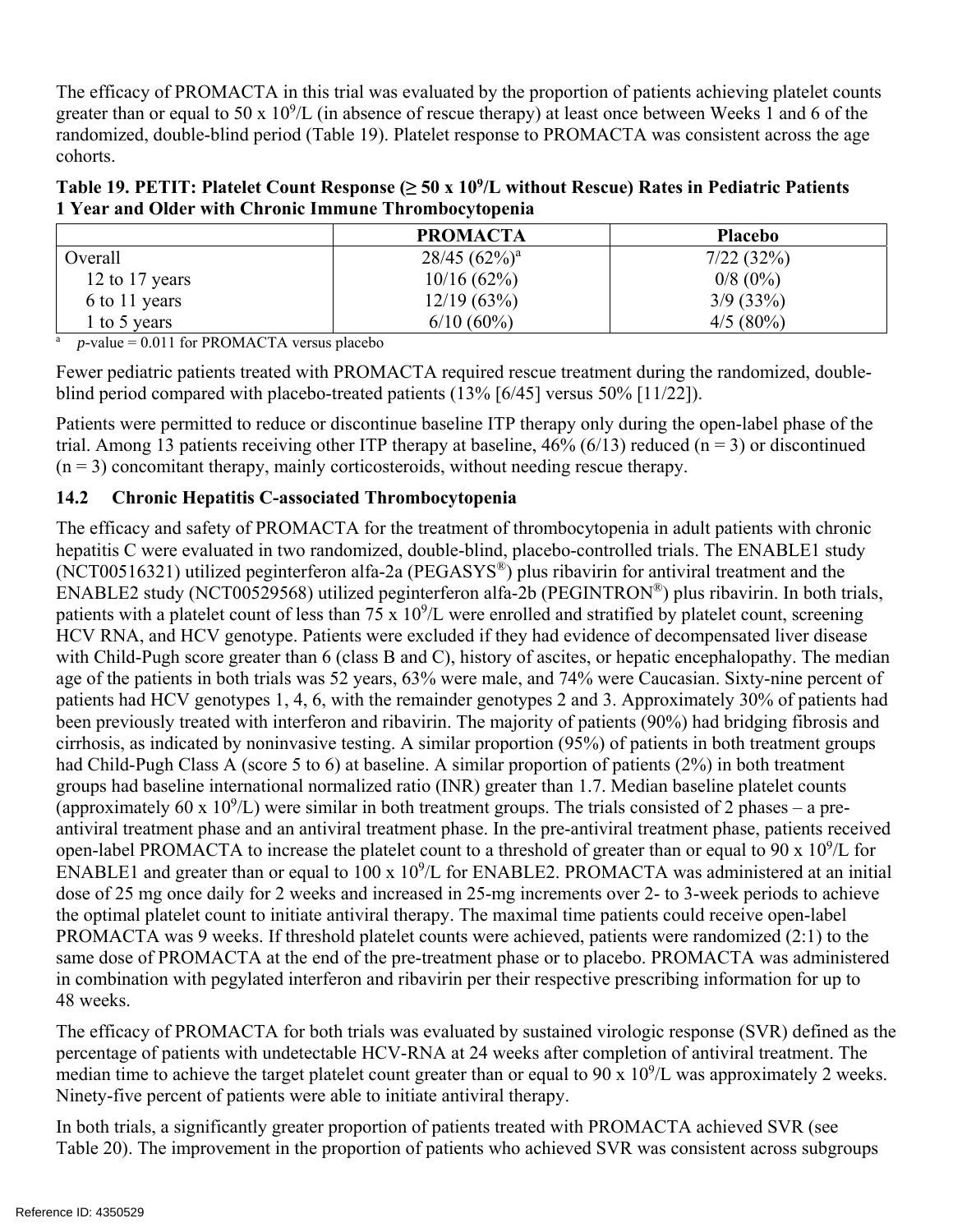based on baseline platelet count (less than 50 x  $10^9$ /L versus greater than or equal to 50 x  $10^9$ /L). In patients with high baseline viral loads (greater than or equal to 800,000), the SVR rate was 18% (82/452) for PROMACTA versus 8% (20/239) for placebo.

|                    | Table 20. ENABLE1 and ENABLE2: Sustained Virologic Response (SVR) in Adults with Chronic |  |  |  |
|--------------------|------------------------------------------------------------------------------------------|--|--|--|
| <b>Hepatitis C</b> |                                                                                          |  |  |  |

|                                                                                                   | <b>ENABLE1<sup>a</sup></b>   |                             | ENABLE2 <sup>b</sup>         |                      |
|---------------------------------------------------------------------------------------------------|------------------------------|-----------------------------|------------------------------|----------------------|
| <b>Pre-antiviral Treatment Phase</b>                                                              | $N = 715$                    |                             | $N = 805$                    |                      |
| % Patients who achieved target<br>platelet counts and initiated<br>antiviral therapy <sup>c</sup> | 95%                          |                             | 94%                          |                      |
|                                                                                                   | <b>PROMACTA</b><br>$N = 450$ | <b>Placebo</b><br>$N = 232$ | <b>PROMACTA</b><br>$N = 506$ | Placebo<br>$N = 253$ |
| <b>Antiviral Treatment Phase</b>                                                                  | $\frac{0}{0}$                | $\frac{6}{9}$               | $\frac{0}{0}$                | $\frac{6}{6}$        |
| Overall SVR <sup>d</sup>                                                                          | 23                           | 14                          | 19                           | 13                   |
| HCV Genotype 2,3                                                                                  | 35                           | 24                          | 34                           | 25                   |
| HCV Genotype 1,4,6                                                                                | 18                           | 10                          | 13                           |                      |

 for genotype 2 or 3) plus ribavirin (800 to 1,200 mg daily in 2 divided doses orally) <sup>a</sup> PROMACTA given in combination with peginterferon alfa-2a (180 mcg once weekly for 48 weeks for genotypes  $1/4/6$ ; 24 weeks

<sup>b</sup> PROMACTA given in combination with peginterferon alfa-2b (1.5 mcg/kg once weekly for 48 weeks for genotypes  $1/4/6$ ; 24 weeks for genotype 2 or 3) plus ribavirin (800 to 1,400 mg daily in 2 divided doses orally)

<sup>c</sup> Target platelet count was  $\geq 90 \times 10^9$ /L for ENABLE1 and  $\geq 100 \times 10^9$ /L for ENABLE2

<sup>d</sup>*p-*value < 0.05 for PROMACTA versus placebo

The majority of patients treated with PROMACTA (76%) maintained a platelet count greater than or equal to 50 x  $10^9$ /L compared with 19% for placebo. A greater proportion of patients on PROMACTA did not require any antiviral dose reduction as compared with placebo (45% versus 27%).

### **14.3 Severe Aplastic Anemia**

### *First-Line Treatment of Severe Aplastic Anemia*

PROMACTA in combination with horse antithymocyte globulin (h-ATG) and cyclosporine was investigated in a single-arm, single-center, open-label sequential cohort trial (Study ETB115AUS01T, referred to as Study US01T [NCT01623167]) in patients with severe aplastic anemia who had not received prior immunosuppressive therapy (IST) with any ATG, alemtuzumab, or high dose cyclophosphamide. A total of 153 patients received PROMACTA in Study US01T in three sequential cohorts and an extension of the third cohort. The multiple cohorts received the same PROMACTA starting dose but differed by treatment start day and duration. The starting dose of PROMACTA for patients 12 years and older was 150 mg once daily (a reduced dose of 75 mg was administered for East and Southeast Asians), 75 mg once daily for pediatric patients aged 6 to 11 years (a reduced dose of 37.5 mg was administered for East and Southeast Asians), and 2.5 mg/kg once daily for pediatric patients aged 2 to 5 years (a reduced dose of 1.25 mg/kg was administered for East and Southeast Asians).

- Cohort 1 (n=30): PROMACTA on Day 14 to Month 6 (D14-M6) plus h-ATG and cyclosporine
- Cohort 2 ( $n=31$ ): PROMACTA on Day 14 to Month 3 (D14-M3) plus h-ATG and cyclosporine
- Cohort 3 + Extension cohort [PROMACTA D1-M6 cohort] (n=92): PROMACTA on Day 1 to Month 6 (D1-M6) plus h-ATG and cyclosporine (with all patients eligible to receive low dose of cyclosporine (maintenance dose) if they achieved a hematologic response at 6 months)

PROMACTA dose reductions were conducted for elevated platelet counts and hepatic impairment. Table 21 includes the dosages of h-ATG and cyclosporine administered in combination with PROMACTA in Study US01T.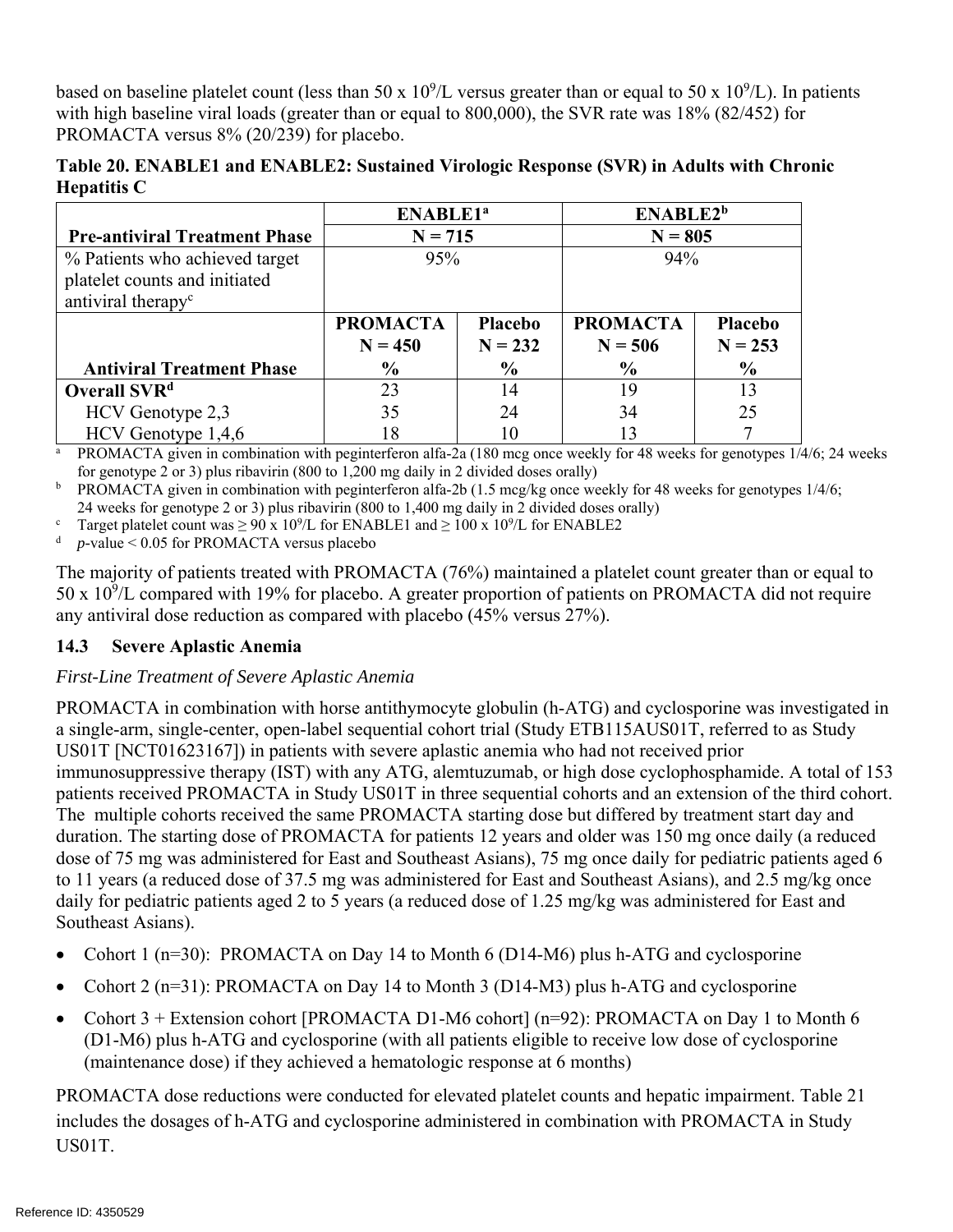Data from the Cohort 3 + Extension cohort support the efficacy of PROMACTA for the first-line treatment of patients with severe aplastic anemia (Table 22). The results presented in this section represent the findings from the Cohort 3 and Extension cohort (n=92).

| Agent                              | Dose Administered in the Pivotal Trial                                     |
|------------------------------------|----------------------------------------------------------------------------|
| Horse antithymocyte globulin       | 40 mg/kg/day, based on actual body weight, administered                    |
| $(h-ATG)$                          | intravenously on Days 1 to 4 of the 6-month treatment                      |
|                                    | period                                                                     |
| Cyclosporine <sup>a</sup>          | <u>Patients 12 years and older (total daily dose of 6</u>                  |
| (therapeutic dose for 6 months,    | mg/kg/day)                                                                 |
| from Day 1 to Month 6, adjusted to | 3 mg/kg, based on actual body weight, orally every 12                      |
| obtain a target therapeutic trough | hours for 6 months, starting on Day 1                                      |
| level between 200 mcg/L and 400    |                                                                            |
| $mcg/L$ )                          | Patients > 20 years of age with a body mass index > 35                     |
|                                    | or patients 12 to 20 years of age with a body mass index                   |
|                                    | $> 95th$ percentile:                                                       |
|                                    | 3 mg/kg, based on adjusted body weight <sup>b</sup> , orally every 12      |
|                                    | hours for 6 months, starting on Day 1                                      |
|                                    |                                                                            |
|                                    | <u>Patients 2 to 11 years of age (total daily dose of 12</u><br>mg/kg/day) |
|                                    | 6 mg/kg, based on actual body weight, orally every 12                      |
|                                    | hours for 6 months, starting on Day 1                                      |
|                                    |                                                                            |
|                                    | Patients 2 to 11 years of age with a body mass index $>$                   |
|                                    | $95th$ percentile:                                                         |
|                                    | 6 mg/kg, based on adjusted body weight <sup>b</sup> , orally every 12      |
|                                    | hours for 6 months, starting on Day 1                                      |
| Cyclosporine                       | For patients who achieve a hematologic response at 6                       |
| (maintenance dose, from Month 6)   | months                                                                     |
| to Month 24)                       | 2 mg/kg/day administered orally at a fixed dose for an                     |
|                                    | additional 18 months                                                       |

| Table 21. Dosages of Immunosuppressive Therapy Administered with PROMACTA in Study US01T |  |  |
|------------------------------------------------------------------------------------------|--|--|
|------------------------------------------------------------------------------------------|--|--|

<sup>a</sup> Dose of cyclosporine may need was adjusted to achieve the above recommended target trough levels; refer to the appropriate cyclosporine prescribing information

 $b$  Calculated as the midpoint between the ideal body weight and actual body weight

In the PROMACTA D1-M6 cohort, the median age was 28 years (range 5 to 82 years) with 16% and 28% of patients  $\geq 65$  years of age and  $\leq 17$  years of age, respectively. Forty-six percent of patients were male and the majority of patients were White (62%). Patients weighing 12 kg or less or patients with ALT or AST > 5x upper limit of normal were excluded from the trial.

The efficacy of PROMACTA in combination with h-ATG and cyclosporine was established on the basis of complete hematological response at 6 months. A complete response was defined as hematological parameters meeting all 3 of the following values on 2 consecutive serial blood count measurements at least one week apart: absolute neutrophil count (ANC) > 1,000/mcL, platelet count > 100 x  $10^9$ /L and hemoglobin > 10 g/dL. A partial response was defined as blood counts no longer meeting the standard criteria for severe pancytopenia in severe aplastic anemia equivalent to 2 of the following values on 2 consecutive serial blood count measurements at least one week apart:  $\text{ANC} > 500/\text{mcL}$ , platelet count  $> 20 \times 10^9/\text{L}$ , or reticulocyte count >60,000/mcL. Overall response rate is defined as the number of partial responses plus complete responses.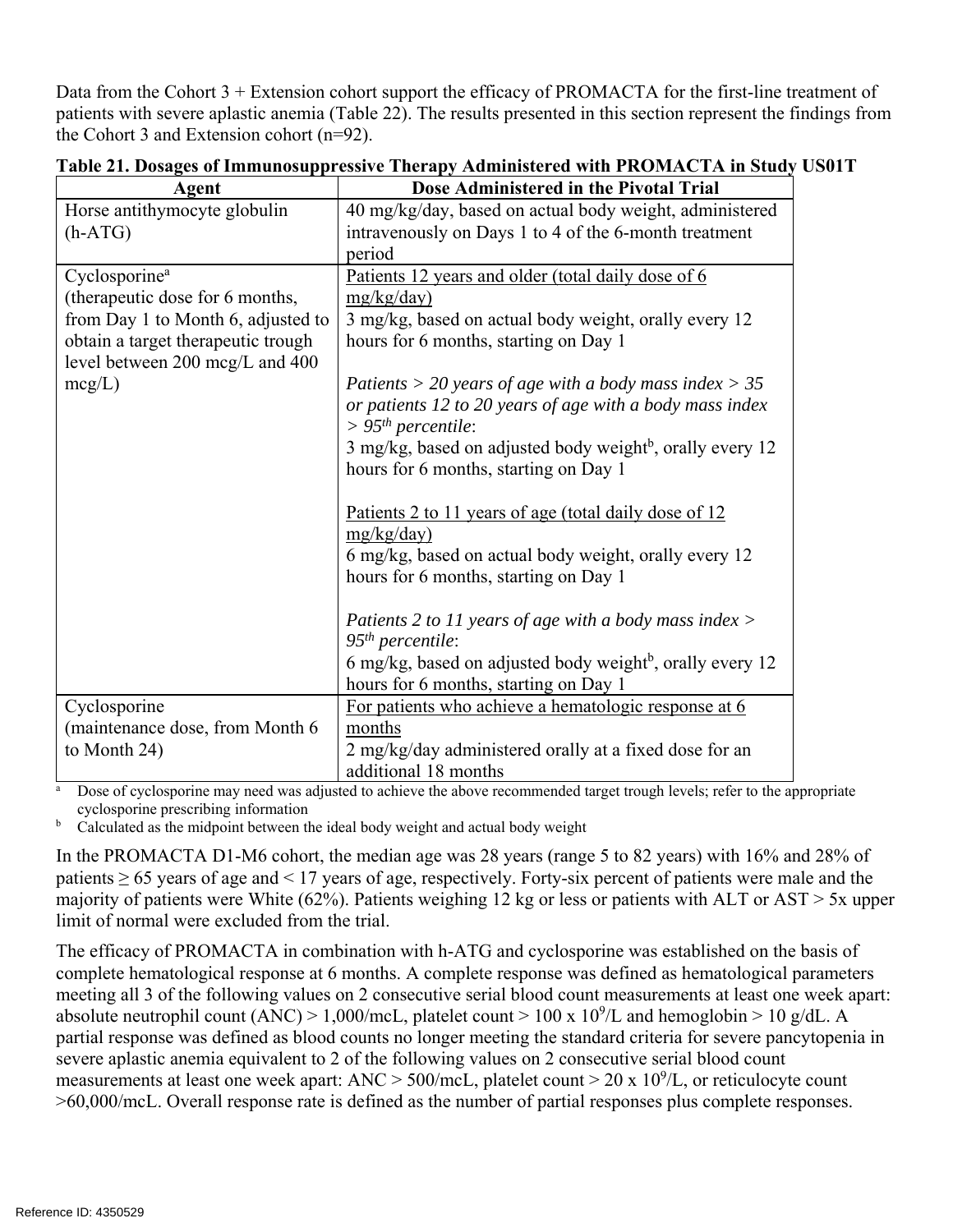### **Table 22. Study US01T: Hematologic Response in First-Line Treatment of Patients with Severe Aplastic Anemia**

|                                                      | <b>PROMACTA D1-M6 + h-ATG + cyclosporine</b> |
|------------------------------------------------------|----------------------------------------------|
|                                                      | $N = 92$                                     |
| Month 6, n <sup>a</sup>                              | 87                                           |
| Overall response, $n$ (%) [95% CI]                   | 69 (79) [69, 87]                             |
| Complete response, n (%) [95% CI]                    | 38 (44) [33, 55]                             |
|                                                      |                                              |
| Median duration of overall response, n <sup>b</sup>  | 70                                           |
| Months $(95\% \text{ CI})$                           | 24.3 (21.4, NE)                              |
| Median duration of complete response, n <sup>b</sup> | 46                                           |
| Months $(95\% \text{ CI})$                           | 24.3 (23.0, NE)                              |

<sup>a</sup> The number of patients who reached the 6-month assessment or withdrew earlier is the denominator for percentage calculation <sup>b</sup> Number of responders at any time

 $NE = not$  estimable

The overall and complete hematological response rates at Year 1 (N=78) are 56.4% and 38.5% and at Year 2 (N=62) are 38.7% and 30.6%, respectively.

### Pediatric Patients

Thirty-four patients 2 to 16 years of age were enrolled in Study US01T. In the D1-M6 cohort, 7 and 17 out of 25 pediatric patients achieved a complete and overall response, respectively, at 6 months.

### *Refractory Severe Aplastic Anemia*

PROMACTA was studied in a single-arm, single-center, open-label trial (Study ETB115AUS28T, referred to as Study US28T [NCT00922883]) in 43 patients with severe aplastic anemia who had an insufficient response to at least one prior immunosuppressive therapy and who had a platelet count less than or equal to  $30 \times 10^9$ /L. PROMACTA was administered at an initial dose of 50 mg once daily for 2 weeks and increased over 2-week periods up to a maximum dose of 150 mg once daily. The efficacy of PROMACTA in the study was evaluated by the hematologic response assessed after 12 weeks of treatment. Hematologic response was defined as meeting 1 or more of the following criteria: 1) platelet count increases to 20 x  $10^9$ /L above baseline, or stable platelet counts with transfusion independence for a minimum of 8 weeks; 2) hemoglobin increase by greater than 1.5 g/dL, or a reduction in greater than or equal to 4 units of RBC transfusions for 8 consecutive weeks; 3) ANC increase of 100% or an ANC increase greater than  $0.5 \times 10^9$ /L. PROMACTA was discontinued after 16 weeks if no hematologic response was observed. Patients who responded continued therapy in an extension phase of the trial.

The treated population had median age of 45 years (range: 17 to 77 years) and 56% were male. At baseline, the median platelet count was 20 x  $10^9$ /L, hemoglobin was 8.4 g/dL, ANC was 0.58 x  $10^9$ /L, and absolute reticulocyte count was  $24.3 \times 10^9$ /L. Eighty-six percent of patients were RBC transfusion dependent and 91% were platelet transfusion dependent. The majority of patients (84%) received at least 2 prior immunosuppressive therapies. Three patients had cytogenetic abnormalities at baseline.

Table 23 presents the efficacy results.

### **Table 23. Study US28T: Hematologic Response in Patients with Refractory Severe Aplastic Anemia**

| $N = 43$                         |
|----------------------------------|
| 17(40)                           |
| (25, 56)                         |
| $NR^{b}$ (3.0, NR <sup>b</sup> ) |
|                                  |

Includes single- and multi-lineage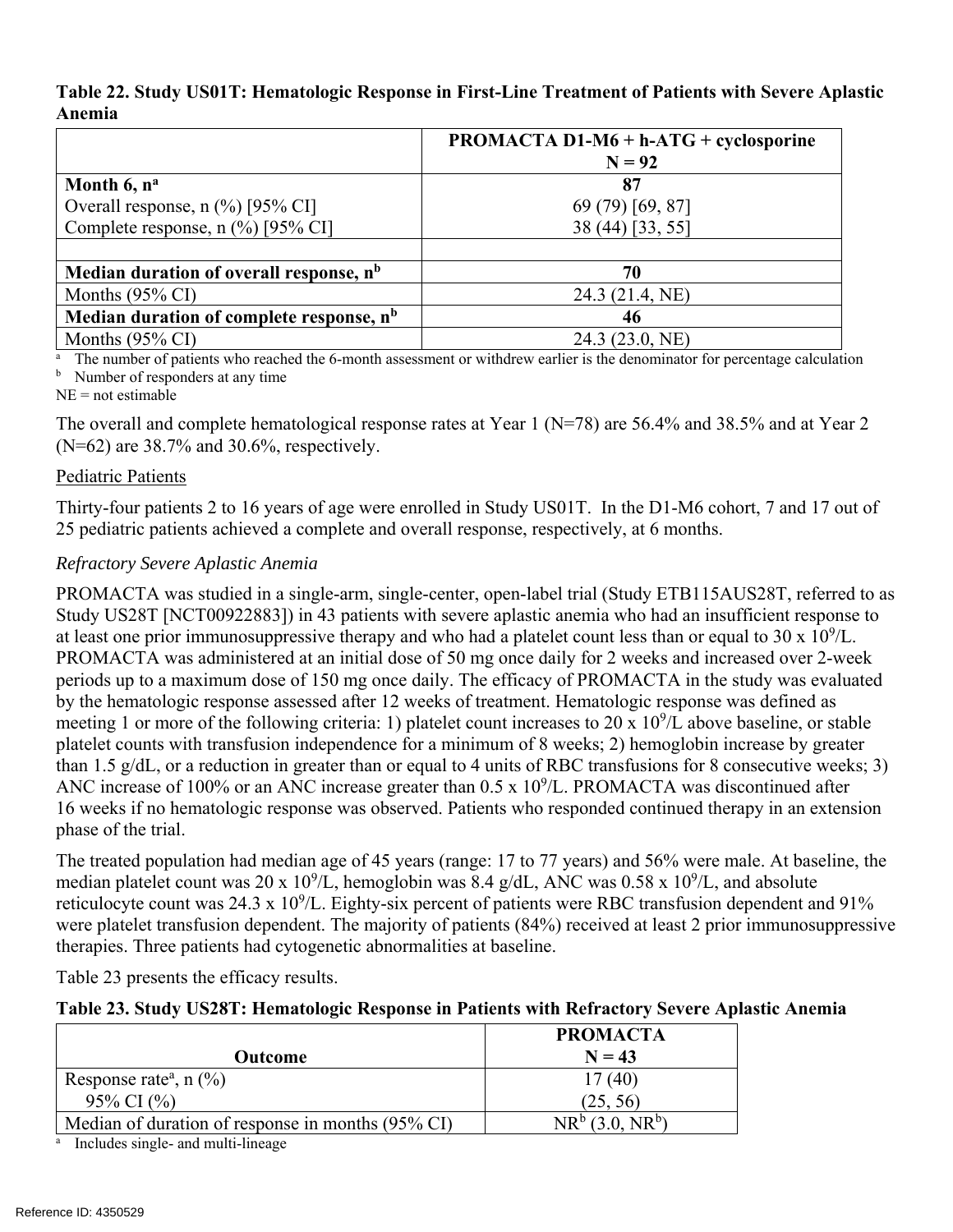$h$  NR = Not reached due to few events (relapsed)

In the 17 responders, the platelet transfusion-free period ranged from 8 to 1,096 days with a median of 200 days, and the RBC transfusion-free period ranged from 15 to 1,082 days with a median of 208 days.

In the extension phase, 8 patients achieved a multi-lineage response; 4 of these patients subsequently tapered off treatment with PROMACTA and maintained the response (median follow up: 8.1 months, range: 7.2 to 10.6 months).

## **16 HOW SUPPLIED/STORAGE AND HANDLING**

### **16.1 Tablets**

- The 12.5-mg tablets are round, biconvex, white, film-coated tablets debossed with GS MZ1 and 12.5 on one side and are available in bottles of 30: NDC 0078-0684-15
- The 25-mg tablets are round, biconvex, orange, film-coated tablets debossed with GS NX3 and 25 on one side and are available in bottles of 30: NDC 0078-0685-15
- The 50-mg tablets are round, biconvex, blue, film-coated tablets debossed with GS UFU and 50 on one side and are available in bottles of 30: NDC 0078-0686-15
- The 75-mg tablets are round, biconvex, pink, film-coated tablets debossed with GS FFS and 75 on one side and are available in bottles of 30: NDC 0078-0687-15

Store at room temperature between 20 $\degree$ C and 25 $\degree$ C (68 $\degree$ F to 77 $\degree$ F); excursions permitted to 15 $\degree$ C to 30 $\degree$ C (59 $\degree$ F to 86°F) *[see USP Controlled Room Temperature].* Dispense in original bottle.

### **16.2 For Oral Suspension**

 The 12.5-mg for oral suspension is a reddish-brown to yellow powder in unit-dose packets, co-packaged in a kit with a 40-cc reconstitution vessel, a threaded closure with syringe-port capability, and 30 single-use oral dosing syringes.

Each kit (NDC 0078-0972-61) contains 30 packets: NDC 0078-0972-19.

• The 25-mg for oral suspension is a reddish-brown to yellow powder in unit-dose packets, copackaged in a kit with a 40-cc reconstitution vessel, a threaded closure with syringe-port capability, and 30 single-use oral dosing syringes.

Each kit (NDC 0078-0697-61) contains 30 packets: NDC 0078-0697-19

Store at room temperature between 20°C and 25°C (68°F to 77°F); excursions permitted to 15°C to 30°C (59°F to 86°F) [see USP Controlled Room Temperature]. Following reconstitution, the product should be administered immediately but may be stored for a maximum period of 30 minutes between 20°C and 25°C (68°F to 77°F); excursions permitted to 15°C to 30°C (59°F to 86°F) [see USP Controlled Room Temperature]. Throw away (discard) the mixture if not used within 30 minutes.

## **17 PATIENT COUNSELING INFORMATION**

Advise the patient or caregiver to read the FDA-approved patient labeling (Medication Guide and Instructions for Use).

Prior to treatment, patients should fully understand and be informed of the following risks and considerations for PROMACTA:

## Risks

*Hepatotoxicity* 

 Therapy with PROMACTA may be associated with hepatobiliary laboratory abnormalities *[see Warnings and Precautions (5.2)].*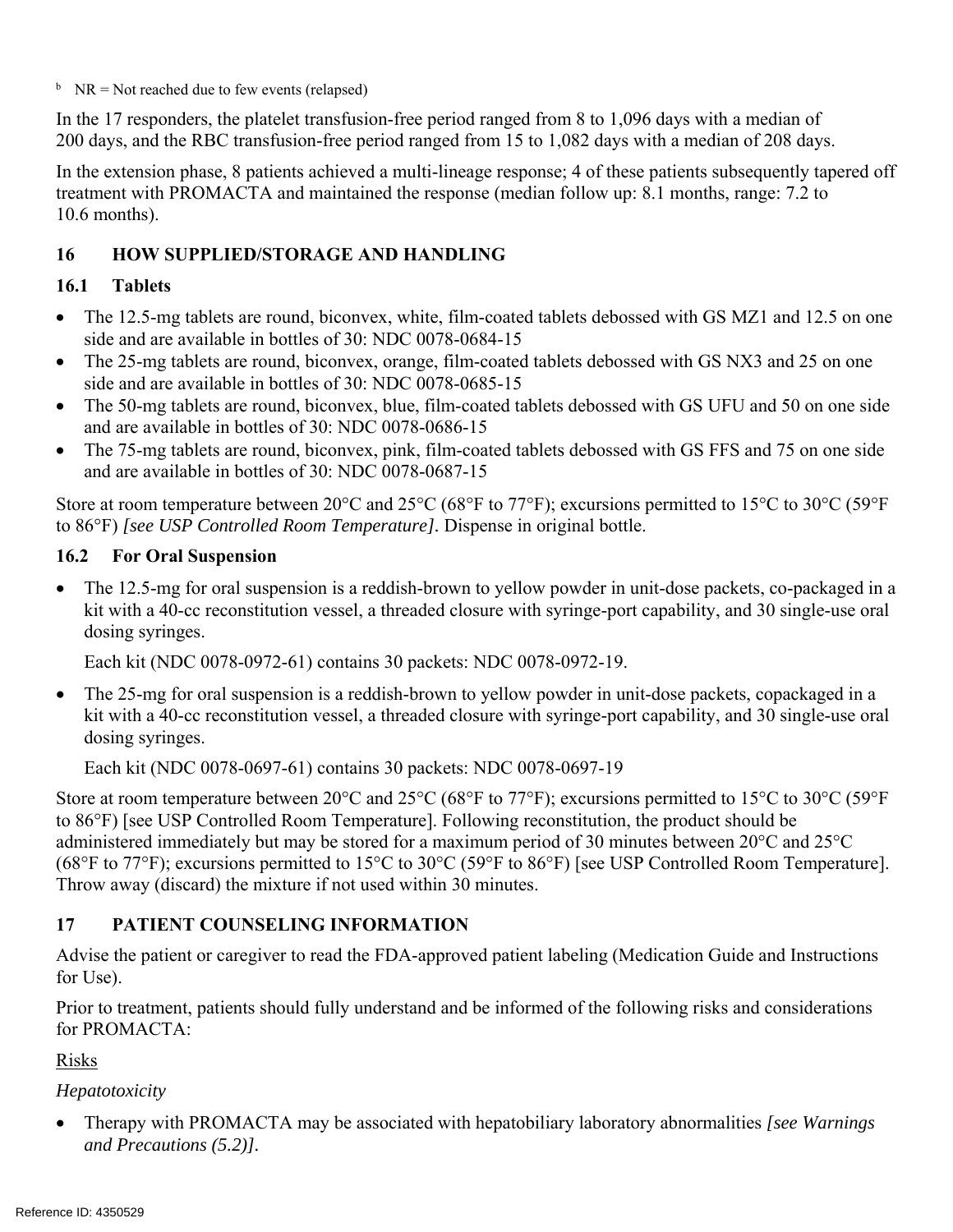- Advise patients with chronic hepatitis C and cirrhosis that they may be at risk for hepatic decompensation when receiving PROMACTA with alfa interferon therapy *[see Warnings and Precautions (5.1)].*
- Advise patients that they should report any of the following signs and symptoms of liver problems to their healthcare provider right away *[see Warnings and Precautions (5.2)].* 
	- yellowing of the skin or the whites of the eyes (jaundice)
	- unusual darkening of the urine
	- unusual tiredness
	- right upper stomach area pain
	- confusion
	- swelling of the stomach area (abdomen)

## *Risk of Bleeding Upon PROMACTA Discontinuation*

 Advise patients that thrombocytopenia and risk of bleeding may reoccur upon discontinuing PROMACTA, particularly if PROMACTA is discontinued while the patient is on anticoagulants or antiplatelet agents. Advise patients that during therapy with PROMACTA, they should continue to avoid situations or medications that may increase the risk for bleeding.

## *Thrombotic/Thromboembolic Complications*

 Advise patients that too much PROMACTA may result in excessive platelet counts and a risk for thrombotic/thromboembolic complications *[see Warnings and Precautions (5.4)].* 

### *Cataracts*

 Advise patients to have a baseline ocular examination prior to administration of PROMACTA and be monitored for signs and symptoms of cataracts during therapy *[see Warnings and Precautions (5.5)].* 

### *Drug Interactions*

 Advise patients to take PROMACTA at least 2 hours before or 4 hours after foods, mineral supplements, and antacids which contain polyvalent cations such as iron, calcium, aluminum, magnesium, selenium, and zinc *[see Dosage and Administration (2.4), Drug Interactions (7.1)]*.

### *Lactation*

 Advise women not to breastfeed during treatment with PROMACTA *[see Use in Specific Populations (8.2)].* 

## Administration of PROMACTA

- For patients with chronic ITP, therapy with PROMACTA is administered to achieve and maintain a platelet count greater than or equal to 50 x 10<sup>9</sup>/L as necessary to reduce the risk for bleeding [see Indications and *Usage (1.1)].*
- For patients with chronic hepatitis C, therapy with PROMACTA is administered to achieve and maintain a platelet count necessary to initiate and maintain antiviral therapy with pegylated interferon and ribavirin *[see Indications and Usage (1.2)].*
- Prior to use of the oral suspension, ensure patients or caregivers receive training on proper dosing, preparation, and administration *[see Dosage and Administration (2.4)]*.
- Inform patients or caregivers how many packets to administer to get the full dose *[see Instructions for Use]*.
- Inform patients or caregivers to use a new oral dosing syringe to prepare each dose of PROMACTA for oral suspension *[see Instructions for Use]*.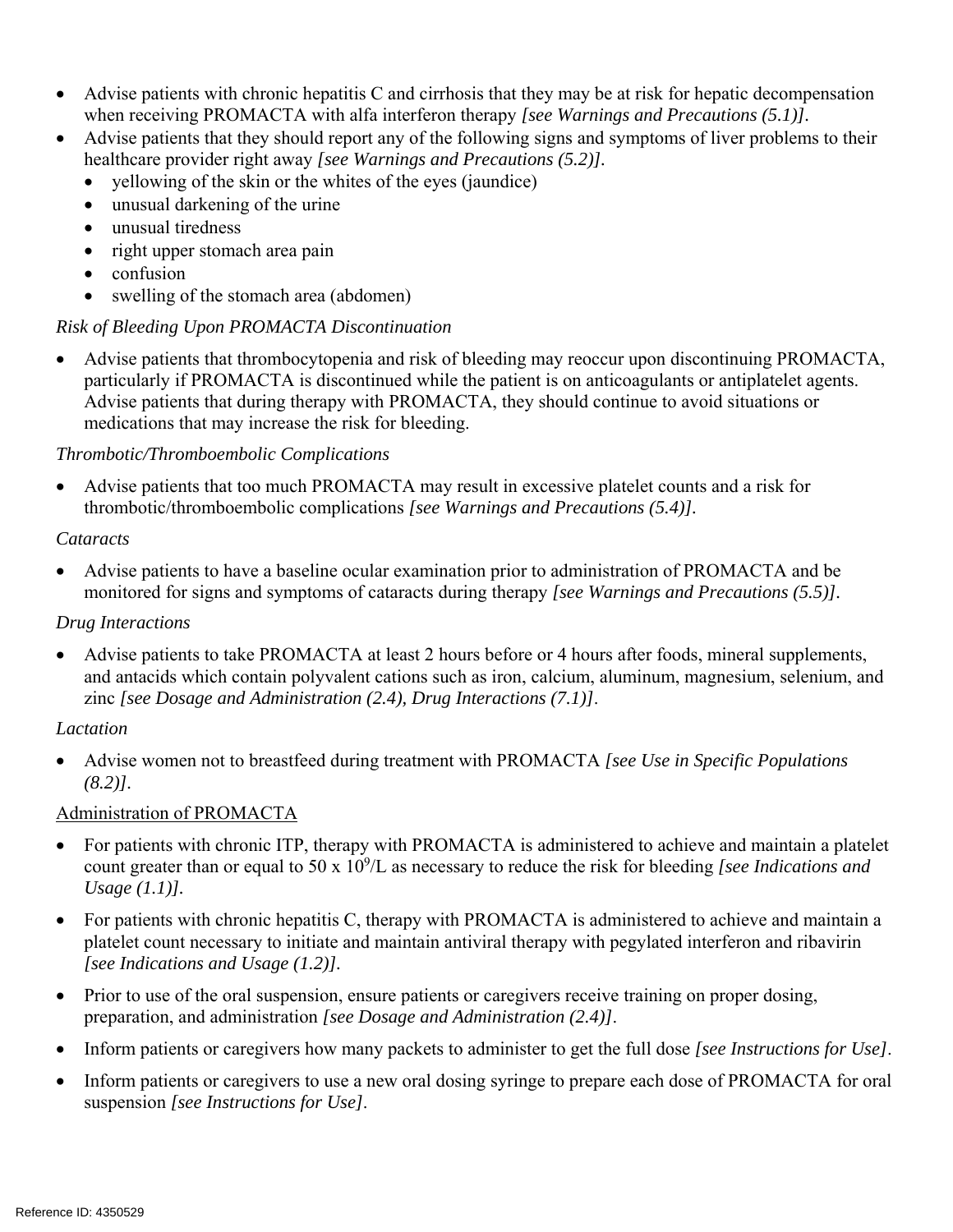The following are registered trademarks of their respective owners: PEGASYS/Hoffmann-La Roche Inc.; PEGINTRON/Schering Corporation.

Distributed by: Novartis Pharmaceuticals Corporation East Hanover, New Jersey 07936

© Novartis

T2018-11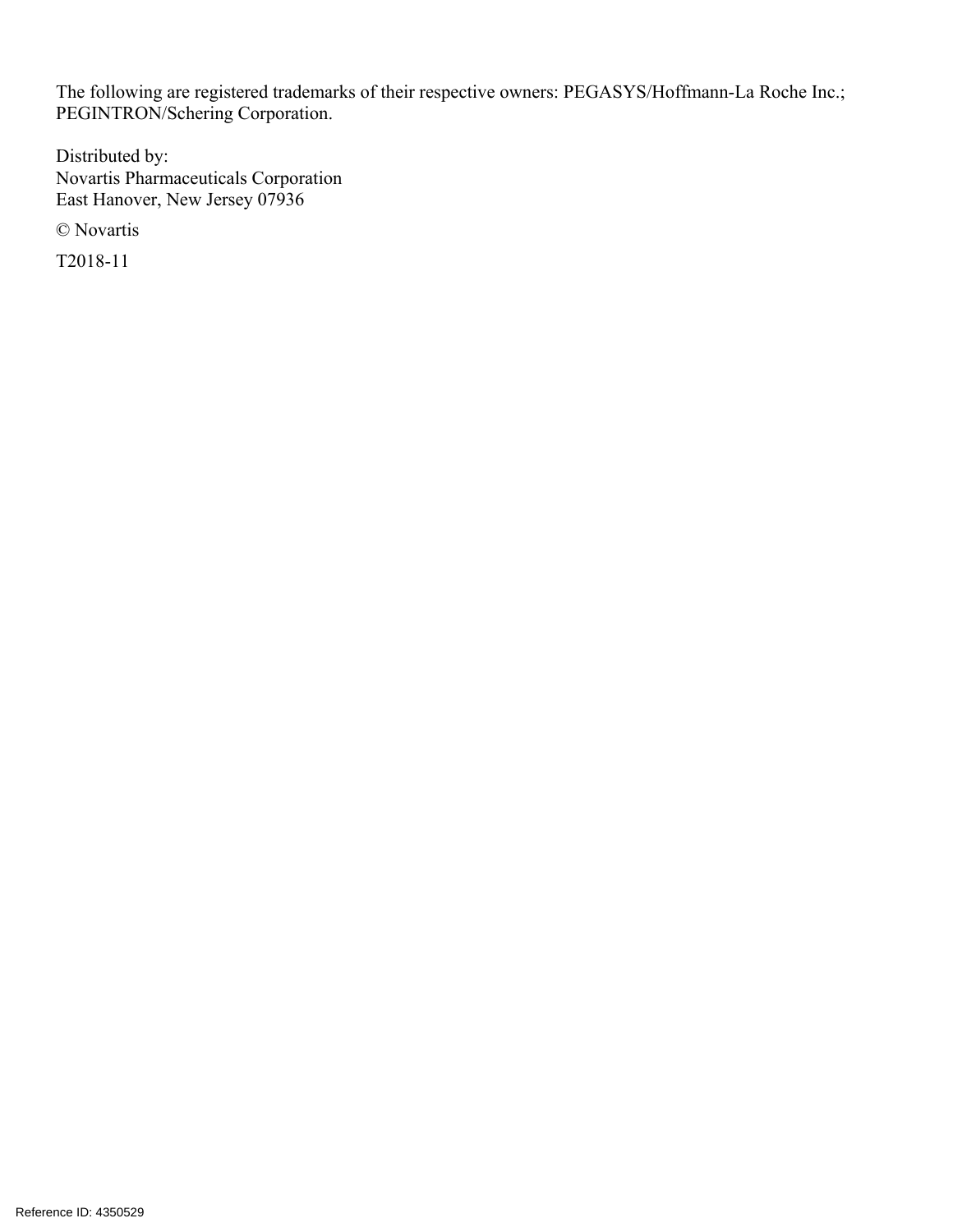#### **MEDICATION GUIDE**

### **PROMACTA® (pro-MAC-ta) PROMACTA® (pro-MAC-ta) (eltrombopag) (eltrombopag) tablets tablets for oral suspension**

## **What is the most important information I should know about PROMACTA?**

PROMACTA can cause serious side effects, including:

### **Liver problems:**

- If you have chronic hepatitis C virus and take PROMACTA with interferon and ribavirin treatment, PROMACTA may increase your risk of liver problems. If your healthcare provider tells you to stop your treatment with interferon and ribavirin, you will also need to stop taking PROMACTA.
- PROMACTA may increase your risk of liver problems that may be severe and possibly life threatening. Your healthcare provider will do blood tests to check your liver function before you start taking PROMACTA and during your treatment. Your healthcare provider may stop your treatment with PROMACTA if you have changes in your liver function blood tests.

Tell your healthcare provider right away if you have any of these signs and symptoms of liver problems:

- o yellowing of the skin or the whites of the eyes (jaundice)
- o right upper stomach area (abdomen) pain o confusion

o unusual darkening of the urine

o swelling of the stomach area (abdomen)

o unusual tiredness

#### **See "What are the possible side effects of PROMACTA?" for other side effects of PROMACTA. What is PROMACTA?**

PROMACTA is a prescription medicine used to treat adults and children 1 year of age and older with low blood platelet counts due to chronic immune thrombocytopenia (ITP), when other medicines to treat ITP or surgery to remove the spleen have not worked well enough.

PROMACTA is also used to treat people with:

- low blood platelet counts due to chronic hepatitis C virus (HCV) infection before and during treatment with interferon.
- severe aplastic anemia (SAA) in combination with other medicines to treat SAA, as the first treatment for adults and children 2 years of age and older.
- severe aplastic anemia (SAA) when other medicines to treat SAA have not worked well enough.

PROMACTA is used to try to raise platelet counts in order to lower your risk for bleeding.

PROMACTA is not used to make platelet counts normal.

PROMACTA is not for use in people with a pre-cancerous condition called myelodysplastic syndrome (MDS), or in people with low platelet counts caused by certain other medical conditions or diseases.

It is not known if PROMACTA is safe and effective when used with other antiviral medicines to treat chronic hepatitis C. It is not known if PROMACTA is safe and effective in children:

- o younger than 1 year with ITP
- o with low blood platelet counts due to chronic hepatitis C
- o whose severe aplastic anemia (SAA) has not improved after previous treatments.
- o younger than 2 years when used in combination with other medicines to treat SAA as the first treatment for SAA.

### **Before you take PROMACTA, tell your healthcare provider about all of your medical conditions, including if you:**

- have liver problems
- have a precancerous condition called MDS or a blood cancer
- have or had a blood clot
- have a history of cataracts
- have had surgery to remove your spleen (splenectomy)
- have bleeding problems
- are of Asian ancestry (such as Chinese, Japanese, Taiwanese, or Korean). You may need a lower dose of PROMACTA.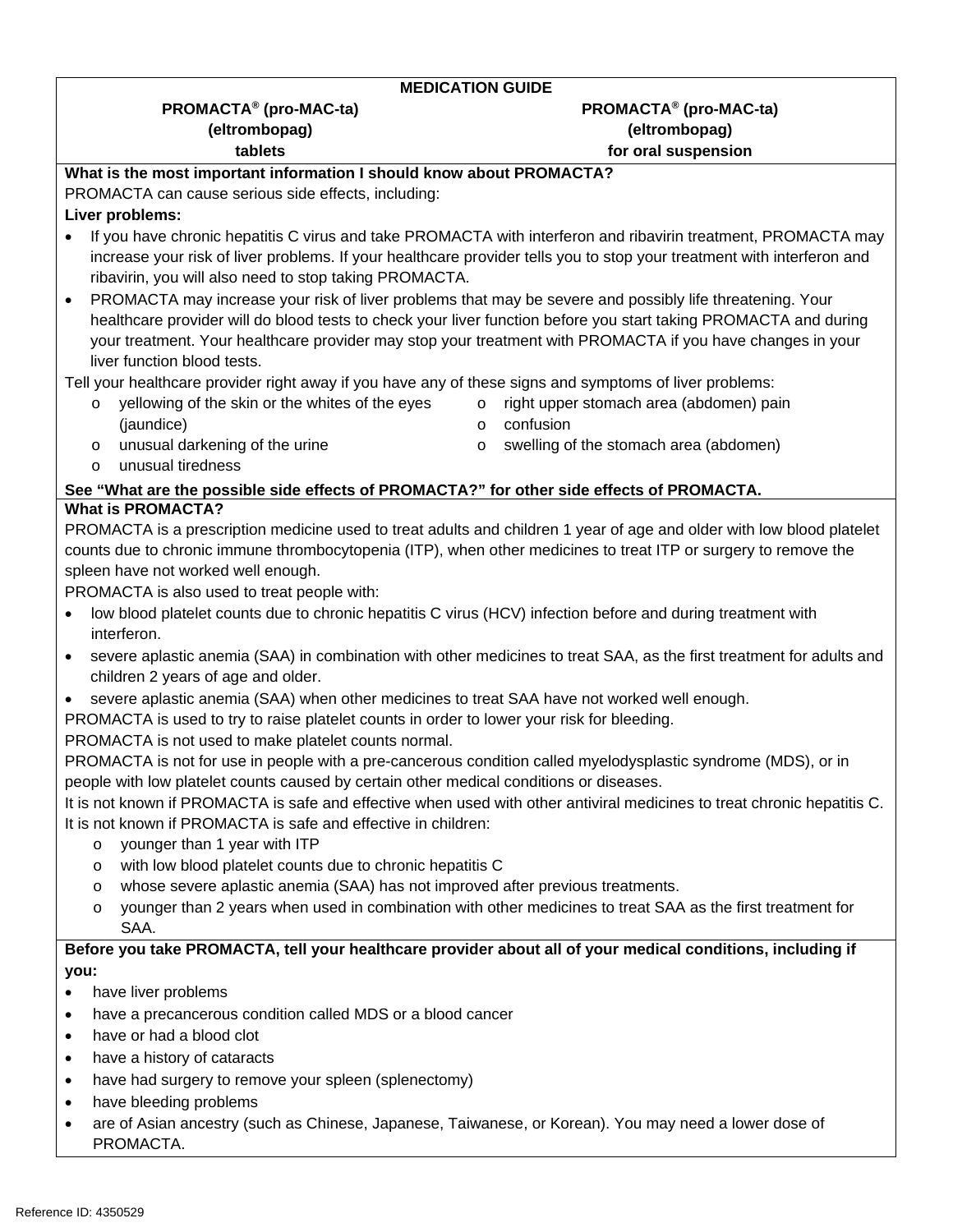- are pregnant or plan to become pregnant. It is not known if PROMACTA will harm an unborn baby. Tell your healthcare provider if you become pregnant or think you may be pregnant during treatment with PROMACTA.
	- Females who are able to become pregnant, should use effective birth control (contraception) during treatment with PROMACTA and for at least 7 days after stopping treatment with PROMACTA. Talk to your healthcare provider about birth control methods that may be right for you during this time.
- are breastfeeding or plan to breastfeed. You should not breastfeed during your treatment with PROMACTA. Talk to your healthcare provider about the best way to feed your baby during this time.
- **Tell your healthcare provider about all the medicines you take,** including prescription and over-the-counter medicines, vitamins, and herbal supplements. PROMACTA may affect the way certain medicines work. Certain other medicines may affect the way PROMACTA works.

#### **Especially tell your healthcare provider if you take:**

- certain medicines used to treat high cholesterol, called "statins"
- a blood thinner medicine

Certain medicines may keep PROMACTA from working correctly. Take PROMACTA at least 2 hours before or 4 hours after taking these products:

- antacid medicine used to treat stomach ulcers or heartburn
- multivitamins or products that contain iron, calcium, aluminum, magnesium, selenium, and zinc which may be found in mineral supplements

Ask your healthcare provider if you are not sure if your medicine is one that is listed above.

Know the medicines you take. Keep a list of them and show it to your healthcare provider and pharmacist when you get a new medicine.

#### **How should I take PROMACTA?**

- Take PROMACTA exactly as your healthcare provider tells you to take it. Your healthcare provider will prescribe the dose of PROMACTA tablets or PROMACTA for oral suspension that is right for you.
- **crush PROMACTA tablets and do not mix with food or liquids.** If your healthcare provider prescribes PROMACTA tablets, take PROMACTA tablets whole. **Do not split, chew, or**
- If your healthcare provider prescribes PROMACTA for oral suspension, see the **"Instructions for Use"** that comes with your medicine for instructions on how to correctly mix and take a dose of PROMACTA.
- Use a new single-use oral dosing syringe to prepare each dose of PROMACTA for oral suspension. **Do not re-use the oral dosing syringe**.
- **Do not** stop taking PROMACTA without talking with your healthcare provider first. Do not change your dose or schedule for taking PROMACTA unless your healthcare provider tells you to change it.
- Take PROMACTA on an empty stomach, either 1 hour before or 2 hours after eating food.
- Take PROMACTA at least 2 hours before or 4 hours after eating dairy products and calcium-fortified juices.
- If you miss a dose of PROMACTA, wait and take your next scheduled dose. Do not take more than 1 dose of PROMACTA in 1 day.
- If you take too much PROMACTA, you may have a higher risk of serious side effects. Call your healthcare provider right away.
- Your healthcare provider will check your platelet count during your treatment with PROMACTA and change your dose of PROMACTA as needed.
- Tell your healthcare provider about any bruising or bleeding that happens while you take and after you stop taking PROMACTA.
- If you have SAA, your healthcare provider may do tests to monitor your bone marrow during treatment with PROMACTA.

### **What should I avoid while taking PROMACTA?**

Avoid situations and medicines that may increase your risk of bleeding.

### **What are the possible side effects of PROMACTA?**

#### **PROMACTA may cause serious side effects, including:**

See **"What is the most important information I should know about PROMACTA?"**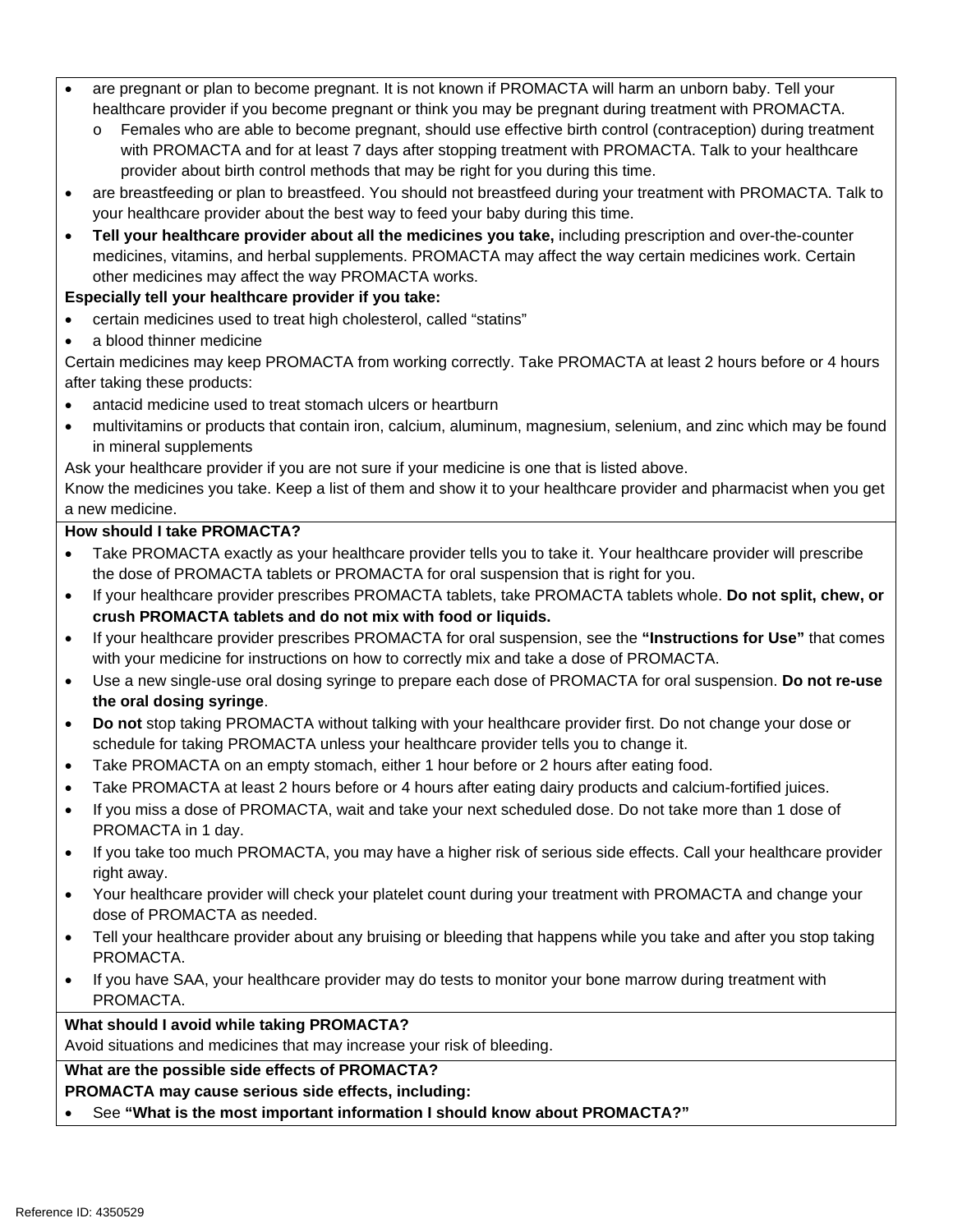#### **Increased risk of worsening of a precancerous blood condition called myelodysplastic syndrome (MDS) to acute myelogenous leukemia (AML).** PROMACTA is not for use in people with a precancerous condition called myelodysplastic syndromes (MDS). See "**What is PROMACTA**?" If you have MDS and receive PROMACTA, you have an increased risk that your MDS condition may worsen and become a blood cancer called AML. If your MDS worsens to become AML, you may have an increased risk of death from AML.

 **High platelet counts and higher risk for blood clots.** Your risk of getting a blood clot is increased if your platelet count is too high during treatment with PROMACTA. Your risk of getting a blood clot may also be increased during treatment with PROMACTA if you have normal or low platelet counts. You may have severe problems or die from some forms of blood clots, such as clots that travel to the lungs or that cause heart attacks or strokes. Your healthcare provider will check your blood platelet counts, and change your dose or stop PROMACTA if your platelet counts get too high. Tell your healthcare provider right away if you have signs and symptoms of a blood clot in the leg, such as swelling, pain, or tenderness in your leg.

 may be symptoms of this type of blood clot. People with chronic liver disease may be at risk for a type of blood clot in the stomach area (abdomen). Tell your healthcare provider right away if you have stomach-area (abdomen) pain, nausea, vomiting, or diarrhea as these

 **New or worsened cataracts (a clouding of the lens in the eye).** New or worsened cataracts can happen in people taking PROMACTA. Your healthcare provider will check your eyes before and during your treatment with PROMACTA. Tell your healthcare provider about any changes in your eyesight while taking PROMACTA.

### **The most common side effects of PROMACTA in adults and children include:**

- low red blood cell count (anemia)
- nausea
- $\bullet$  fever
- abnormal liver function tests
- headache diarrhea

 cough • tiredness

Laboratory tests may show abnormal changes to the cells in your bone marrow.

Tell your healthcare provider if you have any side effect that bothers you or that does not go away. These are not all of the possible side effects of PROMACTA. For more information, ask your healthcare provider or pharmacist.

Call your doctor for medical advice about side effects. You may report side effects to FDA at 1-800-FDA-1088.

#### **How should I store PROMACTA tablets and PROMACTA for oral suspension? Tablets:**

- Store PROMACTA tablets at room temperature between 68°F to  $77^{\circ}F$  (20°C to 25°C).
- Keep PROMACTA in the bottle given to you.

### **For oral suspension:**

- Store PROMACTA for oral suspension at room temperature between  $68^{\circ}$ F to  $77^{\circ}$ F (20 $^{\circ}$ C to 25 $^{\circ}$ C).
- After mixing, PROMACTA should be taken right away but may be stored for no more than 30 minutes between 68°F to  $77^{\circ}$ F (20 $^{\circ}$ C to 25 $^{\circ}$ C). Throw away (discard) the mixture if not used within 30 minutes.

### **Keep PROMACTA and all medicines out of the reach of children.**

### **General information about the safe and effective use of PROMACTA**

Medicines are sometimes prescribed for purposes other than those listed in a Medication Guide. Do not use PROMACTA for a condition for which it was not prescribed. Do not give PROMACTA to other people, even if they have the same symptoms that you have. It may harm them.

You can ask your healthcare provider or pharmacist for information about PROMACTA that is written for health professionals.

### **What are the ingredients in PROMACTA?**

### **Tablets:**

### **Active ingredient:** eltrombopag olamine

### **Inactive ingredients:**

- **Tablet Core:** magnesium stearate, mannitol, microcrystalline cellulose, povidone, and sodium starch glycolate.
- **Coating:** hypromellose, polyethylene glycol 400, titanium dioxide, polysorbate 80 (12.5-mg tablet), and FD&C Yellow No. 6 aluminum lake (25-mg tablet), FD&C Blue No. 2 aluminum lake (50-mg tablet), or Iron Oxide Red and Iron Oxide Black (75-mg tablet).

**For oral suspension:**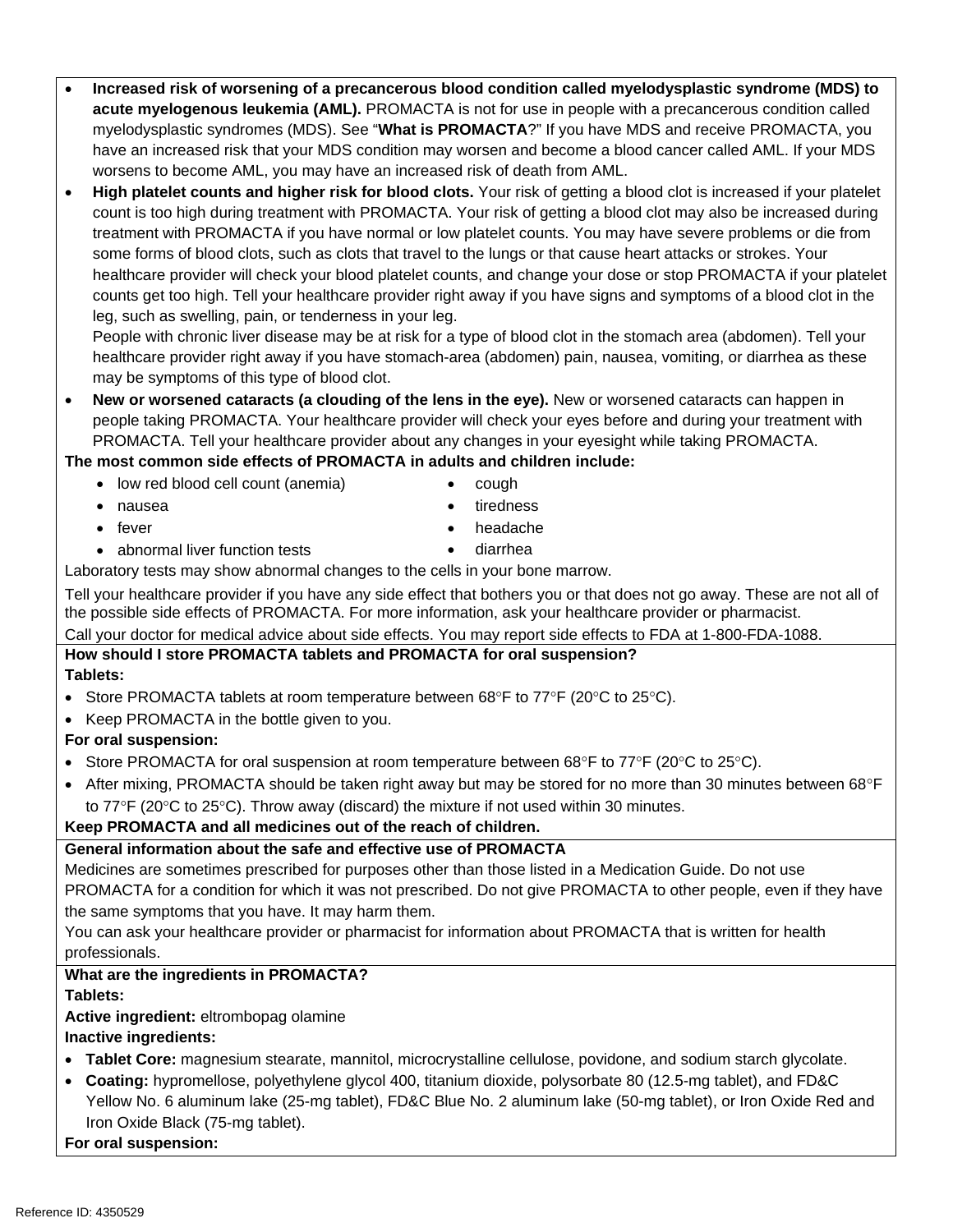**Active ingredient:** eltrombopag olamine. **Inactive ingredients:** mannitol, sucralose, and xanthan gum Distributed by: Novartis Pharmaceuticals Corporation East Hanover, New Jersey 07936 © Novartis T2018-XX For more information about PROMACTA, go to www.PROMACTA.com or call 1-888-669-6682.

This Medication Guide has been approved by the U.S. Food and Drug Administration **Revised Struggler Administration** Revised November 2018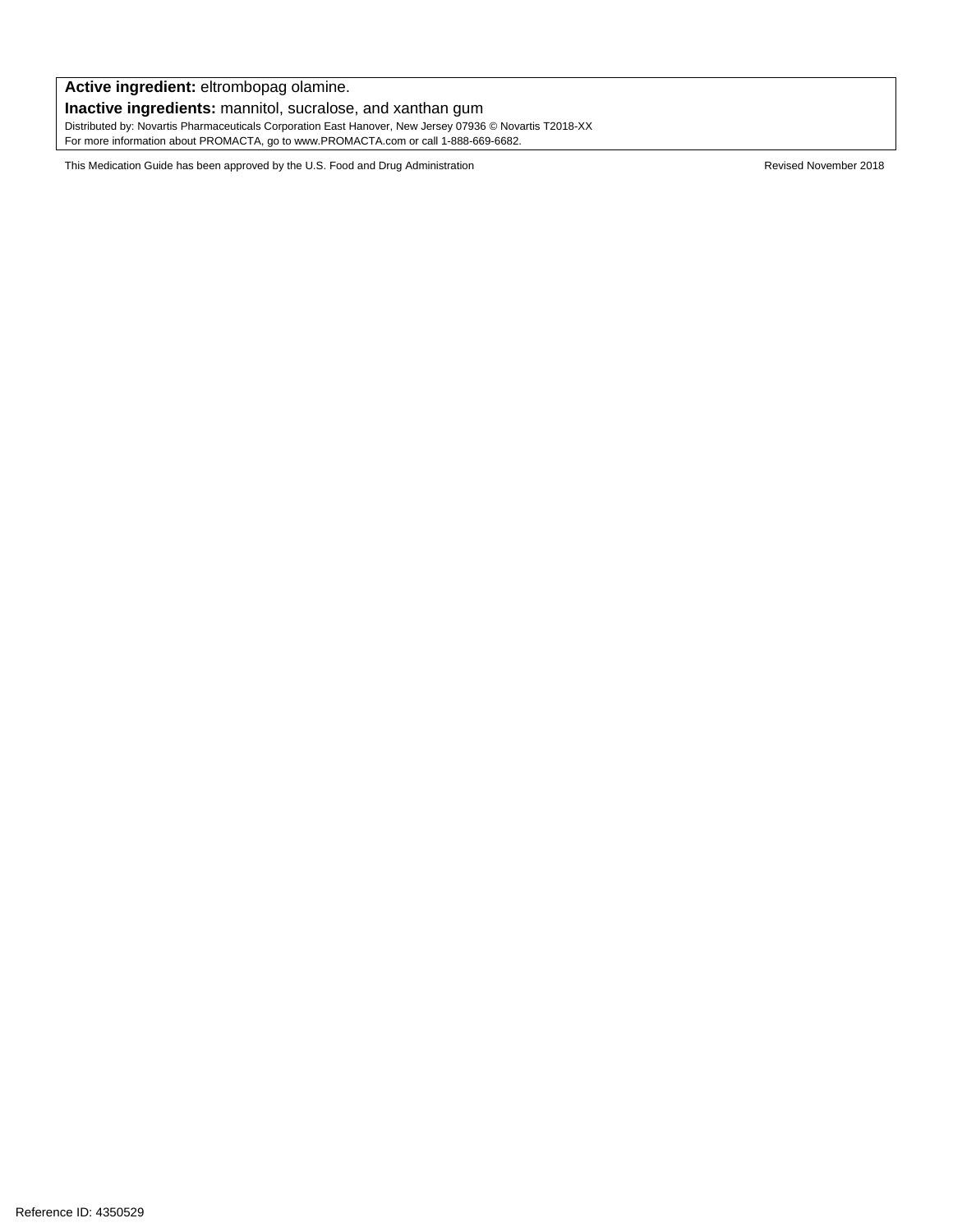#### **INSTRUCTIONS FOR USE PROMACTA® (pro-MAC-ta) (eltrombopag) for oral suspension**

Read all the Instructions for Use and follow the steps below to mix and give a dose of PROMACTA for oral suspension.

### **Important:**

- **Do not take PROMACTA for oral suspension or give it to someone else until you have been shown how to properly mix and give a dose of PROMACTA for oral suspension.** Your healthcare provider or nurse will show you how to mix and give a dose of PROMACTA for oral suspension properly.
- PROMACTA for oral suspension must be mixed with cool or cold water only. Do not use hot water to prepare the oral suspension.
- Give the dose of suspension right away after mixing with water. **If the medicine is not given within 30 minutes, you will have to mix a new dose.** Throw away (discard) the unused mixture into the trash. Do not pour it down the drain.
- If PROMACTA for oral suspension comes in contact with your skin, wash the skin right away with soap and water. Call your healthcare provider if you have a skin reaction or if you have any questions. If you spill any powder or liquid, follow the clean-up instructions in **Step 12**.
- Contact your healthcare provider or pharmacist if you have any questions about how to mix or give PROMACTA to your child, or if you damage or lose any of the supplies in your kit.
- **Do not** re-use the oral dosing syringe. Use a new single-use oral dosing syringe to prepare each dose of PROMACTA for oral suspension.
- After you have used all 30 packets, throw all the remaining supplies (mixing bottle, lid with cap, and oral dosing syringe) away in the trash.

### **Each PROMACTA for oral suspension kit contains the following supplies:**

| 30 packets of PROMACTA for oral suspension                                                                                                          |                                                                  |
|-----------------------------------------------------------------------------------------------------------------------------------------------------|------------------------------------------------------------------|
| 1 Reusable mixing bottle with lid and cap                                                                                                           | Cap<br>- Lid                                                     |
| 30 Single-use 20-mL oral dosing syringes<br>(Use a new (single-use) oral dosing syringe to<br>prepare each dose of PROMACTA for oral<br>suspension) | Plunger<br><b>Barrel</b><br>Syringe tip<br><b>11111111111111</b> |

#### **You will need the following to give a dose of PROMACTA for oral suspension. From the kit:**

- prescribed number of packets
- 1 reusable mixing bottle with lid and cap. **Note:** Due to its small size, the cap may pose a danger of choking to small children.
- 1 single-use 20-mL oral dosing syringe (Use a new (single-use) oral dosing syringe to prepare each dose of PROMACTA for oral suspension)

### **Not included in the kit:**

- 1 clean glass or cup filled with drinking water
- scissors to cut packet
- paper towels or disposable cloth
- disposable gloves (optional)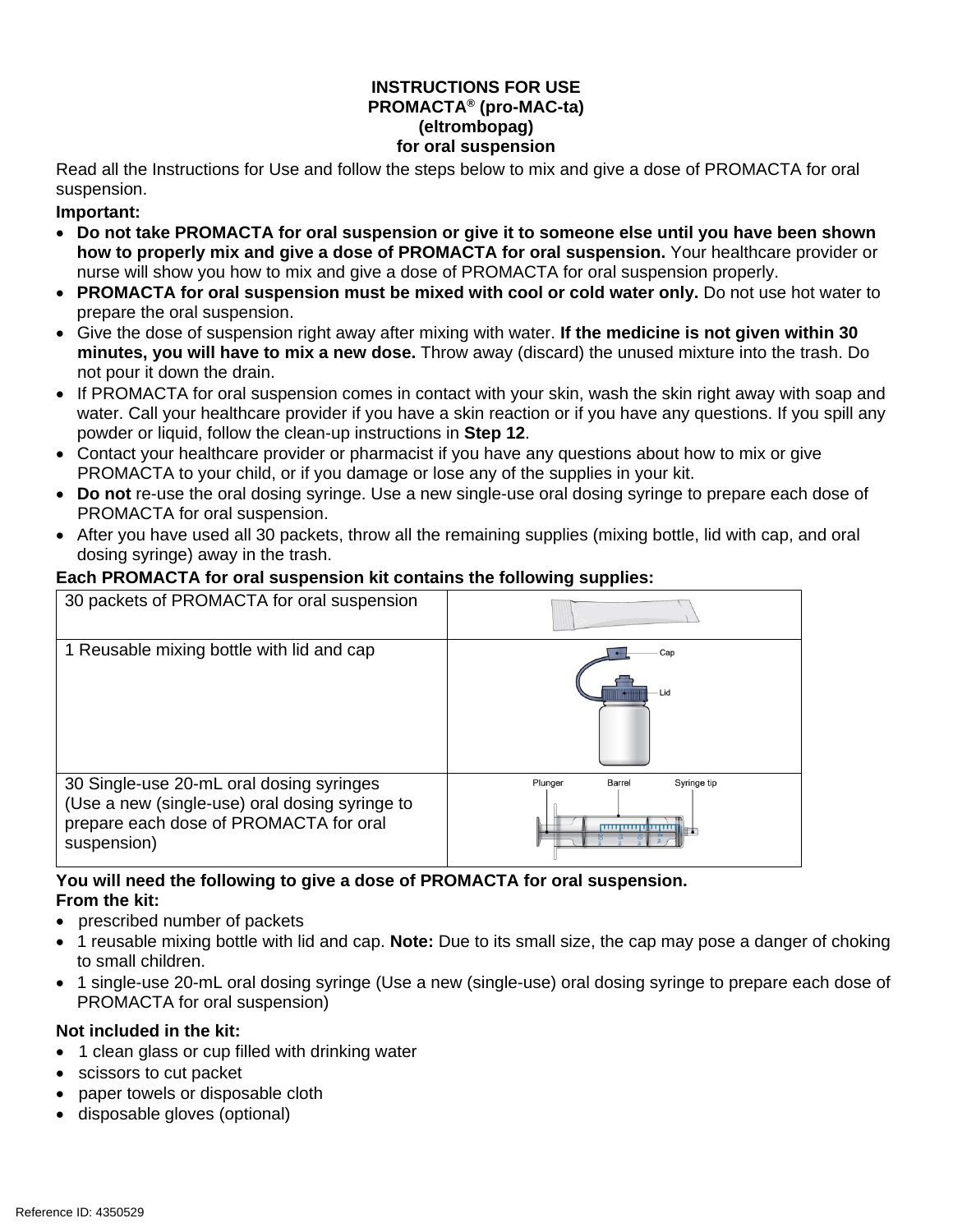| How do I prepare a dose of PROMACTA for oral suspension?                                        |  |  |
|-------------------------------------------------------------------------------------------------|--|--|
| Step 1. Make sure that the mixing bottle, cap, lid and oral dosing syringe are dry before use.  |  |  |
| Remove the lid from the mixing bottle.                                                          |  |  |
| Prepare a clean, flat work surface.                                                             |  |  |
| Wash and dry your hands before preparing the medicine.                                          |  |  |
| Step 2. Fill the oral dosing syringe with 20 mL of drinking                                     |  |  |
| water from the glass or cup.                                                                    |  |  |
| Start with the plunger pushed all the way into the                                              |  |  |
| syringe.<br>20 ml                                                                               |  |  |
| Place the tip of the oral dosing syringe all the way                                            |  |  |
| into the water and pull back on the plunger to the                                              |  |  |
| 20 mL mark on the barrel of the oral dosing syringe.                                            |  |  |
| Note: Use a new (single-use) oral dosing syringe to                                             |  |  |
| prepare each dose of PROMACTA for oral suspension.                                              |  |  |
| Step 3. Place the tip of the oral dosing syringe into the                                       |  |  |
| open mixing bottle. Empty water into open mixing bottle by                                      |  |  |
| slowly pushing the plunger all the way into the oral dosing                                     |  |  |
| syringe.                                                                                        |  |  |
|                                                                                                 |  |  |
|                                                                                                 |  |  |
|                                                                                                 |  |  |
|                                                                                                 |  |  |
| Step 4. Take only the prescribed number of packets for one dose out of the kit. You may need    |  |  |
| to use more than one packet to prepare the entire dose.                                         |  |  |
| 12.5-mg packet                                                                                  |  |  |
| 12.5-mg dose (1 packet)                                                                         |  |  |
|                                                                                                 |  |  |
| 25-mg packet                                                                                    |  |  |
| 12.5-mg dose (1 packet); Note: See Step 9 for instructions on how to give a 12.5-mg             |  |  |
| dose using a 25-mg packet.                                                                      |  |  |
| 25-mg dose (1 packet)                                                                           |  |  |
| 50-mg dose (2 packets)                                                                          |  |  |
| 75-mg dose (3 packets)                                                                          |  |  |
| Step 5. Add the prescribed number of packets to the<br>mixing bottle.                           |  |  |
|                                                                                                 |  |  |
| Tap the top of each packet to make sure the<br>contents fall to the bottom.                     |  |  |
|                                                                                                 |  |  |
| Cut off the top of the packet with scissors and                                                 |  |  |
| empty the entire contents of the packet into the<br>mixing bottle.                              |  |  |
| Make sure not to spill the powder outside the                                                   |  |  |
| mixing bottle.                                                                                  |  |  |
| Step 6. Screw the lid tightly onto the mixing bottle. Make sure the cap is pushed onto the lid. |  |  |
| Step 7. Gently and slowly shake the mixing bottle back                                          |  |  |
| and forth for at least 20 seconds to mix the water with the                                     |  |  |
| powder.                                                                                         |  |  |
| To prevent the mixture from foaming, do not shake                                               |  |  |
| the mixing bottle hard.                                                                         |  |  |
|                                                                                                 |  |  |
|                                                                                                 |  |  |
| How should I give a dose of PROMACTA for oral suspension?                                       |  |  |
| Step 8. Make sure the plunger is pushed all the way into the oral dosing syringe. Pull cap off  |  |  |
| the mixing bottle lid and insert the tip of the oral dosing syringe into the hole in the lid.   |  |  |

 $\overline{\phantom{a}}$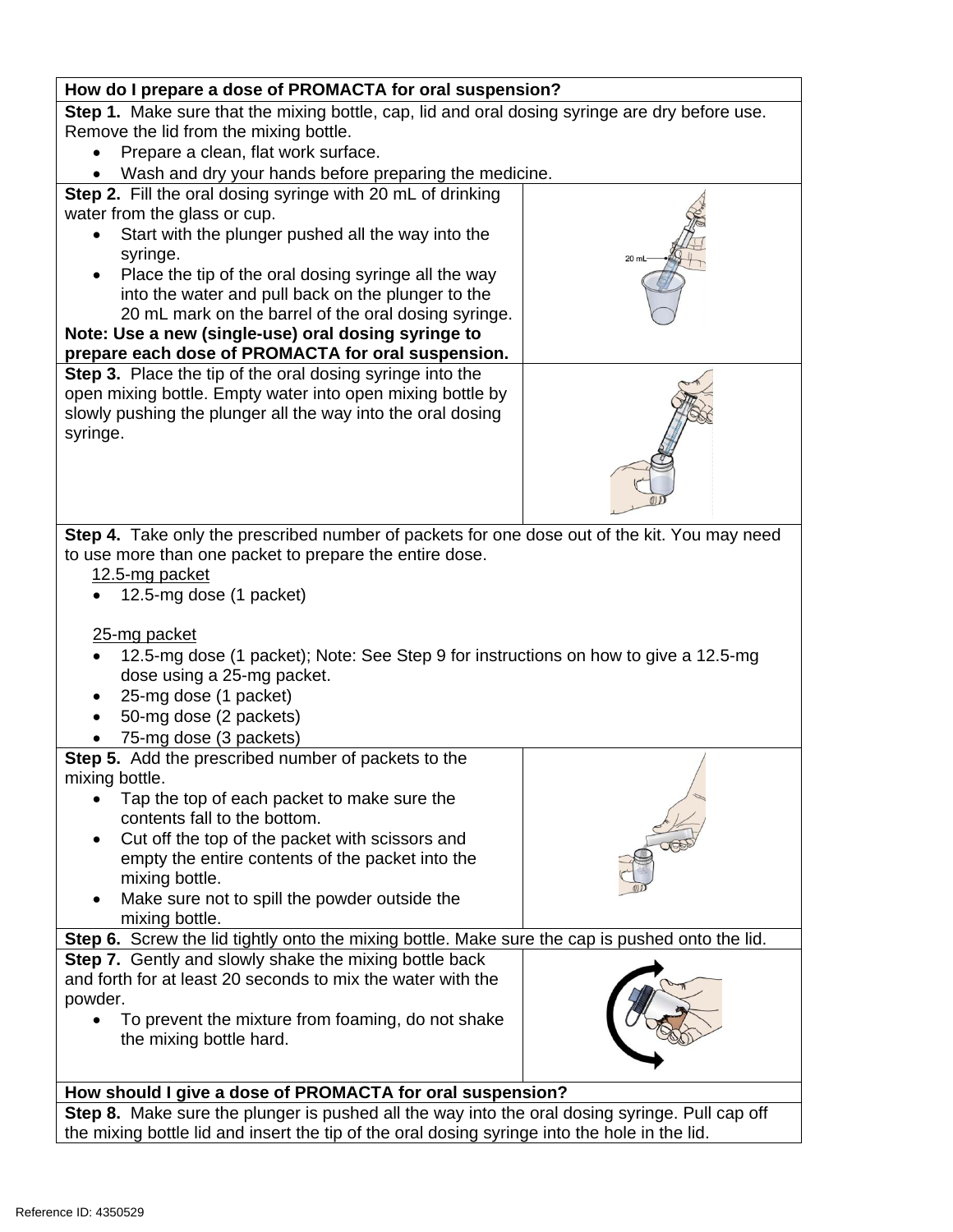| <b>Step 9.</b> Transfer the mixture into the oral dosing syringe.<br>The liquid will be dark brown in color.                                           |  |  |
|--------------------------------------------------------------------------------------------------------------------------------------------------------|--|--|
| Turn the mixing bottle upside down along with the oral                                                                                                 |  |  |
| dosing syringe.                                                                                                                                        |  |  |
| Pull back the plunger:<br>$\bullet$                                                                                                                    |  |  |
| 12.5-mg packet                                                                                                                                         |  |  |
| o until all the medicine is in the oral dosing syringe                                                                                                 |  |  |
| $(12.5 \text{-mg dose})$                                                                                                                               |  |  |
|                                                                                                                                                        |  |  |
| 25-mg packet<br>to the 10 mL mark on the oral dosing syringe for a                                                                                     |  |  |
| 12.5-mg dose only                                                                                                                                      |  |  |
| <b>OR</b>                                                                                                                                              |  |  |
| until all the medicine is in the oral dosing syringe<br>$\circ$                                                                                        |  |  |
| (25-mg, 50-mg, or 75-mg dose).                                                                                                                         |  |  |
| Step 10. Return the mixing bottle to the upright position                                                                                              |  |  |
| and remove the oral dosing syringe from the mixing bottle.                                                                                             |  |  |
|                                                                                                                                                        |  |  |
|                                                                                                                                                        |  |  |
|                                                                                                                                                        |  |  |
|                                                                                                                                                        |  |  |
|                                                                                                                                                        |  |  |
|                                                                                                                                                        |  |  |
| Step 11. Giving a dose of PROMACTA for oral                                                                                                            |  |  |
| suspension to a child.                                                                                                                                 |  |  |
| Place the tip of the oral dosing syringe into the child's                                                                                              |  |  |
| mouth against the inside of the child's cheek.                                                                                                         |  |  |
| Slowly push the plunger all the way down to give the<br>$\bullet$                                                                                      |  |  |
| entire dose. Make sure the child has time to swallow                                                                                                   |  |  |
| the medicine.<br>How should I clean up?                                                                                                                |  |  |
| Step 12. Carefully clean up any spill of the powder or suspension with a damp paper towel or                                                           |  |  |
| disposable cloth.                                                                                                                                      |  |  |
| To avoid possibly staining your skin, consider using disposable gloves.                                                                                |  |  |
| Throw away (discard) used paper towel or disposable cloth and gloves in the trash.                                                                     |  |  |
| Step 13. Clean the mixing supplies.                                                                                                                    |  |  |
| Do not reuse any of the mixture remaining in the mixing bottle.                                                                                        |  |  |
| Throw away (discard) any mixture remaining in the mixing bottle in the trash. Do not<br>$\bullet$                                                      |  |  |
| pour down the drain.                                                                                                                                   |  |  |
| Throw away (discard) the used oral dosing syringe. Use a new (single-use) oral dosing<br>syringe to prepare each dose of PROMACTA for oral suspension. |  |  |
| Rinse the mixing bottle and lid under running water and air dry. The mixing bottle may                                                                 |  |  |
| become stained from the medicine. This is normal.                                                                                                      |  |  |
| Wash hands with soap and water.                                                                                                                        |  |  |
| How should I store PROMACTA for oral suspension?                                                                                                       |  |  |
| Store PROMACTA for oral suspension at room temperature between 68°F to 77°F (20°C to 25°C).                                                            |  |  |
| After mixing, PROMACTA should be taken right away but may be stored for no more than 30 minutes<br>$\bullet$                                           |  |  |
| between 68°F to 77°F (20°C to 25°C). Throw away (discard) the mixture if not used within 30 minutes.                                                   |  |  |
| Keep PROMACTA and all medicines out of the reach of children.                                                                                          |  |  |
| This Instructions for Use has been approved by the U.S. Food and Drug Administration.                                                                  |  |  |

Distributed by:

Novartis Pharmaceuticals Corporation